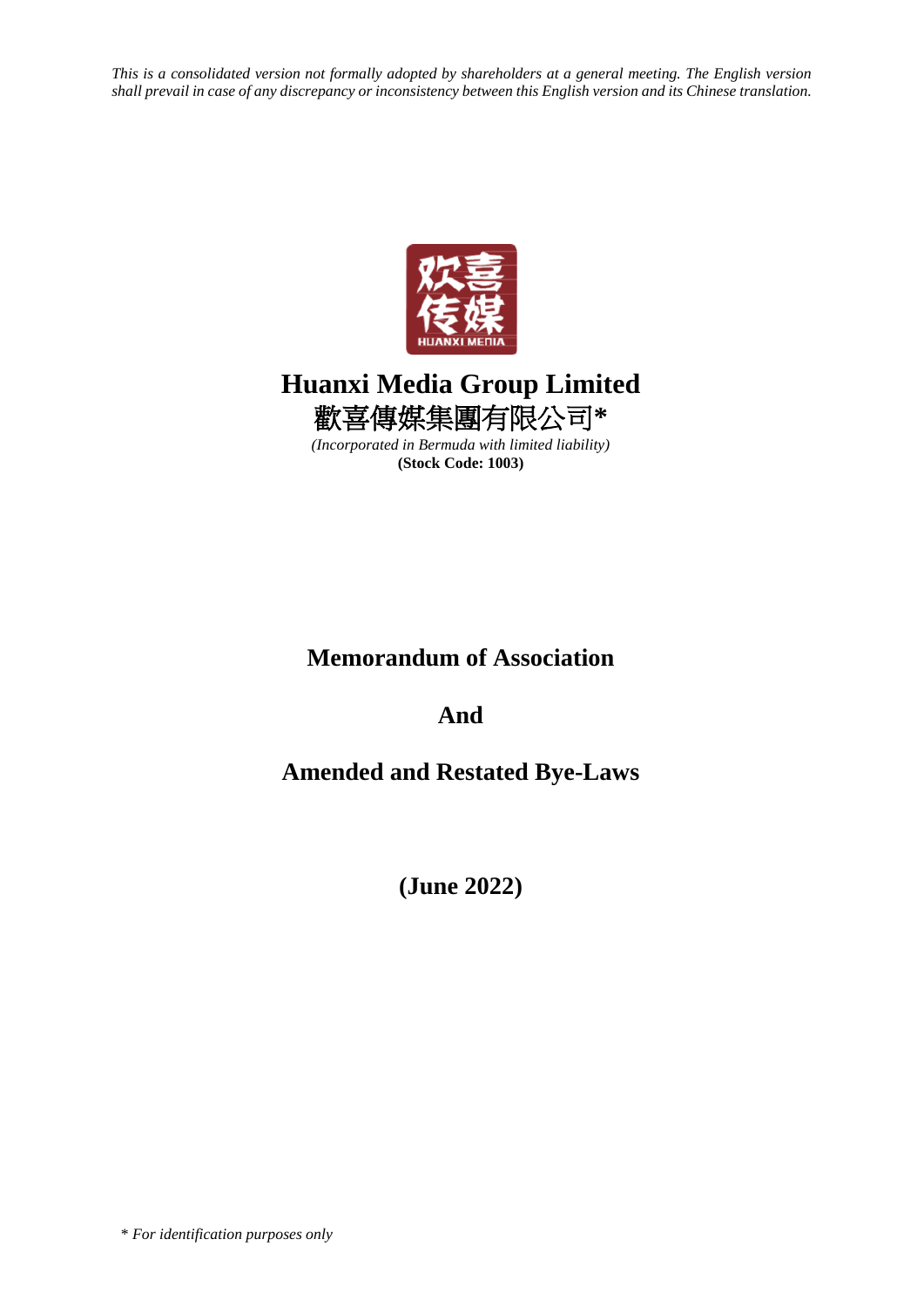# **FORM NO. 5**

# (Copy)

# **BERMUDA**

# THE COMPANIES ACT 1981 **CERTIFICATE OF DEPOSIT OF MEMORANDUM OF ASSOCIATION AND CONSENT GRANTED BY THE MINISTER**

**THIS IS TO CERTIFY** that a Memorandum of Association

of

## **ROCKAPETTA HOLDINGS LIMITED**

and the consent granted by the Minister under section 6(1) of the Act was delivered to the Office of the Registrar of Companies on the **4th day of January, 1994** in accordance with the provisions of section 14(2) of the Act.

> IN WITNESS WHEREOF I have hereto set my hand this

## **4th day of January, 1994**

 $(Sd.)$ for Registrar of Companies

Minimum Capital of the Company: HK\$100,000.00 Authorised Capital of the Company: HK\$100,000.00

RC10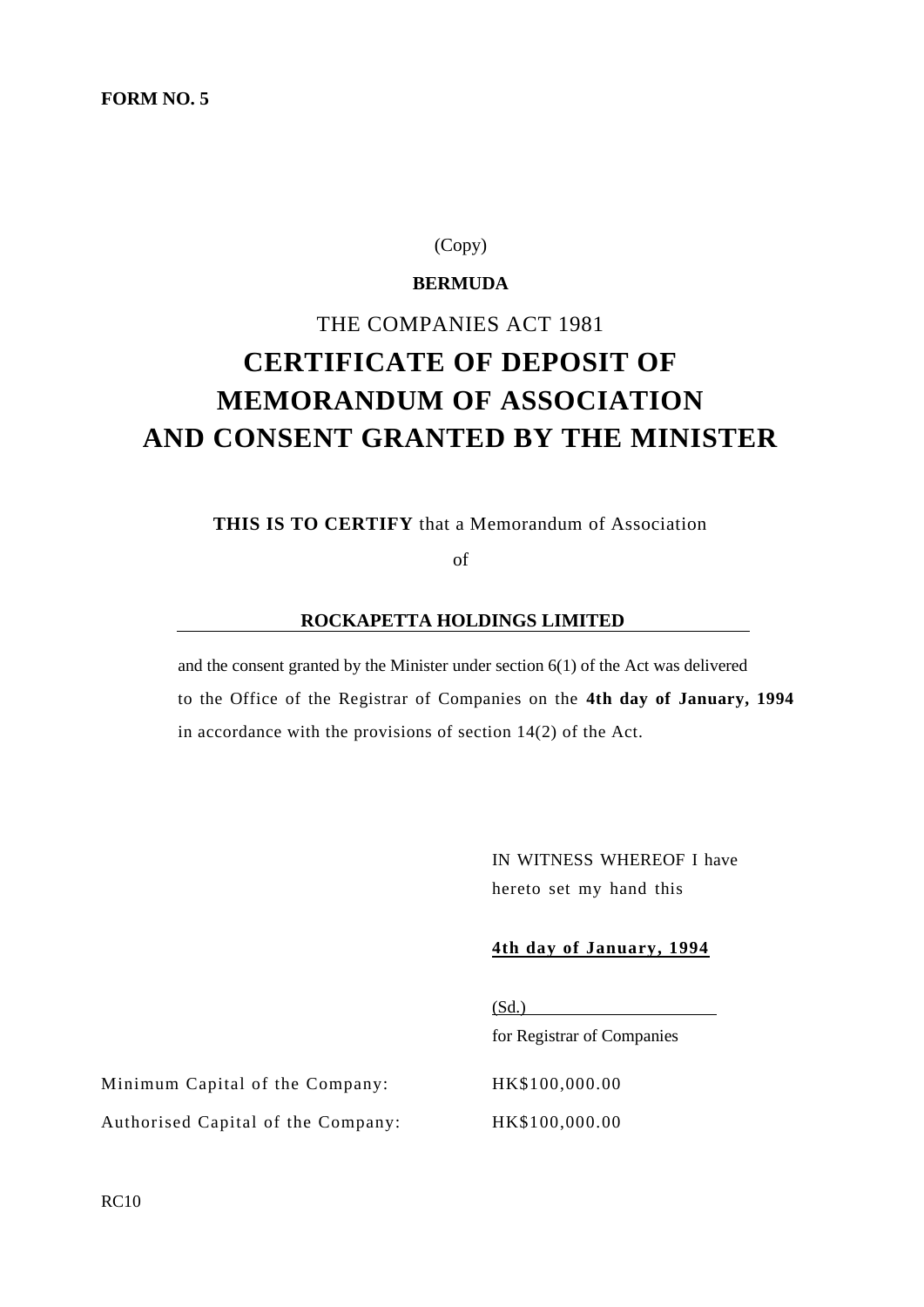# **FORM NO. 2**

# (Copy) **BERMUDA THE COMPANIES ACT 1981 MEMORANDUM OF ASSOCIATION OF COMPANY LIMITED BY SHARES (Section 7(1) and (2))**

# MEMORANDUM OF ASSOCIATION

# OF

# **ROCKAPETTA HOLDINGS LIMITED**

(hereinafter referred to as "the Company")

- 1. The liability of the members of the Company is limited to the amount (if any) for the time being unpaid on the shares respectively held by them.
- 2. We, the undersigned, namely,

| <b>NAME</b> | <b>ADDRESS</b> | <b>BERMUDIAN</b> | <b>NATIONALITY</b> | <b>NUMBER OF</b>  |
|-------------|----------------|------------------|--------------------|-------------------|
|             |                | <b>STATUS</b>    |                    | <b>SHARES</b>     |
|             |                | (Yes/No)         |                    | <b>SUBSCRIBED</b> |

See Attached

do hereby respectively agree to take such number of shares of the Company as may be allotted to us respectively by the provisional directors of the Company, not exceeding the number of shares for which we have respectively subscribed, and to satisfy such calls as may be made by the directors, provisional directors or promoters of the Company in respect of the shares allotted to us respectively.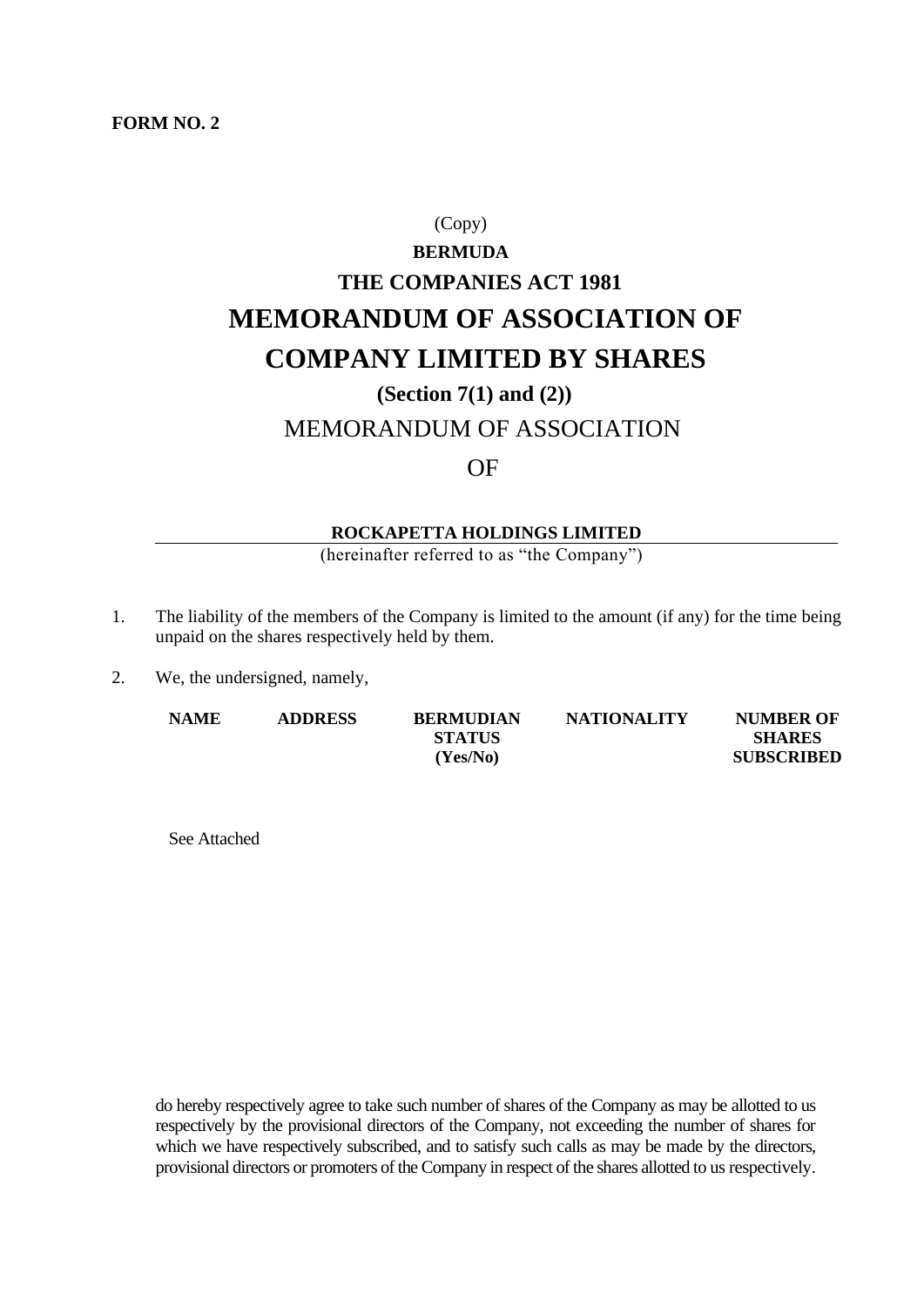| <b>NAME/ADDRESS</b>                                                                        | <b>BERMUDIAN</b><br><b>STATUS</b><br>(Yes/No) | <b>NATIONALITY</b> | <b>NUMBER OF</b><br><b>SHARES</b><br><u>SUBSCRIBED</u> |
|--------------------------------------------------------------------------------------------|-----------------------------------------------|--------------------|--------------------------------------------------------|
| Angela S. Berry<br>Cedar House,<br>41 Cedar Avenue,<br>Hamilton HM 12,<br>Bermuda          | Yes                                           | <b>British</b>     | 1                                                      |
| Ruby L. Rawlins<br>Cedar House,<br>41 Cedar Avenue,<br>Hamilton HM 12,<br>Bermuda          | Yes                                           | <b>British</b>     | 1                                                      |
| Marcia De Couto<br>Cedar House,<br>41 Cedar Avenue,<br>Hamilton HM 12,<br>Bermuda          | Yes                                           | <b>British</b>     | 1                                                      |
| J. Patricia K. Woolridge<br>Cedar House,<br>41 Cedar Avenue,<br>Hamilton HM 12,<br>Bermuda | Yes                                           | <b>British</b>     | 1                                                      |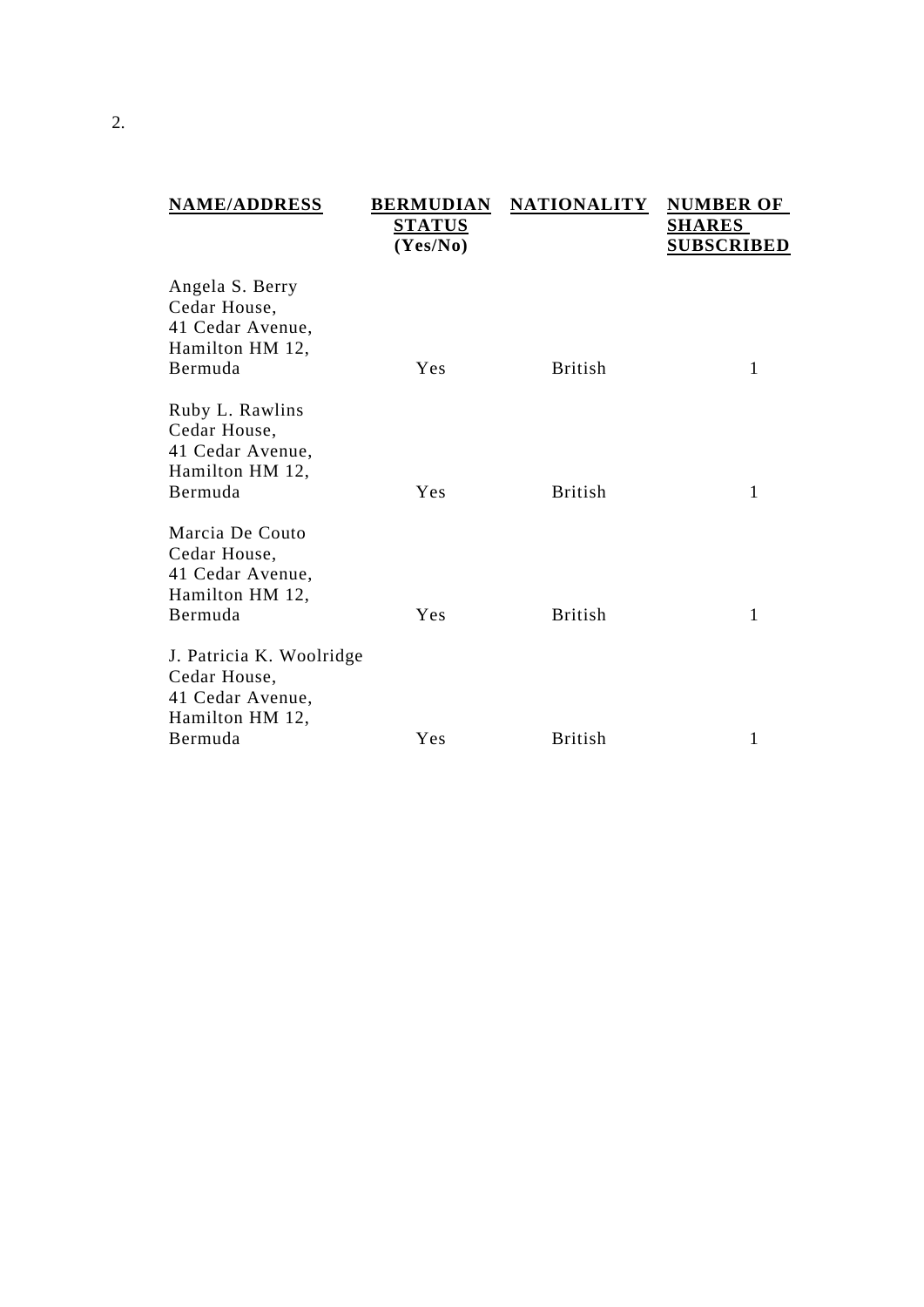- 3. The Company is to be an exempted Company as defined by the Companies Act 1981.
- 4. The Company has power to hold land situate in Bermuda not exceeding in all, including the following parcels –

Not Applicable

- 5. The authorised share capital of the Company is \$100,000.00 divided into shares of H.K. ten cents each. The minimum subscribed share capital of the Company is \$100,000.00 in Hong Kong currency.
- 6. The objects for which the Company is formed and incorporated are –

See Attached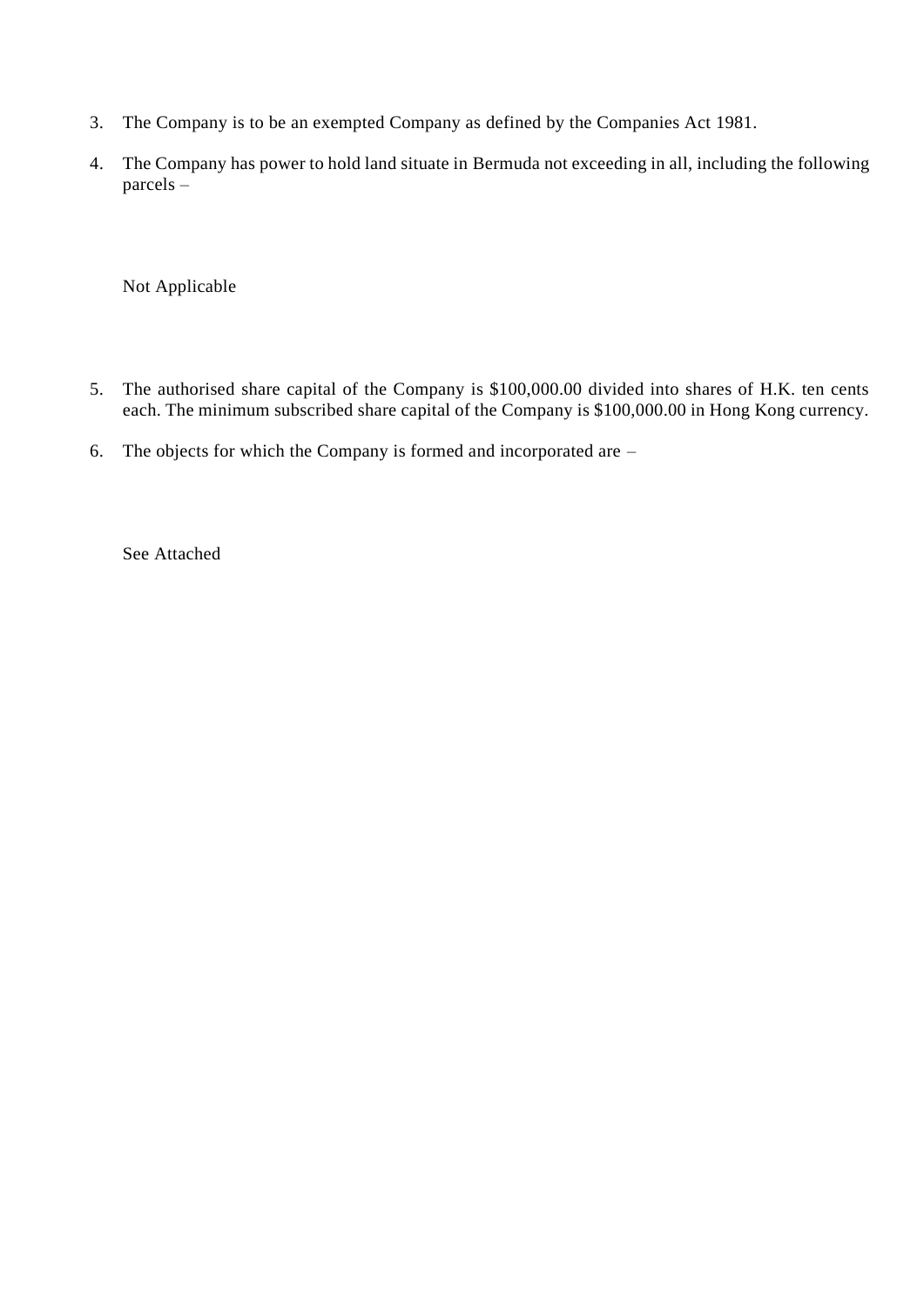- (i) To carry on business as a holding company and to acquire and hold shares, stocks, debenture<br>stock. bonds. mortgages, obligations and bonds, mortgages, obligations and securities of any kind issued or guaranteed by any company, corporation or undertaking of whatever nature and wherever constituted or carrying on business, and shares, stock, debentures, debenture stock, bonds, obligations and other securities issued or guaranteed by any government, sovereign ruler, commissioners, trust, local authority or other public body, whether in Bermuda or elsewhere, and to vary, transpose, dispose of or otherwise deal with from time to time as may be considered expedient any of the Company's investments for the time being;
- (ii) To acquire any such shares and other securities as are mentioned in the preceding paragraph by subscription, syndicate participation, tender, purchase, exchange or otherwise and to subscribe for the same, either conditionally or otherwise, and to guarantee the subscription there of and to exercise and enforce all rights and powers conferred by or incident to the ownership thereof;
- $(iii)$  To co-ordinate the administration, policies, management, supervision, control, research, planning, trading and any and all other activities of any company or companies now or hereafter incorporated or acquired which may be or may become a company, wherever incorporated, which is or becomes a holding company or a subsidiary of, or affiliated with, the Company within the meanings respectively assigned to those terms in The Companies Act 1981 or, with the prior written approval of the Minister of Finance, any company or companies now or hereafter incorporated or acquired with which the Company may be or may become associated;
- $(iv)$  As set forth in paragraphs (b) to  $(n)$  and  $(p)$ to (u) inclusive of the Second Schedule to The Companies Act 1981.

6.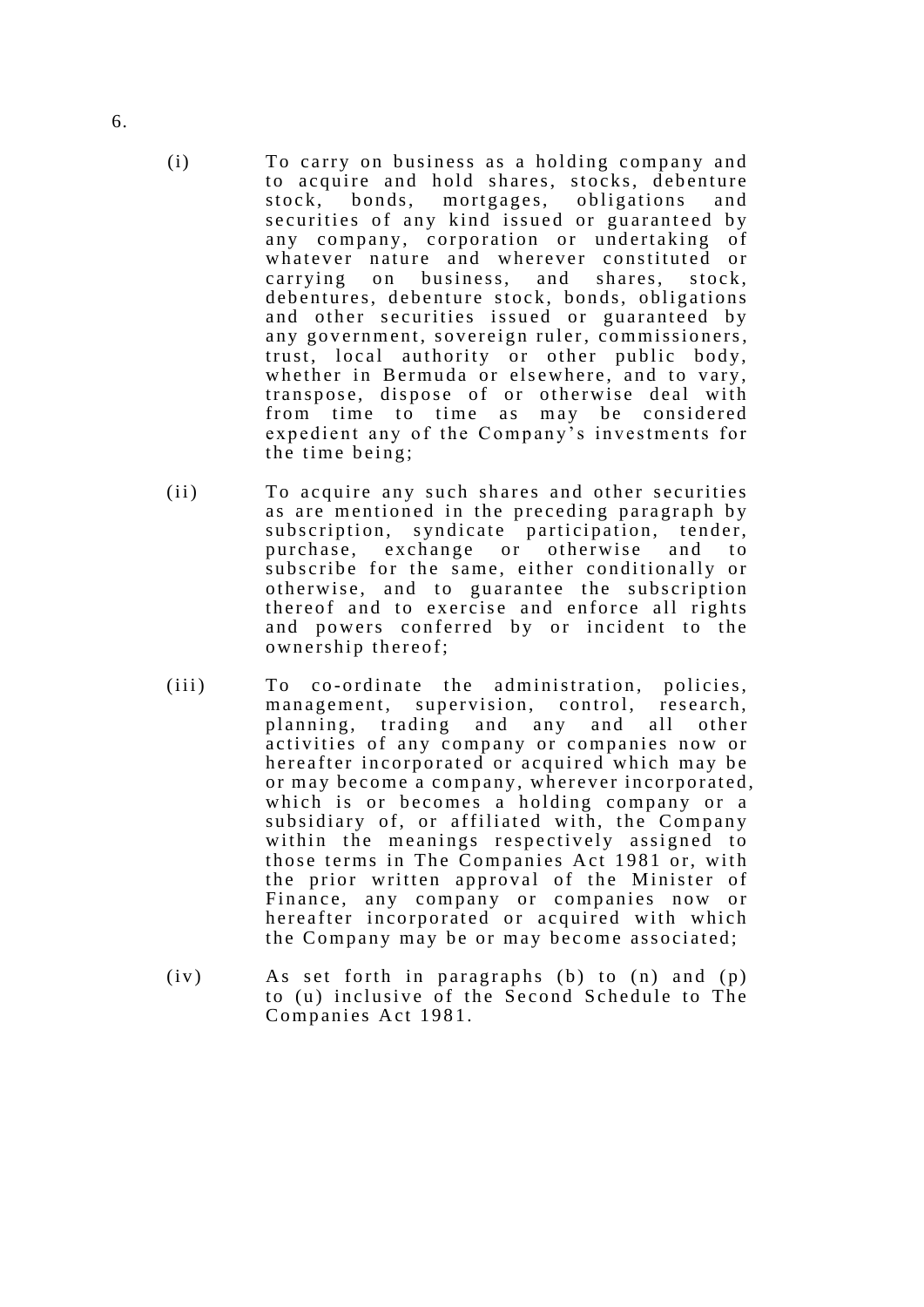7. The Company has the powers set out in the Schedule annexed hereto.

Signed by each subscriber in the presence of at least one witness attesting the signature thereof –

| (Sd.) Angela S. Berry          | (Sd.)       |
|--------------------------------|-------------|
|                                |             |
| (Sd.) Ruby L. Rawlins          | (Sd.)       |
|                                |             |
|                                |             |
| (Sd.) Marcia De Couto          | (Sd.)       |
|                                |             |
| (Sd.) J. Patricia K. Woolridge | (Sd.)       |
| (Subscribers)                  | (Witnesses) |

SUBSCRIBED this 2nd day of December, 1993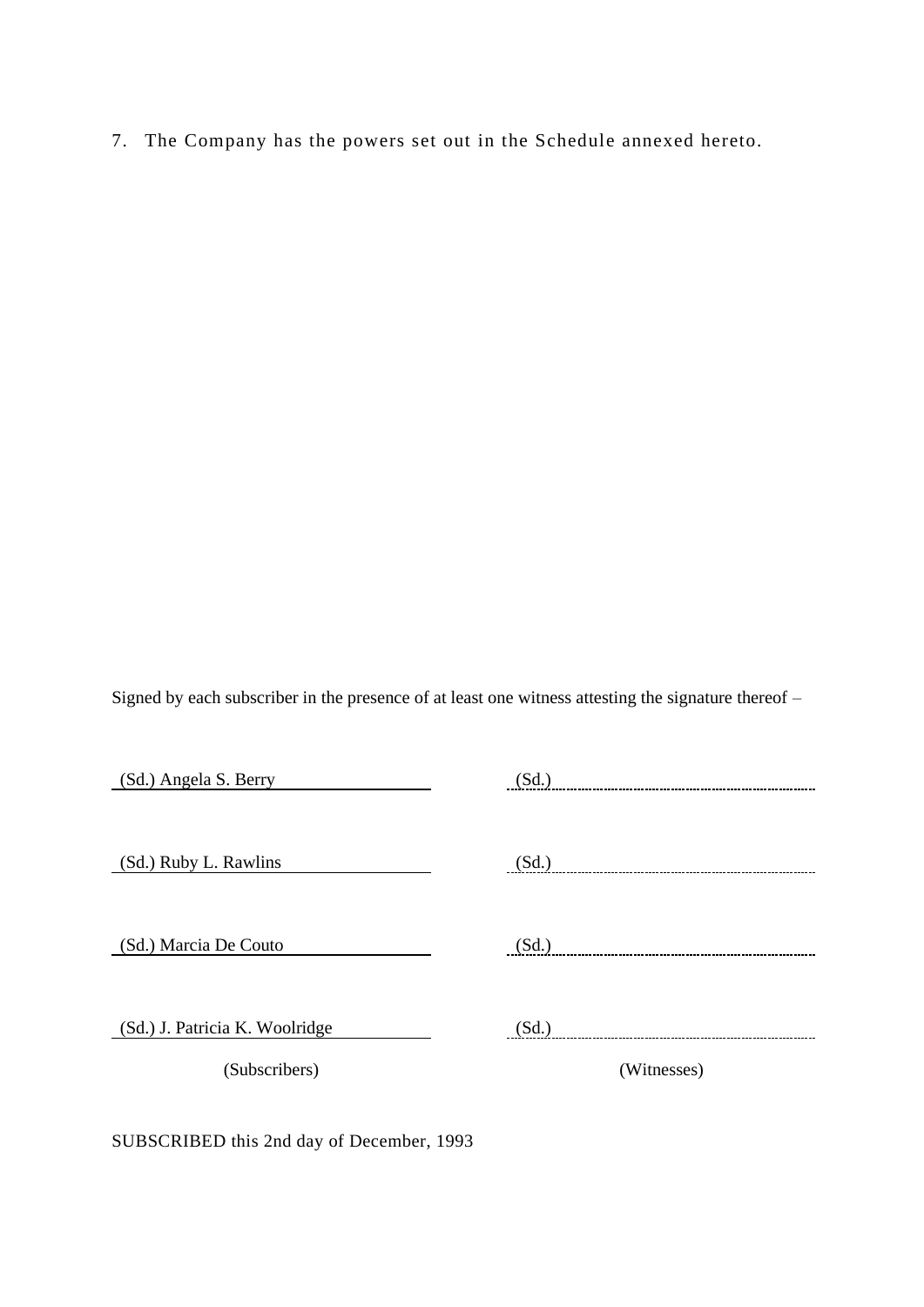STAMP DUTY (To be affixed)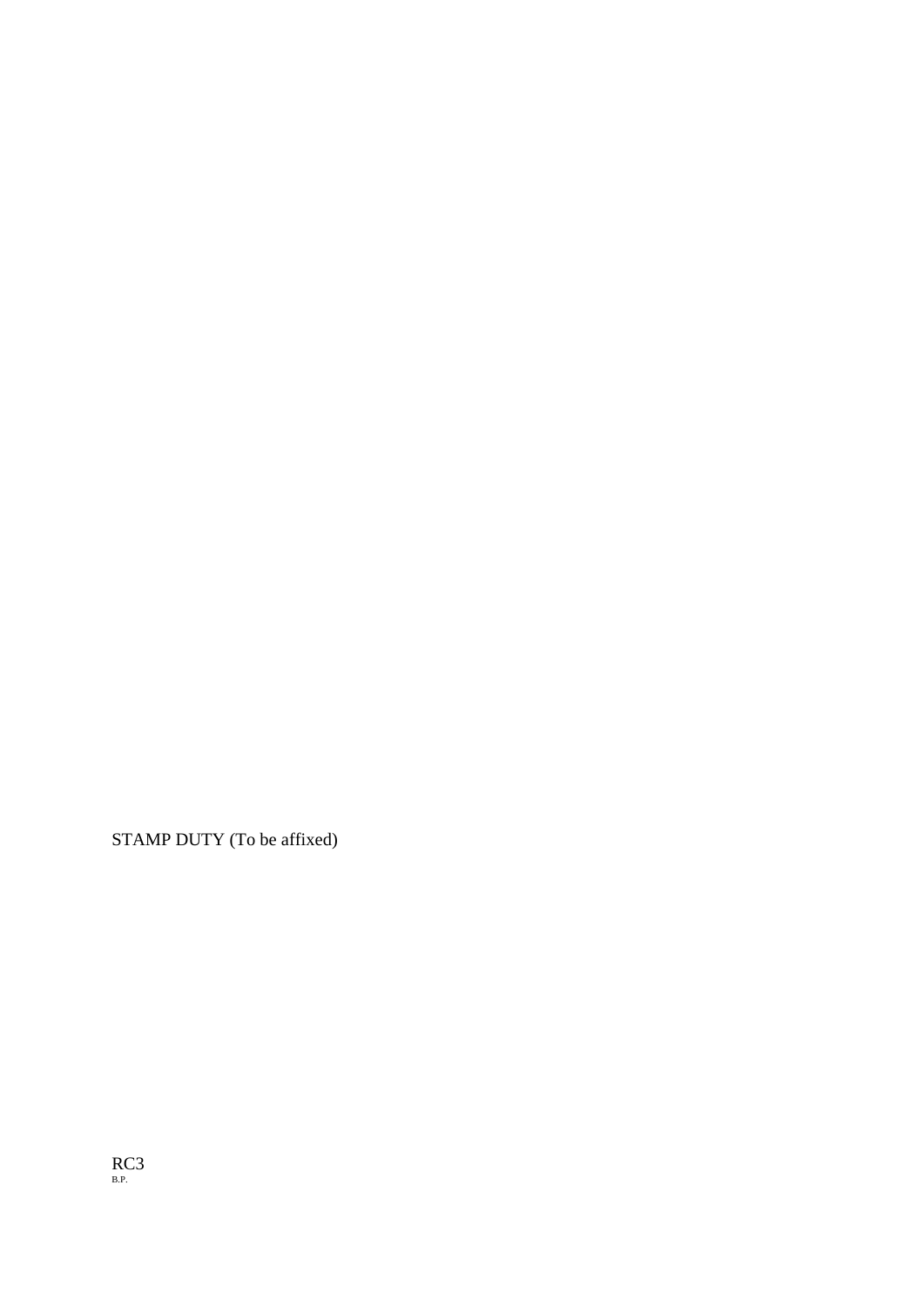# The Schedule

# (referred to in Clause 7 of the Memorandum of Association)

- (a) To borrow and raise money in any currency or currencies and to secure or discharge any debt or obligation in any matter and in particular (without prejudice to the generality of the foregoing) by mortgages of or charges upon all or any part of the undertaking, property and assets (present and future) and uncalled capital of the Company or by the creation and issue of securities.
- (b) To enter into any guarantee, contract of indemnity or suretyship and in particular (without prejudice to the generality of the foregoing) to guarantee, support or secure, with or without consideration, whether by personal obligation or by mortgaging or charging all or any part of the undertaking, property and assets (present and future) and uncalled capital of the Company or both such methods or in any other manner, the performance of any obligations or commitments, of, and the repayment or payment of the principal amounts of and any premiums, interest, dividends and other moneys payable on or in respect of any securities or liabilities of, any person including (without prejudice to the generality of the foregoing) any company which is for the time being a subsidiary or a holding company of the Company or another subsidiary or a holding company of the Company or otherwise associated with the Company.
- (c) To accept, draw, make, create, issue, execute, discount, endorse, negotiate bills of exchange, promissory notes, and other instruments and securities, whether negotiable or o therwise.
- (d) To sell, exchange, mortgage, charge, let on rent, share of profit, royalty or otherwise, grant licences, easements, options, servitudes and other rights over, and in any other manner deal with or dispose of, all or any part of the undertaking, property and assets (present and future) of the Company for any consideration and in particular (without prejudice to the generality of the foregoing) for any s e curities.
- (e) To issue and allot securities of the Company for cash or in payment or part payment for any real or personal property purchased or otherwise acquired by the Company or any services rendered to the Company or as security for any obligation or amount (even if less than the nominal amount of such securities) or for any other purpose.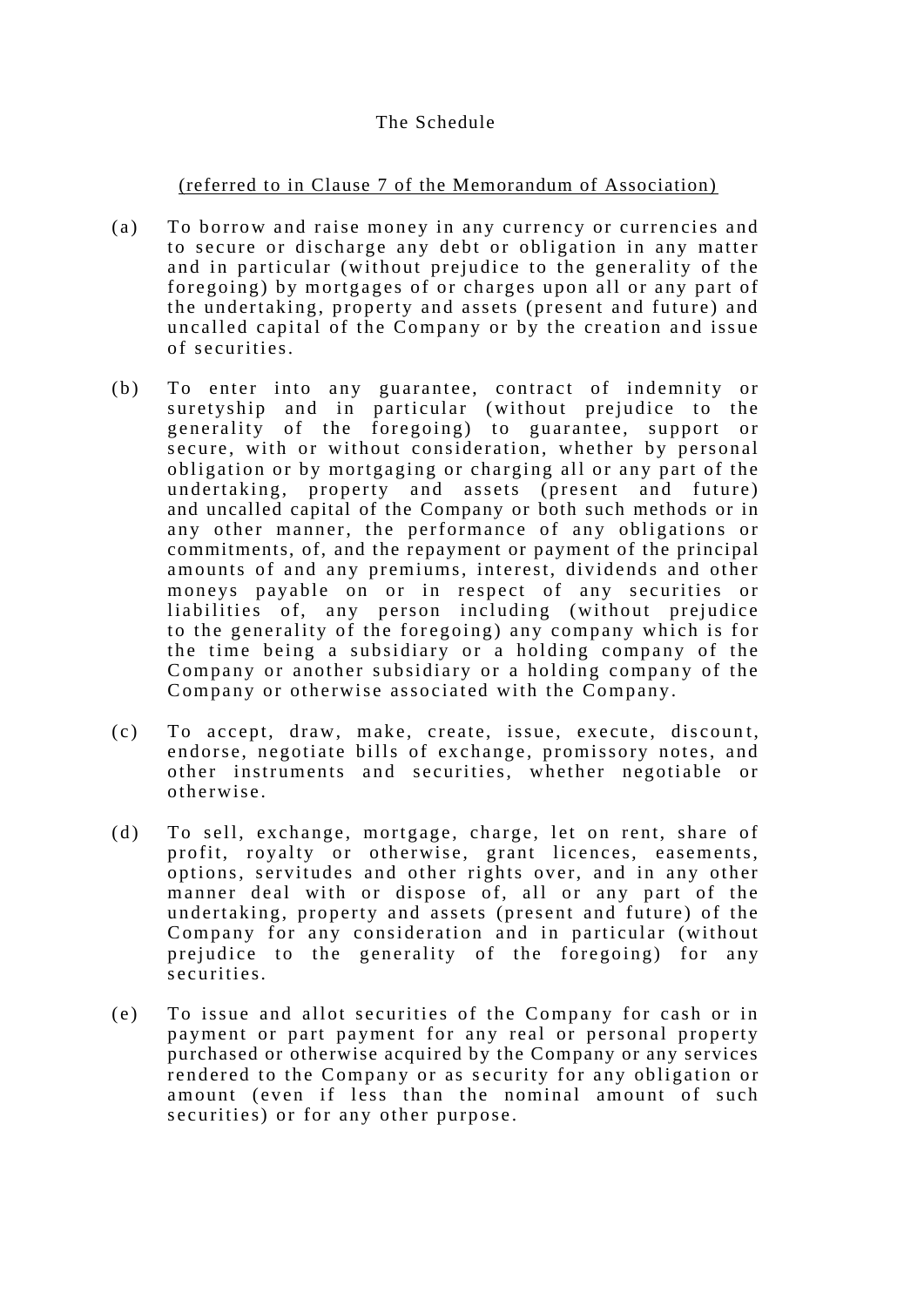- (f) To grant pensions, annuities, or other allowances, including allowances on death, to any directors, officers or employees or former directors, officers or employees of the Company or any company which at any time is or was a subsidiary or a holding company or another subsidiary of a holding company of the Company or otherwise associated with the company or of any predecessor in business of any of them, and to the relations, connections or dependants of any such persons, and to other persons whose service or services have directly or indirectly been of benefit to the Company or whom the Company considers have any moral claim on the Company or to their relations, connections or dependants, and to establish or support any associations, institutions, clubs, schools, building and housing schemes, funds and trusts, and to make payments<br>toward insurance or another arrangements likely to toward insurance or another arrangements likely to benefit any such persons or otherwise advance the int erests of the Company or of its Members, and to subscribe, guarantee or pay money for any purpose likely, directly or indirectly to further the interests of the Company or of its Members or for any national, charitable, benevolent, educational, social, public, general or useful object.
- (g) Subject to the provisions of Section 42 of the Companies Act 1981, to issue preference shares which at the option of the holders thereof are to be liable to be redeemed.
- (h) To purchase its own shares in accordance with the provisions of Section 42A of the Companies Act 1981.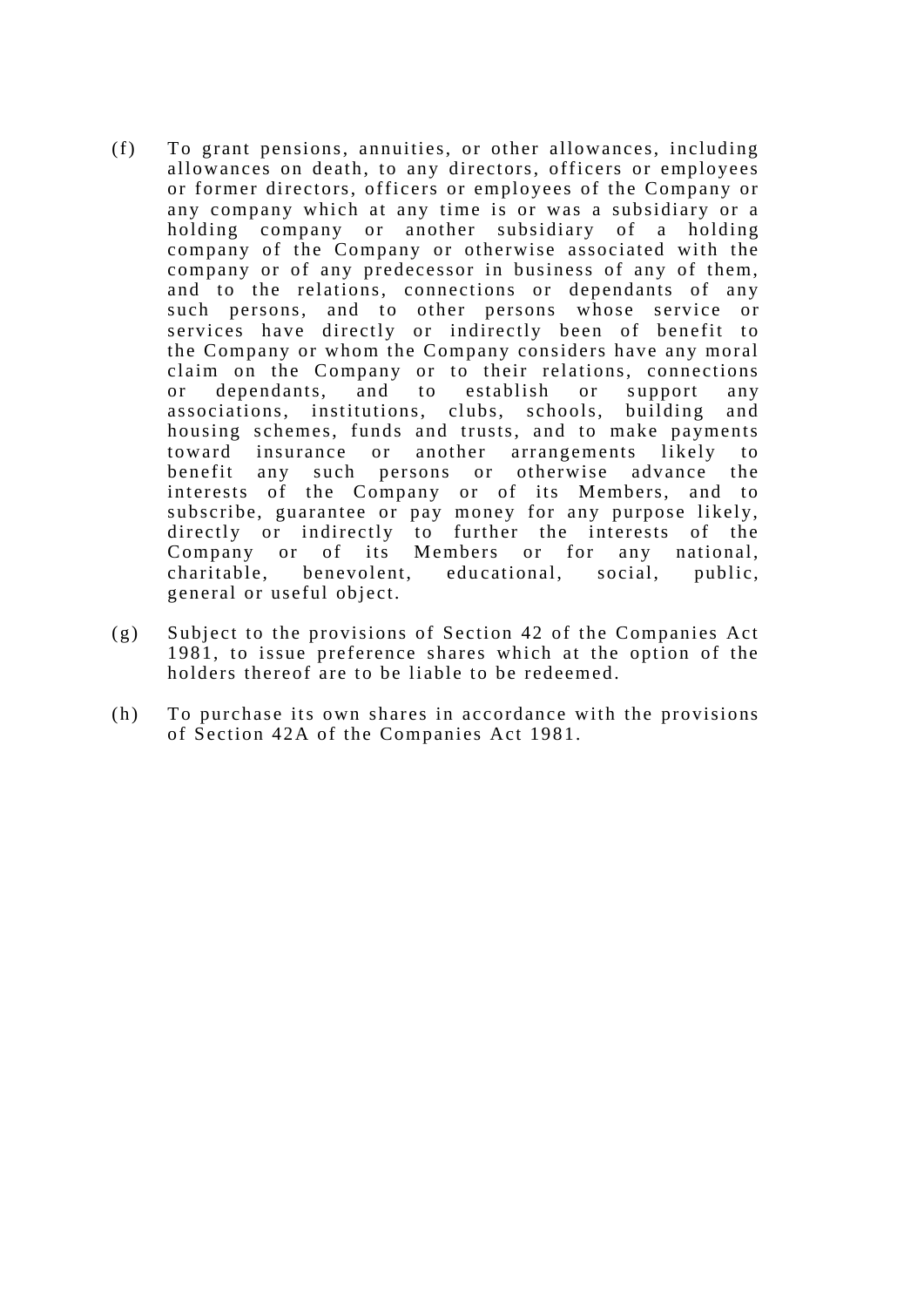### THE COMPANIES ACT 1981

# FIRST SCHEDULE

 $(Section 11(1))$ 

A company limited by shares may exercise all or any of the following powers subject to any provision of the law or its memorandum –

- 1. to carry on any other business capable of being conveniently carried on in connection with its business or likely to enhance the value of or making profitable any of its property of rights;
- 2. to acquire or undertake the whole or any part of the business, property and liabilities of any person carrying on any business that the company is authorized to carry on;
- 3. to apply for register, purchase, lease, acquire, hold, use, control, licence, sell, assign or dispose of patents, patent rights, copyrights, trade marks, formulae, licences, inventions, processes, distinctive marks and similar rights;
- 4. to enter into partnership or into any arrangement for sharing of profits, union of interests, co-operation, joint venture, reciprocal concession or otherwise with any person carrying on or engaged in or about to carry on or engage in any business or transaction that the company is authorized to carry on or engage in or any business or transaction capable of being conducted so as to benefit the company;
- 5. to take or otherwise acquire and hold securities in any other body corporate having objects altogether or in part similar to those of the company or carrying on any business capable of being conducted so as to benefit the company;
- 6. subject to section 96 to lend money to any employee or to any person having dealings with the company or with whom the company proposes to have dealings or to any other body corporate any of whose shares are held by the company;
- 7. to apply for, secure or acquire by grant, legislative enactment, assignment, transfer, purchase or otherwise and to exercise, carry out and enjoy any charter, licence, power authority, franchise, concession, right or privilege, that any government or authority or any body corporate or other public body may be empowered to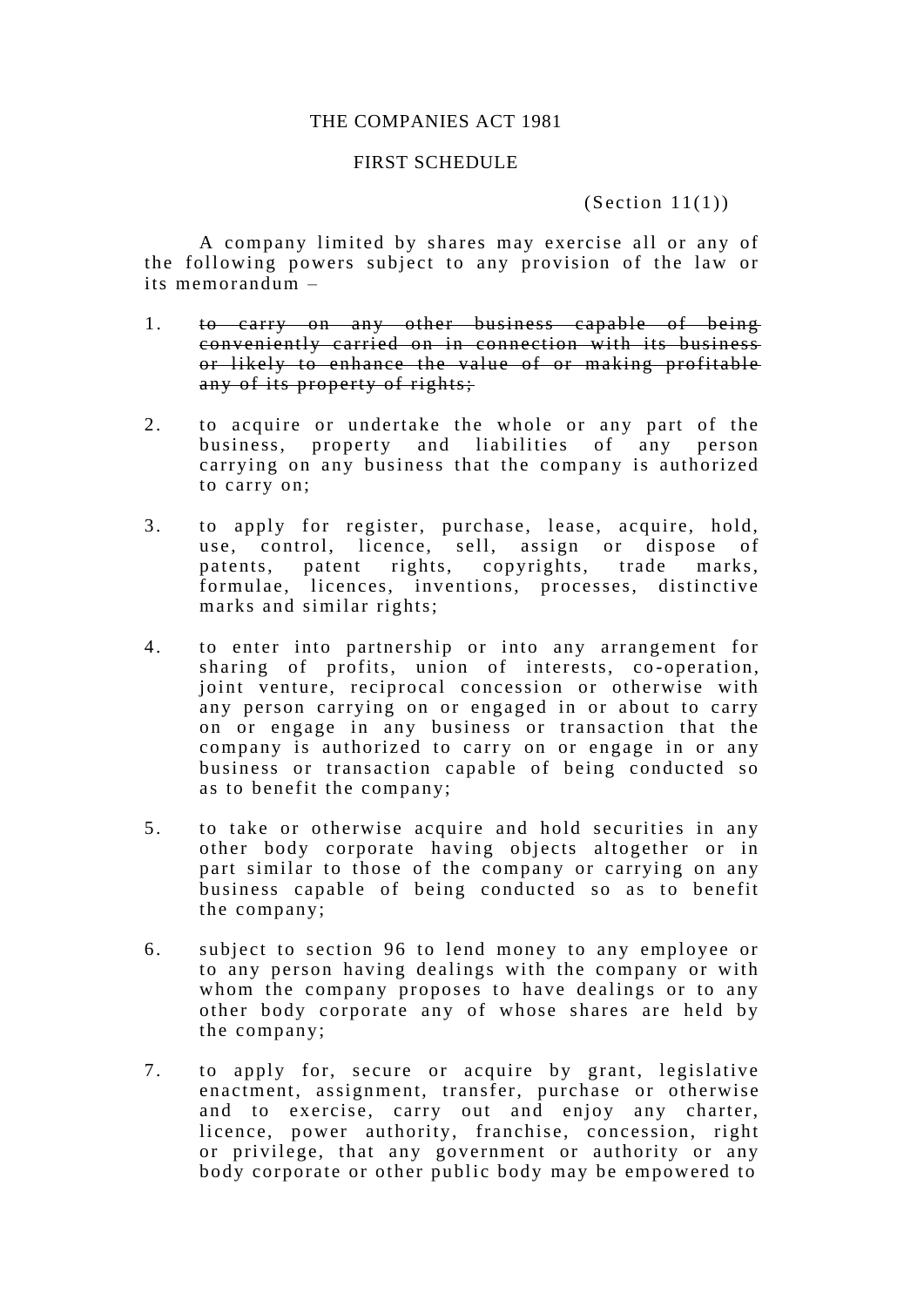grant, and pay for, aid in and contribute toward carrying it into effect and to assume any liabilities or obligations incidental thereto;

- 8. to establish and support or aid in the establishment and support of associations, institutions, funds or trusts for the benefit of employees or former employees of the company or its predecessors, or the dependents or connections of such employees or former employees, and grant pensions and allowances, and make payments towards insurance or for any object similar to those set forth in this paragraph, and to subscribe or guarantee money for charitable, benevolent, educational or religious objects or for any exhibition or for any public, general or useful objects;
- 9. to promote any company for the purpose of acquiring or taking over any of the property and liabilities of the company or for any other purpose that may benefit the company;
- 10. to purchase, lease, take in exchange, hire or otherwise acquire any personal property and any rights or privileges that the company considers necessary or convenient for the purposes of its business;
- 11. to construct, maintain, alter, renovate and demolish any buildings or works necessary or convenient for its objects;
- 12. to take land in Bermuda by way of lease or letting agreement for a term not exceeding twenty -one years, being land "bonafide" required for the purposes of the business of the company and with the consent of the Minister granted in his discretion to take land in Bermuda by way of lease or letting agreement for a similar period in order to provide accommodation or recreational facilities for its officers and employees and when no longer necessary for any of the above purposes to terminate or transfer the lease or letting agreement;
- 13. except to the extent, if any, as may be otherwise expressly provided in its incorporating Act or memorandum and subject to the provisions of this Act every company shall have power to invest the moneys of the Company by way of mortgage of real or personal property of every description in Bermuda or elsewhere and to sell, exchange, vary, or dispose of such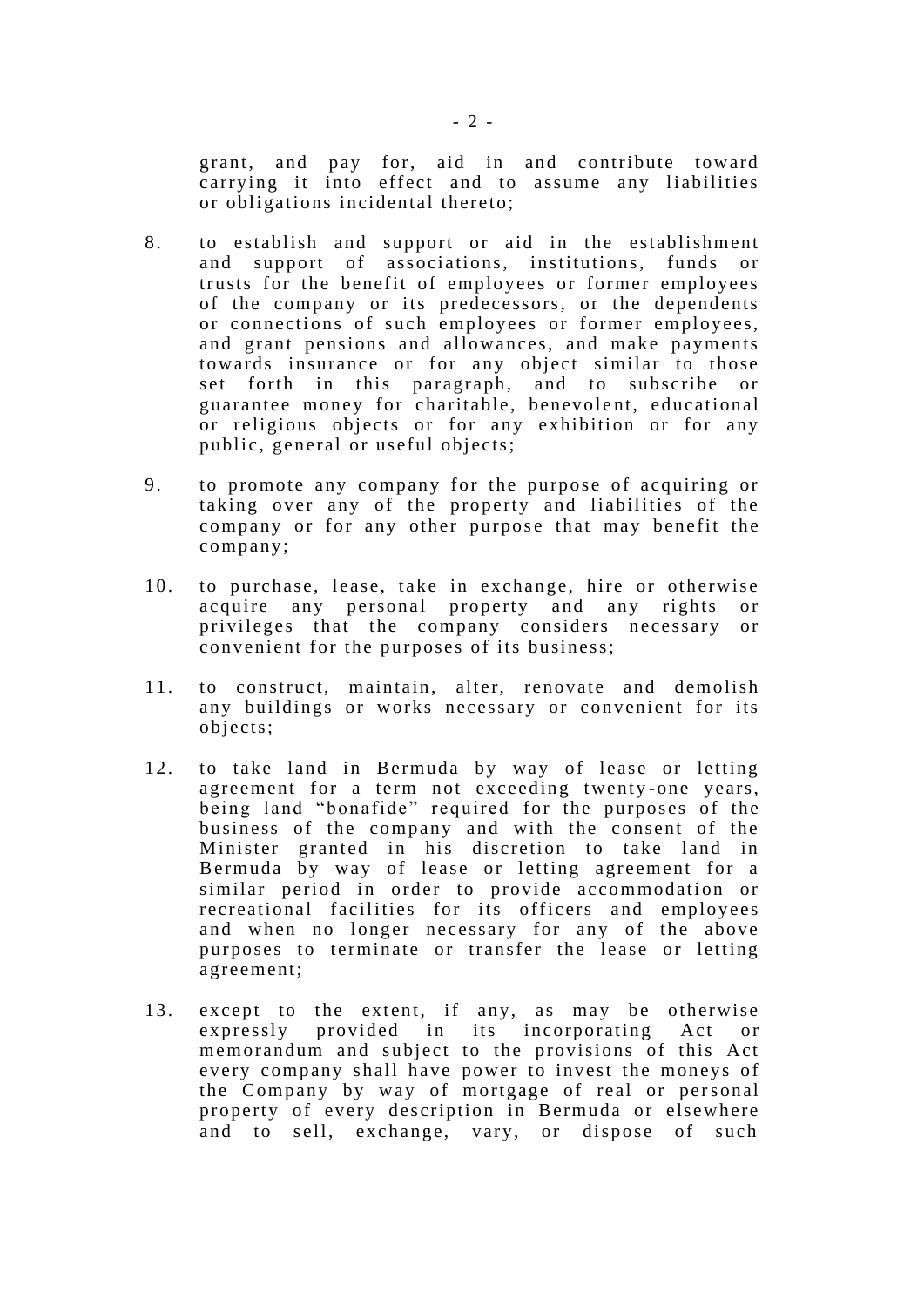mortgage as the company shall from time to time determine;

- 14. to construct, improve, maintain, work, manage, carry out or control any roads, ways, tramways, branches or sidings, bridges, reservoirs, watercourses, wharves, sidings, bridges, reservoirs, watercourses, factories, warehouses, electric works, shops, stores and other works and convenien ces that may advance the interests of the company and contribute to, subsidize or otherwise assist or take part in the construction, improvement, maintenance, working, management, carrying out or control thereof;
- 15. to raise and assist in raising money for, and aid by way of bonus, loan, promise, endorsement, guarantee or otherwise, any person and guarantee the performance or fulfilment of any contracts or obligations of any person, and in particular guarantee the payment of the principal of and interest on the debt obligations of any such person;
- 16. to borrow or raise or secure the payment of money in such manner as the company may think fit;
- 17. to draw, make, accept, endorse, discount, execute and issue bills of exchange, promissory notes, bills of lading, warrants and other negotiable or transferable instruments;
- 18. when properly authorized to do so, to sell, lease, exchange or otherwise dispose of the undertaking of the company or any part thereof as an entirety or substantially as an entirety for such consideration as the company thinks fit;
- 19. to sell, improve, manage, develop, exchange, lease, dispose of, turn to account or otherwise deal with the property of the company in the ordinary course of its business;
- 20. to adopt such means of making known the products of the company as may seem expedient, and in particular by advertising, by purchase and exhibition of works of art or interest, by publication of books and periodicals and by granting prizes and rewards and making donations;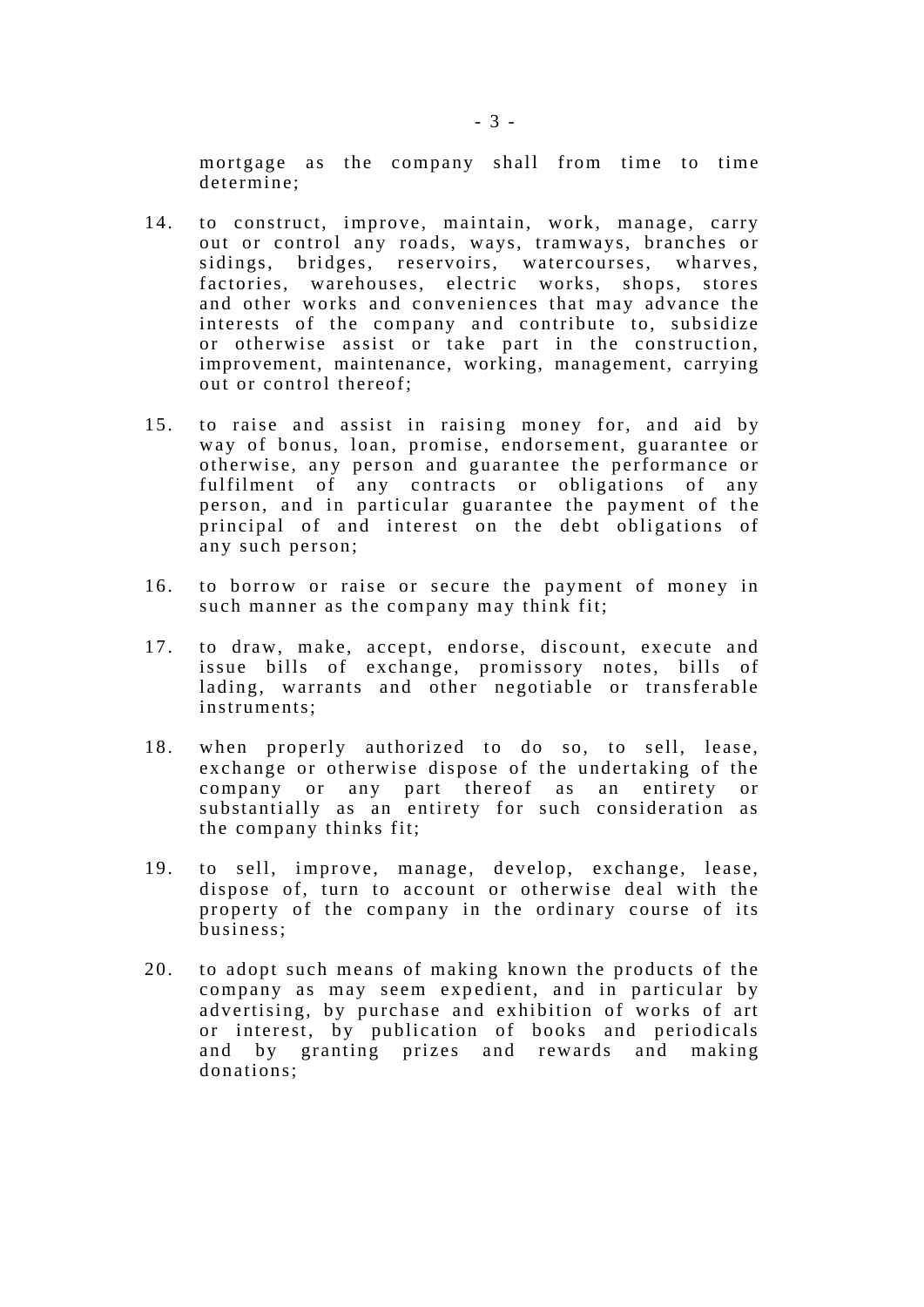- 21. to cause the company to be re gistered and recognized in any foreign jurisdiction, and designate persons therein according to the laws of that foreign jurisdiction or to represent the company and to accept service for and on behalf of the company of any process or suit;
- 22. to allot and issue fully -paid shares of the company in payment or part payment of any property purchased or otherwise acquired by the company or for any past services performed for the company;
- 23. to distribute among the members of the company in cash, kind, specie or otherwise as may be resolved, by way of dividend, bonus or any other manner considered advisable, any property of the company, but not so as to decrease the capital of the company unless the distribution is made for the purpose of enabling the company to be dissolved or the distribution, apart from this paragraph, would be otherwise lawful;
- 24. to establish agencies and branches;
- 25. to take or hold mortgages, hypothecs, liens and charges to secure payment of the purchase price, or of any unpaid balance of the purchase price, of any part of the property of the company of whatsoever kind sold by the company, or for any money due to the company from purchasers and others and to sell or otherwise dispose of any such mortgage, hypothec, lien or charge;
- 26. to pay all costs and expenses of or incidental to the incorporation and organization of the company;
- 27. to invest and deal with the moneys of the company not immediately required for the objects of the company in such manner as may be determined;
- 28. to do any of the things authorized by this subsection and all things authorized by its memorandum as principals, agents, contractors, trustees or otherwise, and either alone or in conjunction with others;
- 29. to do all such other things as are incidental or conducive to the attainment of the objects and the exercise of the powers of the company.

Every company may exercise its powers beyond the boundaries of Bermuda to the extent to which the laws in force where the powers are sought to be exercised permit.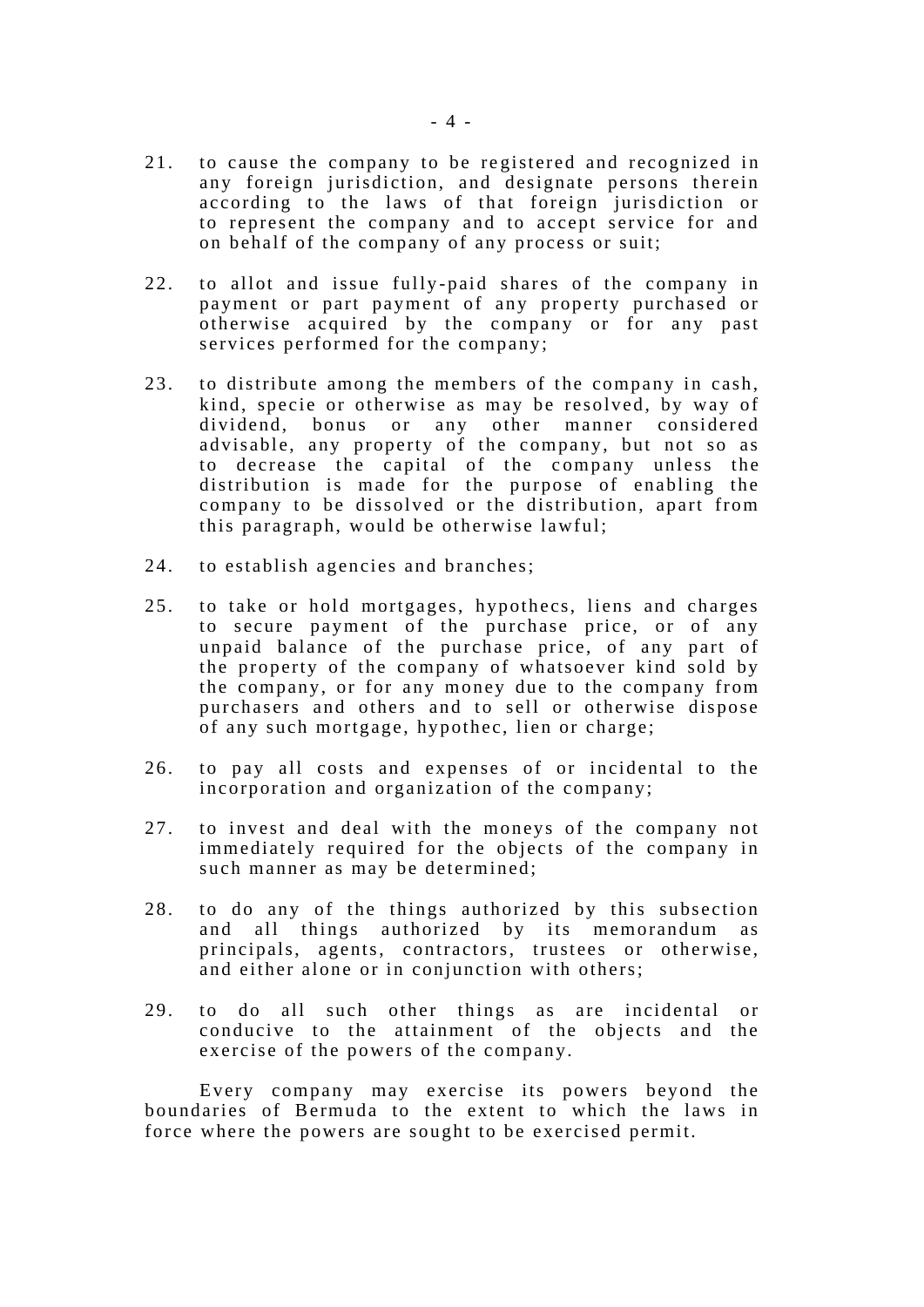# THE COMPANIES ACT 1981

# SECOND SCHEDULE

 $(Section 11(2))$ 

A company may by reference include in its memorandum any of the following objects that is to say the business of –

- (a) insurance and re -insurance of all kinds;
- (b) packaging of goods of all kinds;
- (c) buying, selling and dealing in goods of all kinds;
- (d) designing and manufacturing of goods of all kinds;
- (e) mining and quarrying and exploration for metals, minerals, fossil fuels and precious stones of all kinds and their preparation for sale or use;
- (f) exploring for, the drilling for, the moving, transporting and refining petroleum and hydro carbon products including oil and oil products;
- (g) scientific research including the improvement, discovery and development of processes, inventions, patents and designs and the construction, maintenance and operation of laboratories and research centres;
- (h) land, sea and air undertakings including the land, ship and air carriage of passengers, mails and goods of all kinds;
- (i) ships and aircraft owners, managers, operators, agents, builders and repairers;
- (j) acquiring, owning, selling, chartering, repairing or dealing in ships and aircraft;
- (k) travel agents, freight contractors and forwarding agents;
- (l) dock owners, wharfingers, warehousemen;
- (m) ship chandlers and dealing in rope, canvas oil and ship stores of all kinds;
- (n) all forms of engineering;
- (o) developing, operating, advising or acting as technical consultants to any other enterprise or business;
- (p) farmers, livestock breeders and keepers, graziers, but chers, tanners and processors of and dealers in all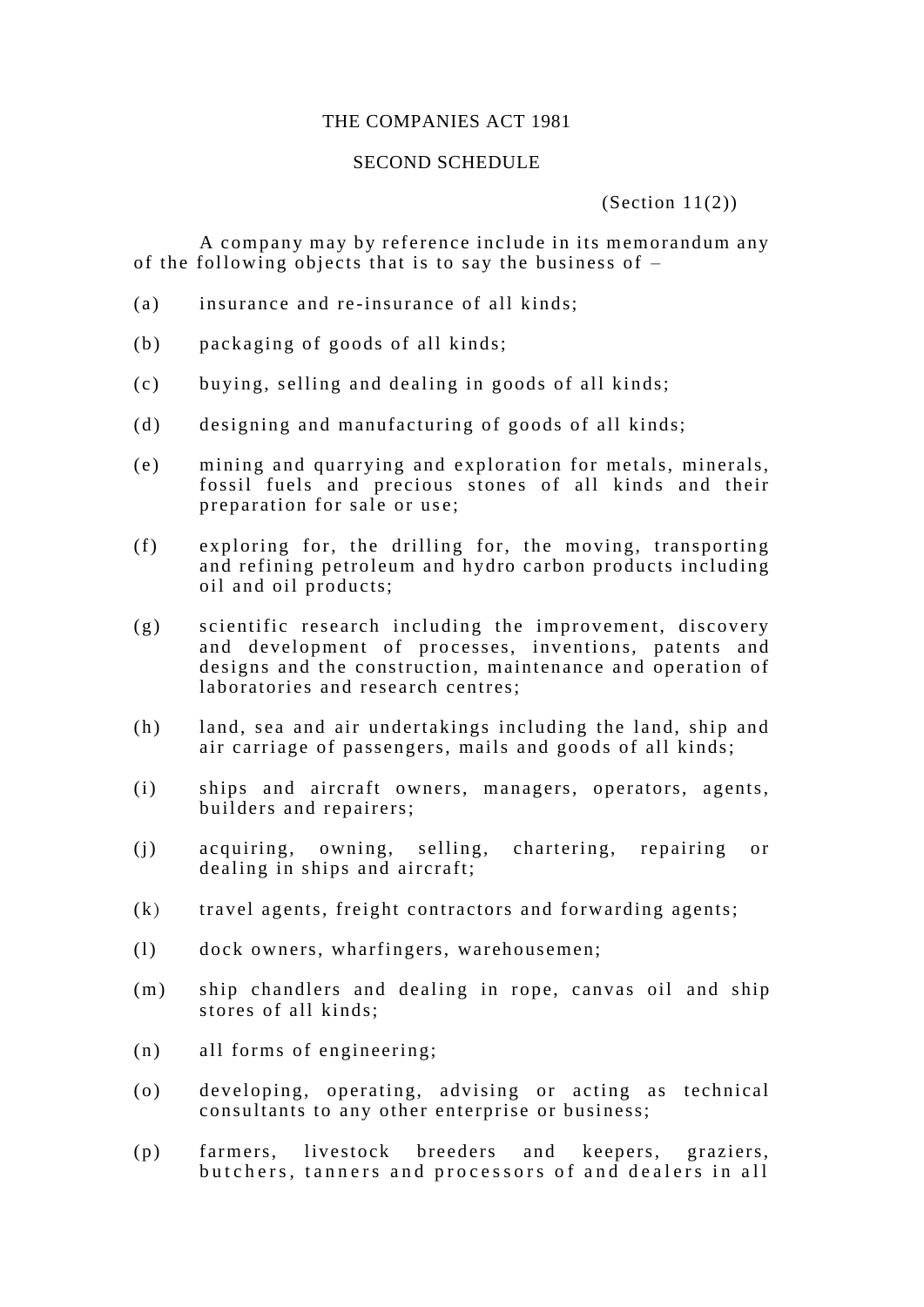kinds of live and dead stock, wool, hides, tallow, grain, vegetables and other produce;

- (q) acquiring by purchase or otherwise and holding as an investment inventions, patents, trade marks, trade names, trade secrets, designs and the like;
- (r) buying, selling, hiring, letting and dealing in conveyances of any sort;
- (s) employing, providing, hiring out and acting as agent for artists, actors, entertainers of all sorts, authors, composers, producers, directors, engineers and experts or specialists of any kind;
- (t) to acquire by purchase or otherwise hold, sell, dispose of and deal in real property situated outside Bermuda and in personal property of all kinds wheresoever situated; and
- (u) to enter into any guarantee, contract of indemnity or suretyship and to assure, support or secure with or without consideration or benefit the performance of any obligations of any person or persons and to guarantee the fidelity of individuals filling or about to fill situations of trust or confidence.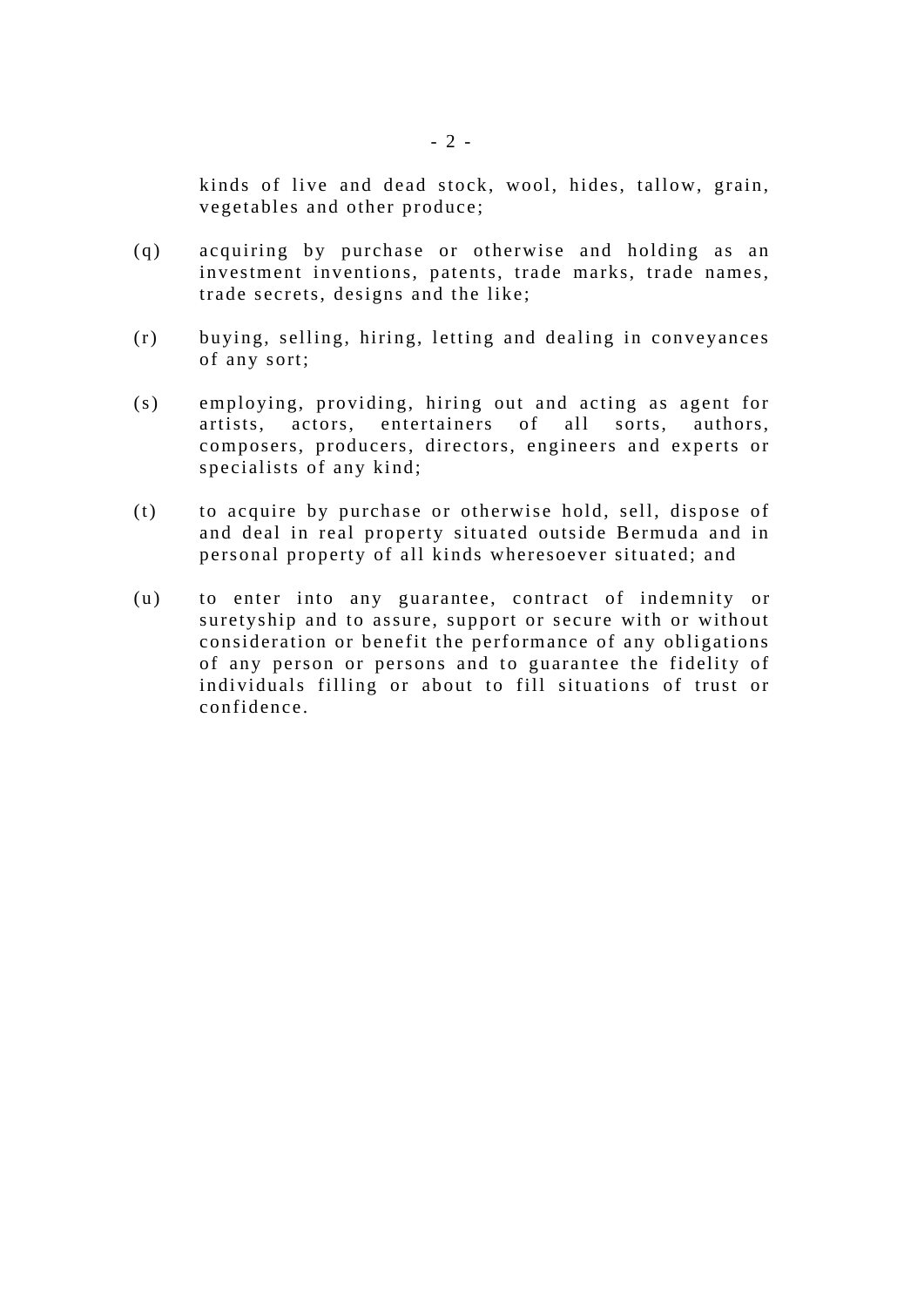# AMENDED AND RESTATED BYE-LAWS

OF

# **HUANXI MEDIA GROUP LIMITED** 歡喜傳媒集團有限公司**\***

(As adopted by Special Resolution passed on 23rd June 2022)

\* *For identification purposes only*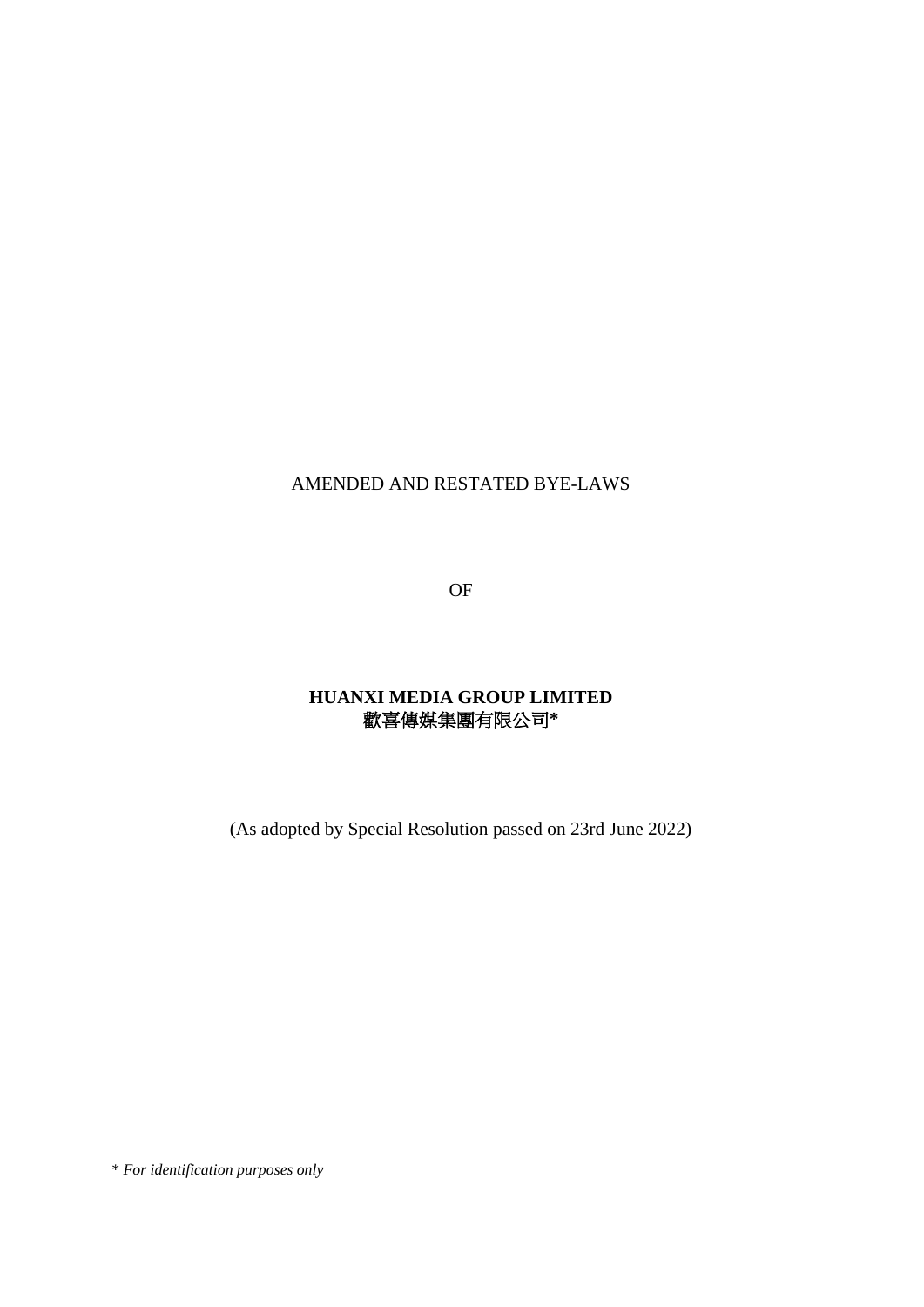# **TABLE OF CONTENTS**

| <b>PRELIMINARY</b>                              | 1  |
|-------------------------------------------------|----|
| SHARES, WARRANTS AND MODIFICATION OF RIGHTS     | 5  |
| SHARES AND INCREASE OF CAPITAL                  | 6  |
| REGISTER OF SHAREHOLDERS AND SHARE CERTIFICATES | 7  |
| <b>LIEN</b>                                     | 8  |
| <b>CALLS ON SHARES</b>                          | 9  |
| <b>TRANSFER OF SHARES</b>                       | 10 |
| <b>TRANSMISSION OF SHARES</b>                   | 12 |
| <b>FORFEITURE OF SHARES</b>                     | 12 |
| <b>ALTERATION OF CAPITAL</b>                    | 14 |
| <b>GENERAL MEETINGS</b>                         | 14 |
| PROCEEDINGS AT GENERAL MEETINGS                 | 16 |
| <b>VOTES OF SHAREHOLDERS</b>                    | 20 |
| <b>REGISTERED OFFICE</b>                        | 23 |
| <b>BOARD OF DIRECTORS</b>                       | 23 |
| APPOINTMENT AND RETIREMENT OF DIRECTORS         | 27 |
| <b>BORROWING POWERS</b>                         | 28 |
| MANAGING DIRECTORS, ETC.                        | 29 |
| <b>MANAGEMENT</b>                               | 29 |
| <b>MANAGERS</b>                                 | 29 |
| <b>CHAIRMAN AND OTHER OFFICERS</b>              | 30 |
| PROCEEDINGS OF THE DIRECTORS                    | 30 |
| <b>MINUTES</b>                                  | 31 |
| <b>SECRETARY</b>                                | 32 |
| GENERAL MANAGEMENT AND USE OF THE SEAL          | 32 |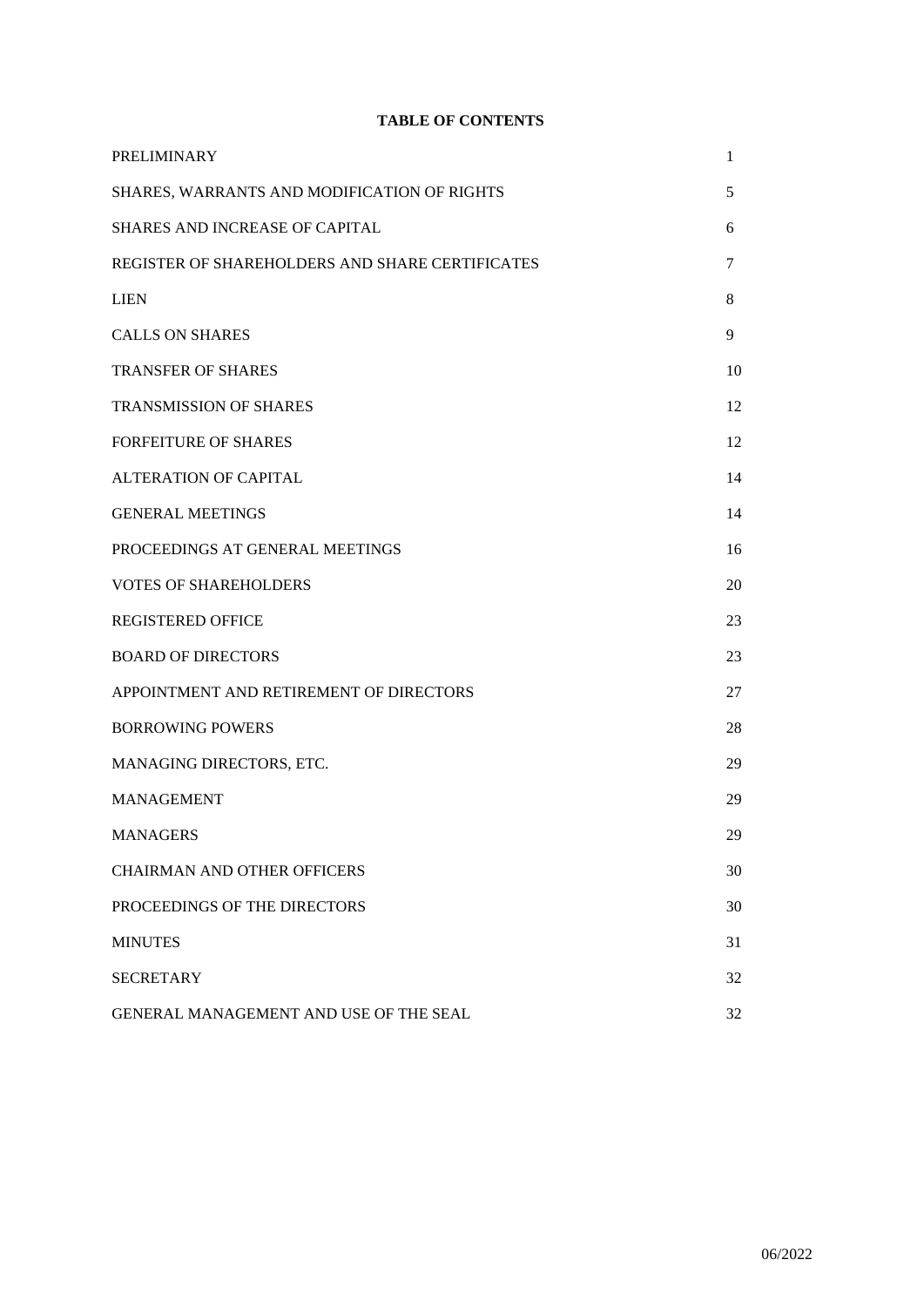| AUTHENTICATION OF DOCUMENTS                 | 33 |
|---------------------------------------------|----|
| <b>CAPITALISATION OF RESERVES</b>           | 34 |
| DIVIDENDS, CONTRIBUTED SURPLUS AND RESERVES | 34 |
| DISTRIBUTION OF REALISED CAPITAL PROFITS    | 39 |
| <b>ANNUAL RETURNS</b>                       | 39 |
| <b>ACCOUNTS</b>                             | 39 |
| <b>AUDITORS</b>                             | 40 |
| <b>NOTICES</b>                              | 40 |
| <b>INFORMATION</b>                          | 43 |
| <b>WINDING UP</b>                           | 43 |
| <b>INDEMNITY</b>                            | 43 |
| UNTRACEABLE SHAREHOLDERS                    | 43 |
| DESTRUCTION OF DOCUMENTS                    | 44 |
| RESIDENT REPRESENTATIVE                     | 45 |
| <b>MAINTENANCE OF RECORDS</b>               | 45 |
| <b>SUBSCRIPTION RIGHT RESERVE</b>           | 45 |
| <b>RECORD DATES</b>                         | 47 |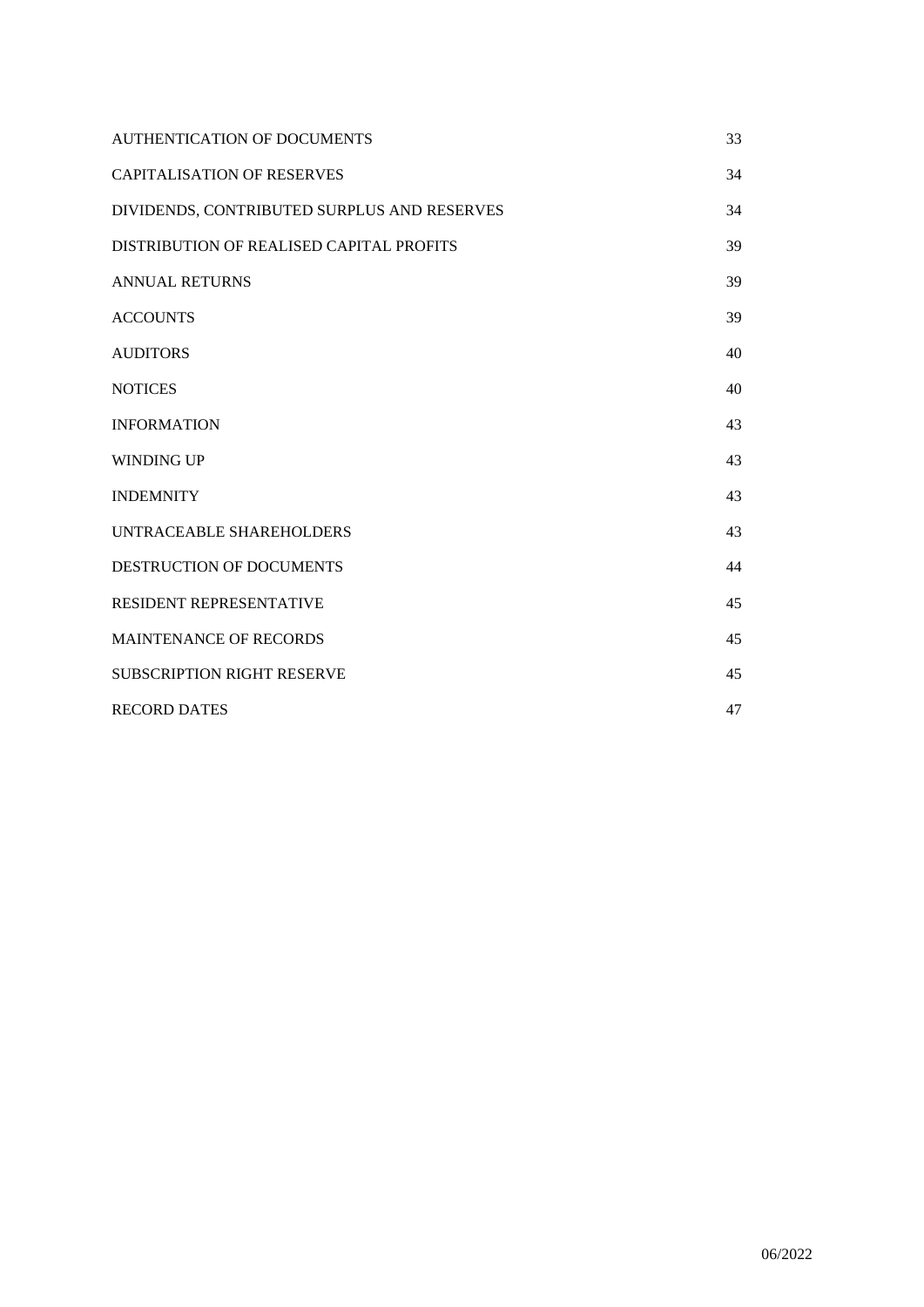### **AMENDED AND RESTATED BYE-LAWS**

(As adopted by Special Resolution passed on 23rd June 2022)

#### **ROCKAPETTA HOLDINGS LIMITED**

(currently known as Huanxi Media Group Limited) (Note)

#### **PRELIMINARY**

1. (A) The marginal notes to these Bye-Laws shall not be deemed to be part of these Bye-Laws and shall not affect their interpretation and, in the interpretation of these Bye-Laws, unless there be something in the subject or context inconsistent therewith:– Marginal Notes

| "appointed newspaper" | shall have the meaning as defined in the Companies Act;                                                                                                                                                                                                                                                                                                                                                       | Definitions |
|-----------------------|---------------------------------------------------------------------------------------------------------------------------------------------------------------------------------------------------------------------------------------------------------------------------------------------------------------------------------------------------------------------------------------------------------------|-------------|
| "Auditors"            | shall mean the persons for the time being performing the duties<br>of that office;                                                                                                                                                                                                                                                                                                                            |             |
| "Bermuda"             | shall mean the Islands of Bermuda;                                                                                                                                                                                                                                                                                                                                                                            |             |
| "the Board"           | shall mean the board of directors of the Company as constituted<br>from time to time or (as the context may require) the majority<br>of Directors present and voting at a meeting of the Directors at<br>which a quorum is present;                                                                                                                                                                           |             |
| "these Bye-Laws"      | shall mean these Bye-Laws in their present form and all<br>supplementary, amended or substituted Bye-Laws for the time<br>being in force;                                                                                                                                                                                                                                                                     |             |
| "call"                | shall include any instalment of a call;                                                                                                                                                                                                                                                                                                                                                                       |             |
| "capital"             | shall mean the share capital from time to time of the Company;                                                                                                                                                                                                                                                                                                                                                |             |
| "Clearing House"      | shall mean a recognised clearing house within the meaning of<br>the Securities and Futures Ordinance (Chapter 571 of the Laws<br>of Hong Kong) or a clearing house or authorised shares<br>depository recognised by the laws of the jurisdiction in which<br>the shares of the Company are listed or quoted on a stock<br>exchange in such jurisdiction;                                                      |             |
| "close associate(s)"  | in relation to any Director, shall have the same meaning as<br>defined in the Listing Rules as modified from time to time,<br>except that for purposes of Bye-law 98(G) where the<br>transaction or arrangement to be approved by the Board is a<br>connected transaction referred to in the Listing Rules, it shall<br>have the same meaning as that ascribed to "associate" in the<br><b>Listing Rules;</b> |             |
| "the Companies Act"   | shall mean the Companies Act 1981 (as amended) of Bermuda<br>as may from time to time be amended;                                                                                                                                                                                                                                                                                                             |             |

Note: The Company changed its name from Rockapetta Holdings Limited to and was registered as Capital Prosper Limited under the relevant Bermuda law with effect from 27 May 2003, and changed its name to and was registered as GFT Holdings Limited under the relevant Bermuda law with effect from 7 July 2005, and then further changed its name to and was registered as 21 Holdings Limited under the relevant Bermuda law with effect from 24 February 2009, and then further changed its name to and was registered as Huanxi Media Group Limited under the relevant Bermuda law with effect from 22 September 2015.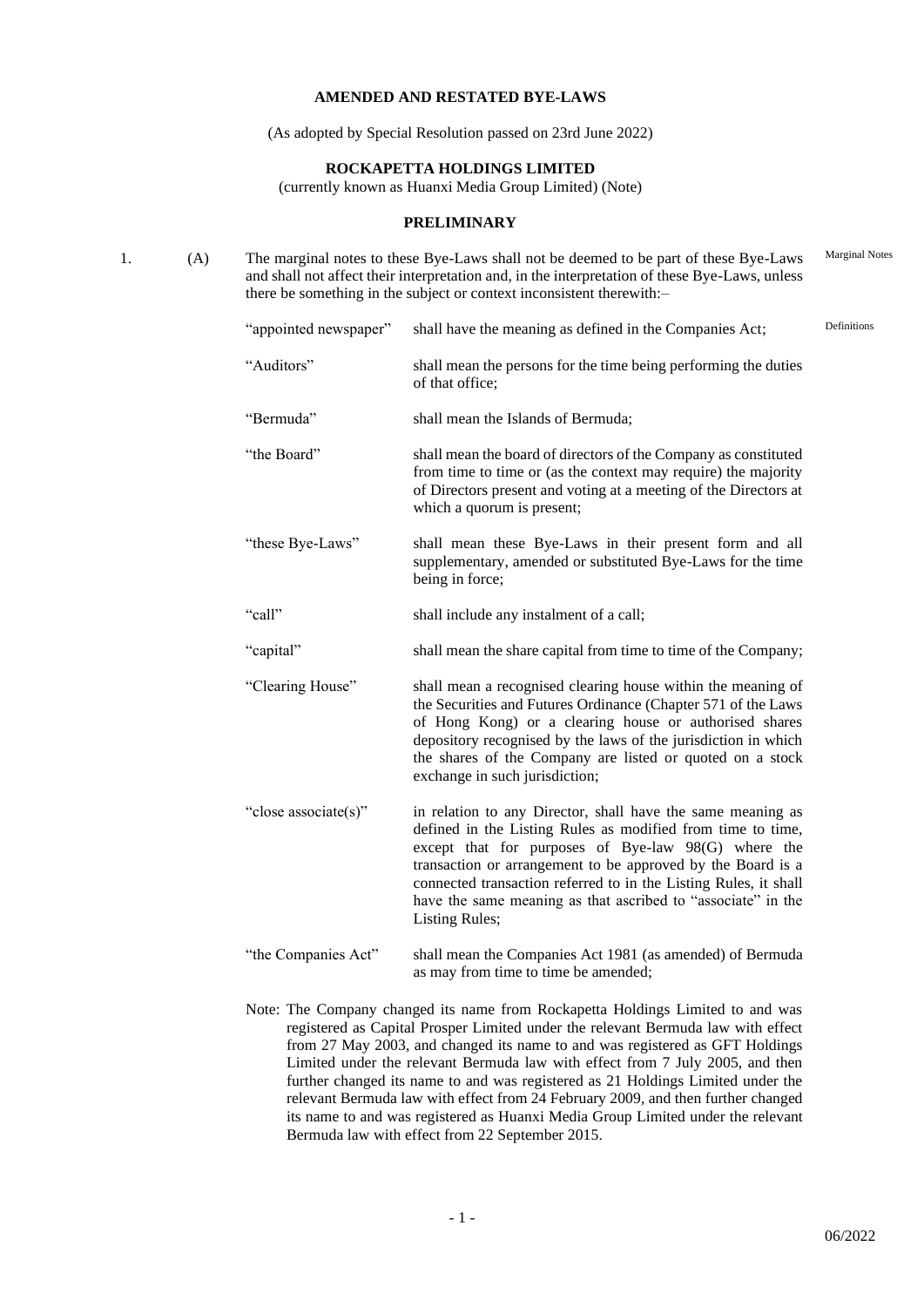| "the Company" or<br>"this Company"    | shall mean Huanxi Media Group Limited incorporated in<br>Bermuda on the 4th January 1994;                                                                                                                                                                                                                                                                  |
|---------------------------------------|------------------------------------------------------------------------------------------------------------------------------------------------------------------------------------------------------------------------------------------------------------------------------------------------------------------------------------------------------------|
| "debenture" and<br>"debenture holder" | shall respectively include "debenture stock" and "debenture<br>stockholder";                                                                                                                                                                                                                                                                               |
| "Designated Stock<br>Exchange"        | a stock exchange which is an appointed stock exchange for the<br>purposes of the Companies Act in respect of which the shares<br>are listed or quoted and where such appointed stock exchange<br>deems such listing or quotation to be the primary listing or<br>quotation of the shares;                                                                  |
| "Director"                            | means a director of the Company;                                                                                                                                                                                                                                                                                                                           |
| "dividend"                            | shall include scrip dividends, distributions in specie or in kind,<br>capital distributions and capitalisation issues, if not inconsistent<br>with the subject or context;                                                                                                                                                                                 |
| "electronic"                          | shall mean relating to technology having electrical, digital,<br>magnetic, wireless, optical electromagnetic or similar<br>capabilities and such other meanings as given to it in the<br>Electronic Transactions Act 1999 of Bermuda as may be<br>amended from time to time;                                                                               |
| "electronic<br>communication"         | a communication sent, transmitted, conveyed and received by<br>wire, by radio, by optical means or by other electronic means<br>in any form through any medium;                                                                                                                                                                                            |
| "electronic meeting"                  | a general meeting held and conducted wholly and exclusively<br>by virtual attendance and participation by shareholders and/or<br>proxies and other participants by means of electronic facilities;                                                                                                                                                         |
| "Electronic Record"                   | has the same meaning as in the Companies Act, as amended<br>from time to time;                                                                                                                                                                                                                                                                             |
| "electronic signature"                | has the same meaning as in the Electronic Transactions Act<br>1999 of Bermuda, as amended from time to time;                                                                                                                                                                                                                                               |
| "full financial<br>statements"        | shall mean the financial statements that are required under<br>section $87(1)$ of the Companies Act as may be amended from<br>time to time;                                                                                                                                                                                                                |
| "Head Office"                         | shall mean such office of the Company as the Directors may<br>from time to time determine to be the principal office of the<br>Company;                                                                                                                                                                                                                    |
| "HK\$"                                | shall mean Hong Kong dollars or other lawful currency of Hong<br>Kong;                                                                                                                                                                                                                                                                                     |
| "holding company"<br>and "subsidiary" | shall have the meanings ascribed to them by the Companies<br>Act;                                                                                                                                                                                                                                                                                          |
| "hybrid meeting"                      | a general meeting convened for the (i) physical attendance by<br>shareholders and/or proxies and other participants at the<br>Principal Meeting Place and where applicable, one or more<br>Meeting Locations; and (ii) virtual attendance and participation<br>by shareholders and/or proxies and other participants by means<br>of electronic facilities; |
| "Listing Rules"                       | shall mean the Rules Governing the Listing of Securities on the<br>Designated Stock Exchange (as amended from time to time);                                                                                                                                                                                                                               |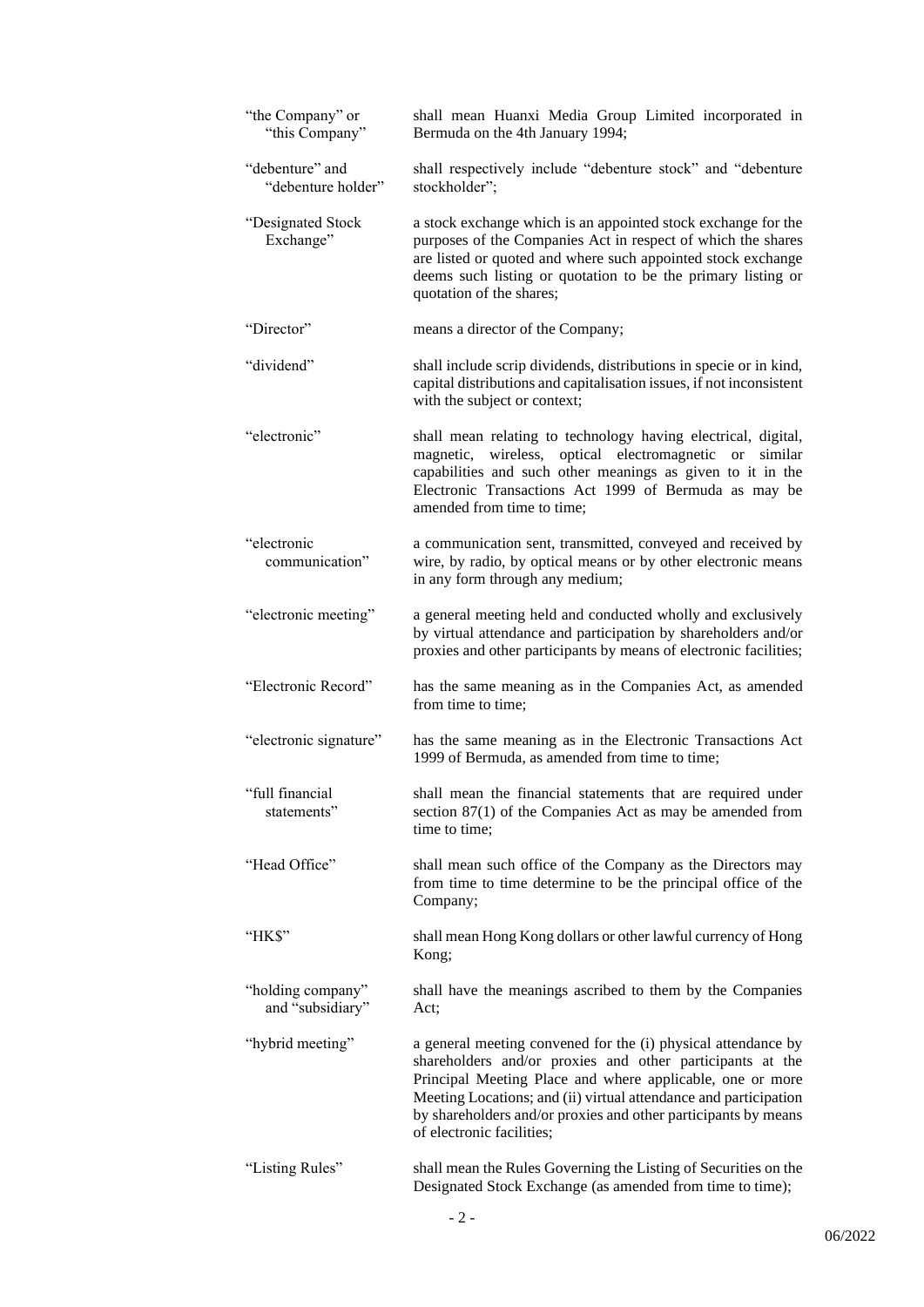| "Meeting Location"           | has the meaning given to it in Bye-Law 69A;                                                                                                                                                                                                                                                                                                                                                                                                                              |
|------------------------------|--------------------------------------------------------------------------------------------------------------------------------------------------------------------------------------------------------------------------------------------------------------------------------------------------------------------------------------------------------------------------------------------------------------------------------------------------------------------------|
| "month"                      | shall mean a calendar month;                                                                                                                                                                                                                                                                                                                                                                                                                                             |
| "Newspapers"                 | in relation to the publication in newspapers of any notice, shall<br>mean in English in one leading English language daily<br>newspaper and in Chinese in one leading Chinese language<br>daily newspaper published and circulating generally in the<br>Relevant Territory and specified for this purpose by the stock<br>exchange in the Relevant Territory;                                                                                                            |
| "paid up"                    | in relation to a share, shall mean paid up or credited as paid up;                                                                                                                                                                                                                                                                                                                                                                                                       |
| "physical meeting"           | a general meeting held and conducted by physical attendance<br>and participation by shareholders and/or proxies and other<br>participants at the Principal Meeting Place and/or where<br>applicable, one or more Meeting Locations;                                                                                                                                                                                                                                      |
| "Principal Meeting<br>Place" | shall have the meaning given to it in Bye-Law 63;                                                                                                                                                                                                                                                                                                                                                                                                                        |
| "the Principal<br>Register"  | shall mean the register of shareholders of the Company<br>maintained in Bermuda;                                                                                                                                                                                                                                                                                                                                                                                         |
| "the register"               | shall mean the Principal Register and any branch register to be<br>kept pursuant to the provisions of the Statutes;                                                                                                                                                                                                                                                                                                                                                      |
| "Registered Office"          | shall mean the registered office of the Company for the time<br>being;                                                                                                                                                                                                                                                                                                                                                                                                   |
| "Registration Office"        | shall mean in respect of any class of share capital, such place<br>or places in the Relevant Territory or elsewhere where the<br>Directors from time to time determine to keep a branch register<br>of shareholders in respect of that class of share capital and<br>where (except in cases where the Directors otherwise agree)<br>transfers or other documents of title for such class of share<br>capital are to be lodged for registration and are to be registered; |
| "Relevant Territory"         | shall mean Hong Kong or such other territory as the Directors<br>may from time to time decide if the issued ordinary share<br>capital of the Company is listed on a stock exchange in such<br>territory;                                                                                                                                                                                                                                                                 |
| "Seal"                       | shall mean any one or more common seals from time to time of<br>the Company for use in Bermuda or in any place outside<br>Bermuda;                                                                                                                                                                                                                                                                                                                                       |
| "Secretary"                  | shall mean the person or corporation for the time being<br>performing the duties of that office;                                                                                                                                                                                                                                                                                                                                                                         |
| "Securities Seal"            | shall mean a seal for use for sealing certificates for shares or<br>other securities issued by the Company which is a facsimile of<br>the Seal of the Company with the addition on its face of the<br>words "Securities Seal";                                                                                                                                                                                                                                           |
| "share"                      | shall mean share in the capital of the Company;                                                                                                                                                                                                                                                                                                                                                                                                                          |
| "shareholder"                | shall mean the duly registered holder from time to time of the<br>shares in the capital of the Company;                                                                                                                                                                                                                                                                                                                                                                  |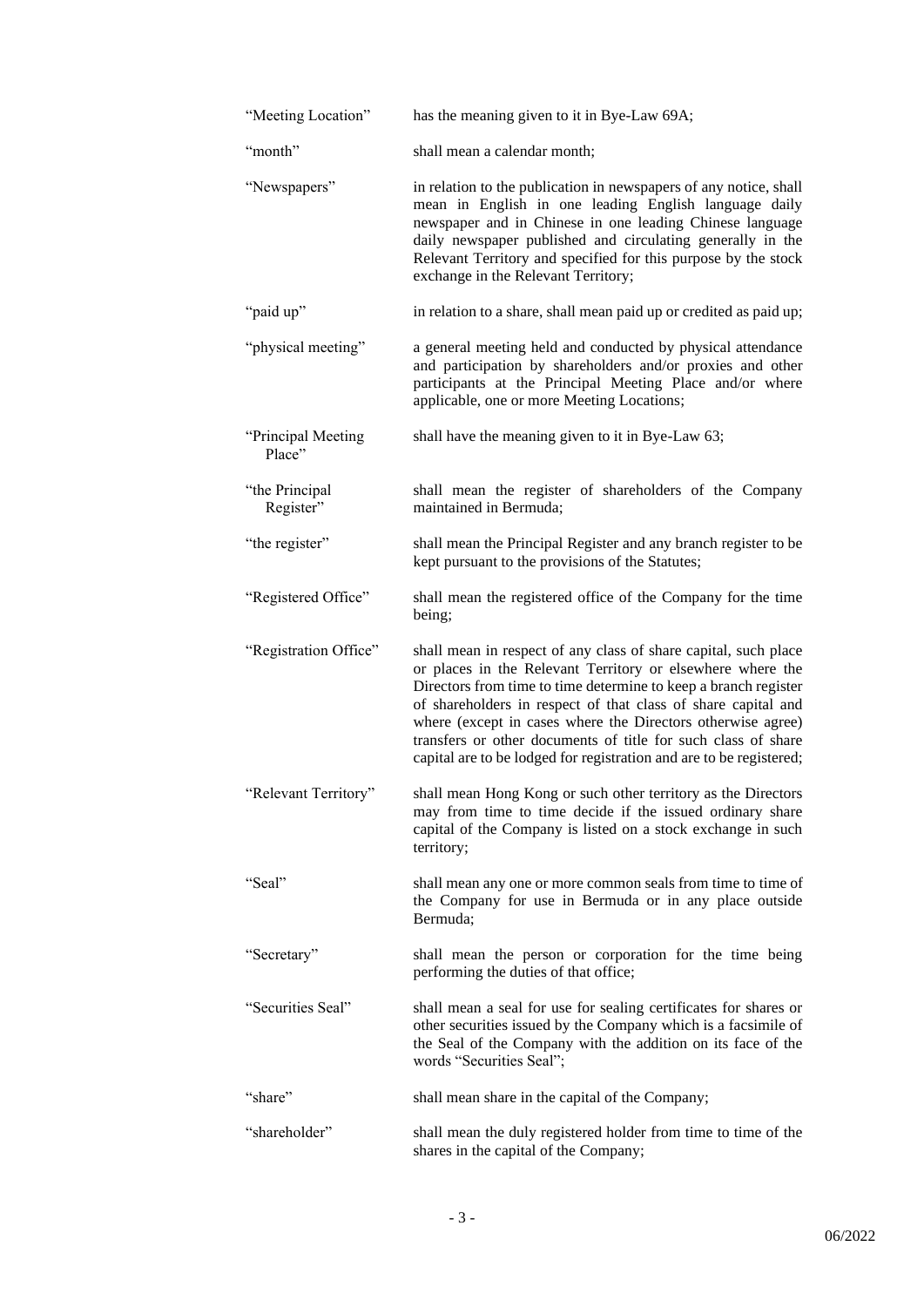| "Statutes"                            | shall mean the Companies Act, the Electronic Transactions<br>Act 1999 of Bermuda, and every other act (as amended from<br>time to time) for the time being in force of the Legislature of<br>Bermuda applying to or affecting the Company, the<br>Memorandum of Association and/or these Bye-Laws; |
|---------------------------------------|----------------------------------------------------------------------------------------------------------------------------------------------------------------------------------------------------------------------------------------------------------------------------------------------------|
| "summarized financial"<br>statements" | shall have the meaning ascribed to them in section $87A(3)$ of<br>the Companies Act as may be amended from time to time;                                                                                                                                                                           |
| "Transfer Office"                     | shall mean the place where the Principal Register is situated<br>for the time being;                                                                                                                                                                                                               |
| "writing" or "printing"               | shall include writing, printing, lithography, photography,<br>typewriting and every other mode of representing words or<br>figures in a legible and non-transitory form;                                                                                                                           |
| "corporate"<br>representative"        | means any person appointed to act in that capacity pursuant<br>to Bye-Law 87.                                                                                                                                                                                                                      |

(B) In these Bye-Laws, unless there be something in the subject or context inconsistent herewith:– General

words denoting the singular shall include the plural and words denoting the plural shall include the singular;

words importing any gender shall include every gender and words importing persons shall include partnerships, firms, companies and corporations;

subject as aforesaid, any words or expressions defined in the Companies Act (except any statutory modification thereof not in force when these Bye-Laws become binding on the Company) shall, if not inconsistent with the subject and/or context, bear the same meaning in these Bye-Laws, save that "company" shall where the context permits include any company incorporated in Bermuda or elsewhere;

expressions referring to writing shall, unless the contrary intention appears, be construed as including printing, lithography, photography and other modes of representing or reproducing words or figures in a legible and non-transitory form or, to the extent permitted by and in accordance with the Statutes and other applicable laws, rules and regulations, any visible substitute for writing (including an electronic communication), or modes of representing or reproducing words partly in one visible form and party in another visible form, and including in the form of an Electronic Record, provided that both the mode of service of the relevant document or notice and the shareholder's election comply with all applicable Statutes, rules and regulations;

a reference to a meeting: (a) shall mean a meeting convened and held in any manner permitted by these Bye-Laws and any shareholder or Director attending and participating at a meeting by means of electronic facilities shall be deemed to be present at that meeting for all purposes of the Statutes and these Bye-Laws, and attend, participate, attending, participating, attendance and participation shall be construed accordingly;

references to a person's participation in the business of a general meeting include without limitation and as relevant the right (including, in the case of a corporation, through a duly authorised representative) to speak or communicate, vote, be represented by a proxy and have access in hard copy or electronic form to all documents which are required by the Statutes or these Bye-Laws to be made available at the meeting, and participate and participating in the business of a general meeting shall be construed accordingly;

- 4 -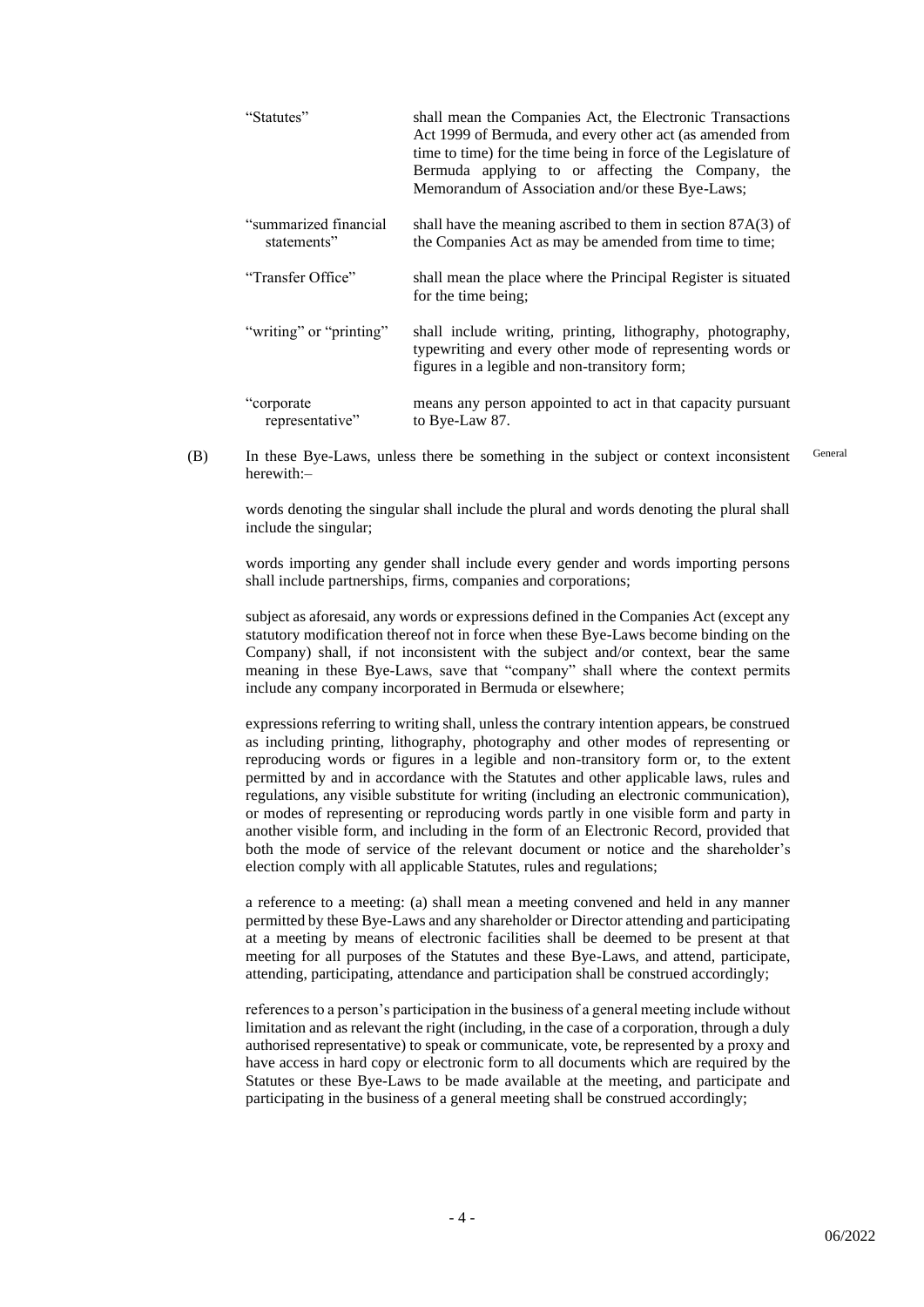a reference to anything being done by electronic means includes its being done by means of any electronic or other communications equipment or facilities and reference to any communication being delivered or received, or being delivered or received at a particular place, includes the transmission of an Electronic Record to a recipient identified in such manner or by such means as the Board may from time to time approve or prescribe, either generally or for a particular purpose;

references to electronic facilities include, without limitation, website addresses, webinars, webcast, video or any form of conference call systems (telephone, video, web or otherwise);

where a shareholder is a corporation, any reference in these Bye-Laws to a shareholder shall, where the context requires, refer to a duly authorised representative of such shareholder; and

references to any statute or statutory provision shall be construed as relating to any statutory modification or re-enactment thereof for the time being in force.

- (C) A resolution shall be a Special Resolution when it has been passed by a majority of not less than three-fourths of the votes cast by such shareholders as, being entitled so to do, vote in person or, by a duly authorised corporate representative or, where proxies are allowed, by proxy at a general meeting of which notice specifying the intention to propose the resolution as a Special Resolution has been duly given.
- (D) A resolution shall be an Ordinary Resolution when it has been passed by a simple majority of the votes cast by such shareholders as, being entitled so to do, vote in person or, by a duly authorised corporate representative or, where proxies are allowed, by proxy at a general meeting held in accordance with these Bye-Laws and of which notice has been duly given.
- (E) A Special Resolution shall be effective for any purpose for which an Ordinary Resolution is expressed to be required under any provision of these Bye-Laws or the Statutes.
- 2. Without prejudice to any other requirements of the Statutes, a Special Resolution shall be required to alter the Memorandum of Association, to approve any amendment of these Bye-Laws or to change the name of the Company.

# **SHARES, WARRANTS AND MODIFICATION OF RIGHTS**

- 3. Subject to the Statutes, these Bye-Laws, any direction that may be given by the shareholders in general meeting and without prejudice to any special rights or restrictions for the time being attaching to any shares or any class of shares, any share may be issued upon such terms and conditions and with such preferred, deferred or other special rights, or such restrictions, whether in regard to dividend, voting, return of capital or otherwise, as the Company may from time to time by Ordinary Resolution determine (or, in the absence of any such determination or so far as the same may not make specific provision, as the Board may determine) and any preference share may, subject to the Companies Act and with the sanction of a Special Resolution, be issued on the terms that it is liable to be redeemed upon the happening of a specified event or upon a given date and either at the option of the Company or, if so authorised by the Memorandum of Association of the Company, at the option of the holder.
- 4. Subject to the Statutes, these Bye-Laws, any direction that may be given by the shareholders in general meeting, the Board may, subject to the approval by the shareholders in general meeting, issue warrants to subscribe for any class of shares or securities of the Company on such terms as the Board may from time to time determine. Where warrants are issued to bearer, no certificate thereof shall be issued to replace one that has been lost unless the Board is satisfied beyond reasonable doubt that the original certificate thereof has been destroyed and the Company has received an indemnity in such form as the Board shall think fit with regard to the issue of any such replacement certificate. Warrants

Special Resolution

Ordinary Resolution

Special Resolution effective as Ordinary Resolution

When Special Resolution is required

Issue of shares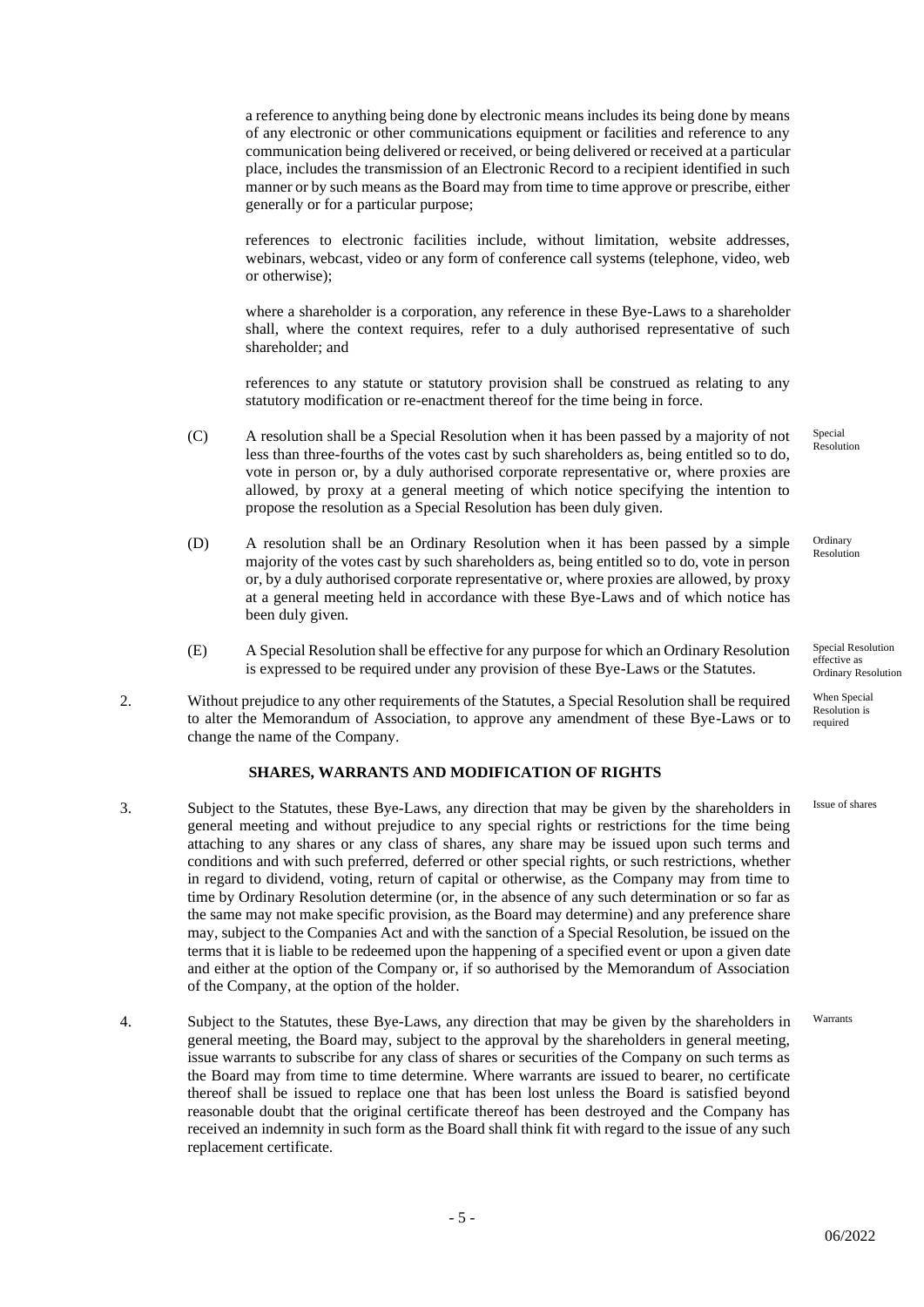How rights of shares may be modified

- 
- 5. (A) For the purposes of Section 47 of the Companies Act, if at any time the capital is divided into different classes of shares, all or any of the special rights attached to any class (unless otherwise provided for by the terms of issue of the shares of that class) may, subject to the provisions of the Companies Act, be varied or abrogated either with the consent in writing of the holders of not less than three-fourths in nominal value of the issued shares of that class or with the sanction of a Special Resolution passed at a separate general meeting of the holders of the shares of that class. To every such separate general meeting the provisions of these Bye-Laws relating to general meetings shall mutatis mutandis apply, but so that the necessary quorum shall be not less than two persons holding or representing by proxy one-third in nominal value of the issued shares of that class, and that any holder of shares of the class present in person or by proxy or by a duly authorised corporate representative may demand a poll.
	- (B) The provisions of this Bye-Law shall apply to the variation or abrogation of the special rights attached to the shares of any class as if each group of shares of the class differently treated formed a separate class the rights whereof are to be varied or abrogated.
	- (C) The special rights conferred upon the holders of any shares or class of shares shall not, unless otherwise expressly provided in the rights attaching to or the terms of issue of such shares, be deemed to be altered by the creation or issue of further shares ranking pari passu therewith.

# **SHARES AND INCREASE OF CAPITAL**

- 6. (A) The authorised share capital of the Company at the date on which these Bye-Laws come into effect is HK\$500,000,000 divided into 50,000,000,000 shares of HK\$0.01 each.
	- (B) Subject to the Statutes, the power contained in the Memorandum of Association for the Company to purchase or otherwise acquire its shares shall be exercisable by the Board upon such terms and subject to such conditions as it thinks fit.
	- (C) Subject to compliance with the Listing Rules and any other competent regulatory authority, the Company may give financial assistance for the purpose of or in connection with a purchase made or to be made by any person of any shares in the Company.
- 7. The Company in general meeting may from time to time, whether or not all the shares for the time being authorised shall have been issued and whether or not all the shares for the time being issued shall have been fully paid up, by Ordinary Resolution increase its share capital by the creation of new shares, such new capital to be of such amount and to be divided into shares of such class or classes and of such amounts in Hong Kong dollars or United States dollars or such other currency as the shareholders may think fit and as the resolution may prescribe.
- 8. Any new shares shall be issued upon such terms and conditions and with such rights, privileges or restrictions annexed thereto as the general meeting resolving upon the creation thereof shall direct, and if no direction be given, subject to the provisions of the Statutes and of these Bye-Laws, as the Board shall determine; and in particular such shares may be issued with a preferential or qualified right to dividends and in the distribution of assets of the Company and with a special right or without any right of voting.
- 9. The Company may by Ordinary Resolution, before the issue of any new shares, determine that the same, or any of them, shall be offered in the first instance, and either at par or at a premium, to all the existing holders of any class of shares in proportion as nearly as may be to the number of shares of such class held by them respectively, or make any other provisions as to the issue and allotment of such shares, but in default of any such determination or so far as the same shall not extend, such shares may be dealt with as if they formed part of the capital of the Company existing prior to the issue of the same.

Company to purchase its own shares

Company to finance acquisition of its own shares

Power to increase capital

On what condition new shares may be issued

When to be offered to existing shareholders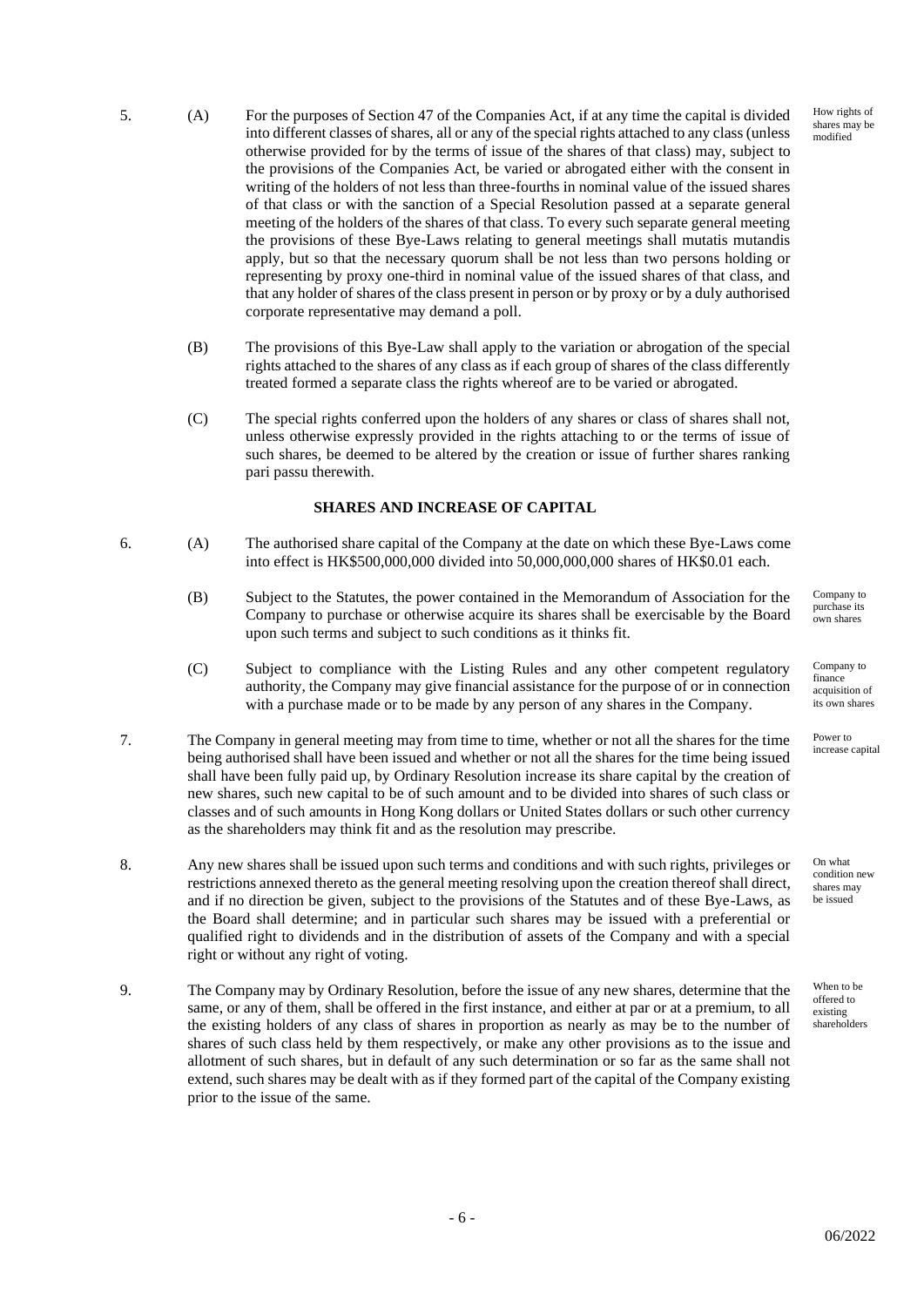- 10. Except so far as otherwise provided by the conditions of issue or by these Bye-Laws, any capital raised by the creation of new shares shall be treated as if it formed part of the original capital of the Company and such shares shall be subject to the provisions contained in these Bye-Laws with reference to the payment of calls and instalments, transfer and transmission, forfeiture, lien, cancellation, surrender, voting and otherwise.
- 11. All unissued shares shall be at the disposal of the Board and it may offer, allot (with or without conferring a right of renunciation), grant options over or otherwise dispose of them to such persons, at such times, for such consideration and generally on such terms as it in its absolute discretion thinks fit, but so that no shares shall be issued at a discount. The Directors shall, as regards any offer or allotment of shares, comply with the provisions of the Companies Act, if and so far as such provisions may be applicable thereto. Neither the Company nor the Board shall be obliged, when making or granting any allotment of, offer of, option over or disposal of shares, to make, or make available, any such offer, option or shares to shareholders or others with registered addresses in any particular territory or territories being a territory or territories where, in the absence of a registration statement or other special formalities, this would or might, in the opinion of the Board, be unlawful or impracticable. Shareholders affected as a result of the foregoing sentence shall not be, or be deemed to be, a separate class of shareholders for any purpose whatsoever.
- 12. The Company may at any time pay a commission to any person for subscribing or agreeing to subscribe (whether absolutely or conditionally) for any shares in the Company or procuring or agreeing to procure subscriptions (whether absolute or conditional) for any shares in the Company, but so that the conditions and requirements of the Companies Act shall be observed and complied with, and in each case the commission shall not exceed ten per cent. of the price at which the shares are issued.
- 13. Except as otherwise expressly provided by these Bye-Laws or as required by law or as ordered by a court of competent jurisdiction, no person shall be recognised by the Company as holding any share upon any trust and, except as aforesaid, the Company shall not be bound by or be compelled in any way to recognise (even when having notice thereof) any equitable, contingent, future or partial interest in any share or any interest in any fractional part of a share or any other right or claim to or in respect of any shares except an absolute right to the entirety thereof of the registered holder.

## **REGISTER OF SHAREHOLDERS AND SHARE CERTIFICATES**

- 14. (A) The Board shall cause to be kept a register of the shareholders and there shall be entered therein the particulars required under the Companies Act.
	- (B) Subject to the provisions of the Companies Act, if the Board considers it necessary or appropriate, the Company may establish and maintain a local or branch register at such location outside Bermuda as the Board thinks fit and, while the issued share capital of the Company is, with the consent of the Board, listed on any stock exchange in the Relevant Territory, the Company shall keep a branch register in the Relevant Territory.
	- (C) Except where the register is closed in accordance with the Companies Act, the register and branch register of shareholders, as the case may be, shall be open for inspection between 10 a.m. and 12 noon on every business day by shareholders without charge or by any other person, upon a maximum payment of five Bermuda dollars, at the Registered Office or such other place in Bermuda at which the register is kept in accordance with the Companies Act or, if appropriate, upon a maximum payment of ten Bermuda dollars at the Registration Office. Subject to the Companies Act, the register including any overseas or local or other branch register of shareholders may, after notice has been given by advertisement in an appointed newspaper and where applicable, any other newspapers in accordance with the requirements of any Designated Stock Exchange or by any means and in such manner as may be accepted by the Designated Stock Exchange to that effect, be closed for inspection at such times or for such periods not exceeding in the whole thirty (30) days in each year as the Board may determine and either generally or in respect of any class of shares.

New shares to form part of original capital

Shares at the disposal of the Board

Company may pay commission

Company not to recognise trusts in respect of shares

Share register

Local or branch register

When registers be open for inspection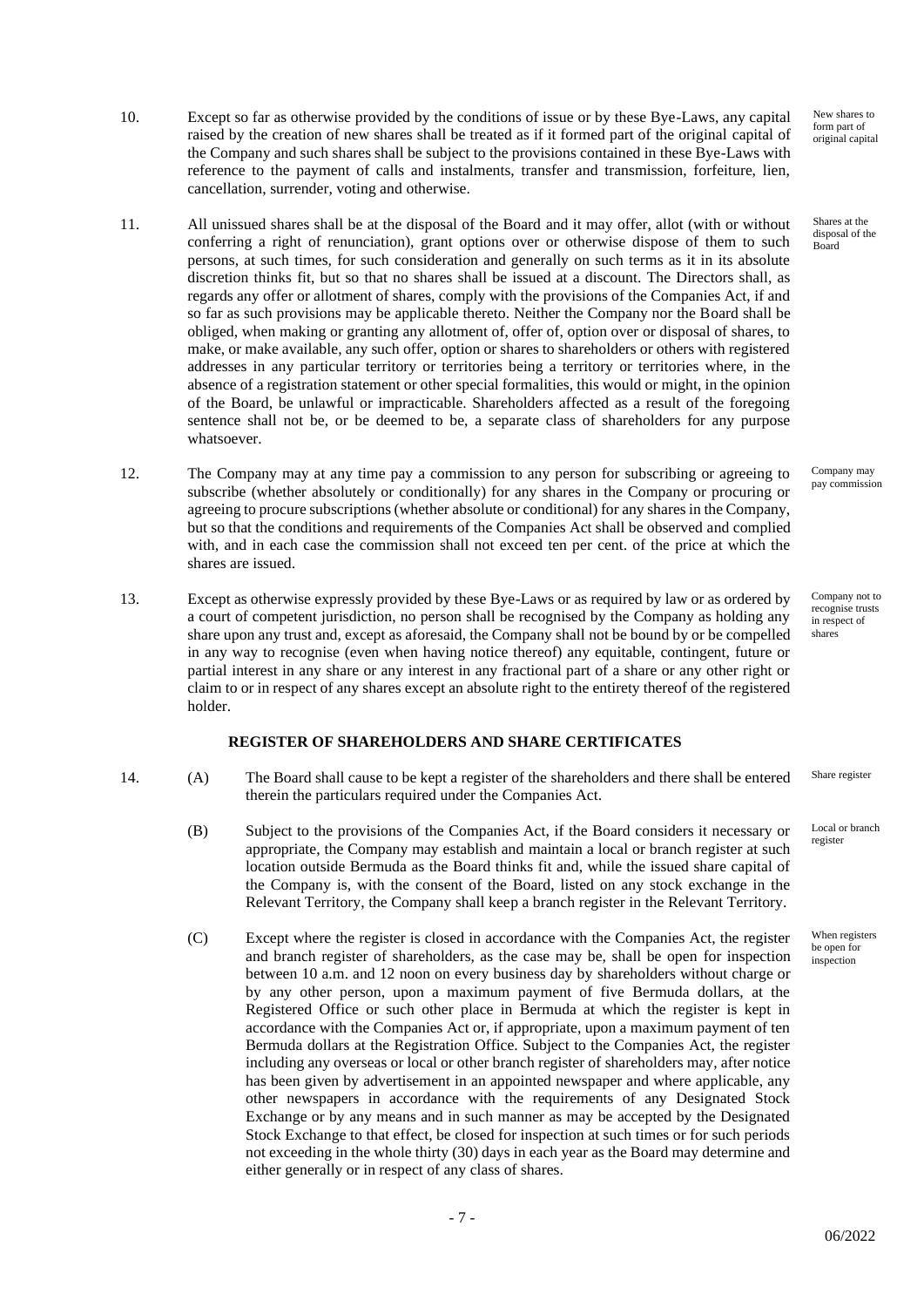- 15. Every person whose name is entered as a shareholder in the register shall be entitled without payment to receive within two (2) months after allotment or lodgment of a transfer (or within such other period as the conditions of issue shall provide or, such shorter period as such stock exchange may from time to time prescribe) one certificate for all his shares, or, if he shall so request, in a case where the allotment or transfer is of a number of shares in excess of the number for the time being forming a stock exchange board lot for the purposes of the stock exchange on which the shares are listed, upon payment, in the case of a transfer, of such sum (not exceeding in the case of any share capital listed on a stock exchange in the Relevant Territory, HK\$2.50 or such other sum as such stock exchange may from time to time permit, and in the case of any other shares, such sum in such currency as the Board may from time to time determine to be reasonable in the territory in which the relevant register is situated, or otherwise such other sum as the Company may by Ordinary Resolution determine) for every certificate after the first as the Board may from time to time determine, such number of certificates for shares in stock exchange board lots or multiples thereof as he shall request and one for the balance (if any) of the shares in question, provided that in respect of a share or shares held jointly by several persons the Company shall not be bound to issue a certificate or certificates to each such person, and the issue and delivery of a certificate or certificates to one of the joint holders shall be sufficient delivery to all such holders.
- 16. Every certificate for shares, warrants or debentures or representing any other form of securities of the Company shall be issued under the Seal of the Company, which for this purpose may be a Securities Seal.
- 17. Every share certificate hereafter issued shall specify the number and class of shares in respect of which it is issued and the amount paid thereon and may otherwise be in such form as the Board may from time to time prescribe. A share certificate shall relate to only one class of shares.
- 18. (A) The Company shall not be bound to register more than four persons as joint holders of any share.
	- (B) If any share shall stand in the names of two or more persons, the person first named in the register shall be deemed the sole holder thereof as regards service of notice and, subject to the provisions of these Bye-Laws, all or any other matter connected with the Company, except the transfer of the shares.
- 19. If a share certificate is defaced, lost or destroyed, it may be replaced on payment of such fee, if any, (not exceeding, in the case of any share capital listed on a stock exchange in the Relevant Territory, HK\$2.50 or such other sum as such stock exchange may from time to time permit, and, in the case of any other capital, such sum in such currency as the Board may from time to time determine to be reasonable in the territory in which the relevant register is situated, or otherwise such sum as the Company may by Ordinary Resolution determine) as the Board shall from time to time determine and on such terms and conditions, if any, as to publication of notices, evidence and indemnity as the Board thinks fit and in the case of wearing out or defacement, after delivery up of the old certificate. In the case of destruction or loss, the person to whom such replacement certificate is given shall also bear and pay to the Company any exceptional costs and the reasonable out-of-pocket expenses incidental to the investigation by the Company of the evidence of such destruction or loss and of such indemnity.

### **LIEN**

20. The Company shall have a first and paramount lien and charge on every share (not being a fully paid up share) for all moneys, whether presently payable or not, called or payable at a fixed time in respect of such share. The Company shall also have a first and paramount lien and charge on all shares (other than fully paid up shares) standing registered in the name of a shareholder, whether singly or jointly with any other person or persons, for all the debts and liabilities of such shareholders or his estate to the Company and whether the same shall have been incurred before or after notice to the Company of any equitable or other interest of any person other than such shareholder, and whether the period for the payment or discharge of the same shall have actually arrived or not, and notwithstanding that the same are joint debts or liabilities of such shareholder or his estate and any other person, whether a shareholder of the Company or not. The Company's lien (if any) on a share shall extend to all dividends and bonuses declared in respect thereof. The Board may at any time either generally or in any particular case waive any lien that has arisen, or declare any share to be exempt wholly or partially from the provisions of this Bye-Law.

Share certificates to be sealed

Share certificates

Share certificate to specify number and class of shares

Joint holders

Replacement of share certificates

Company's lien

06/2022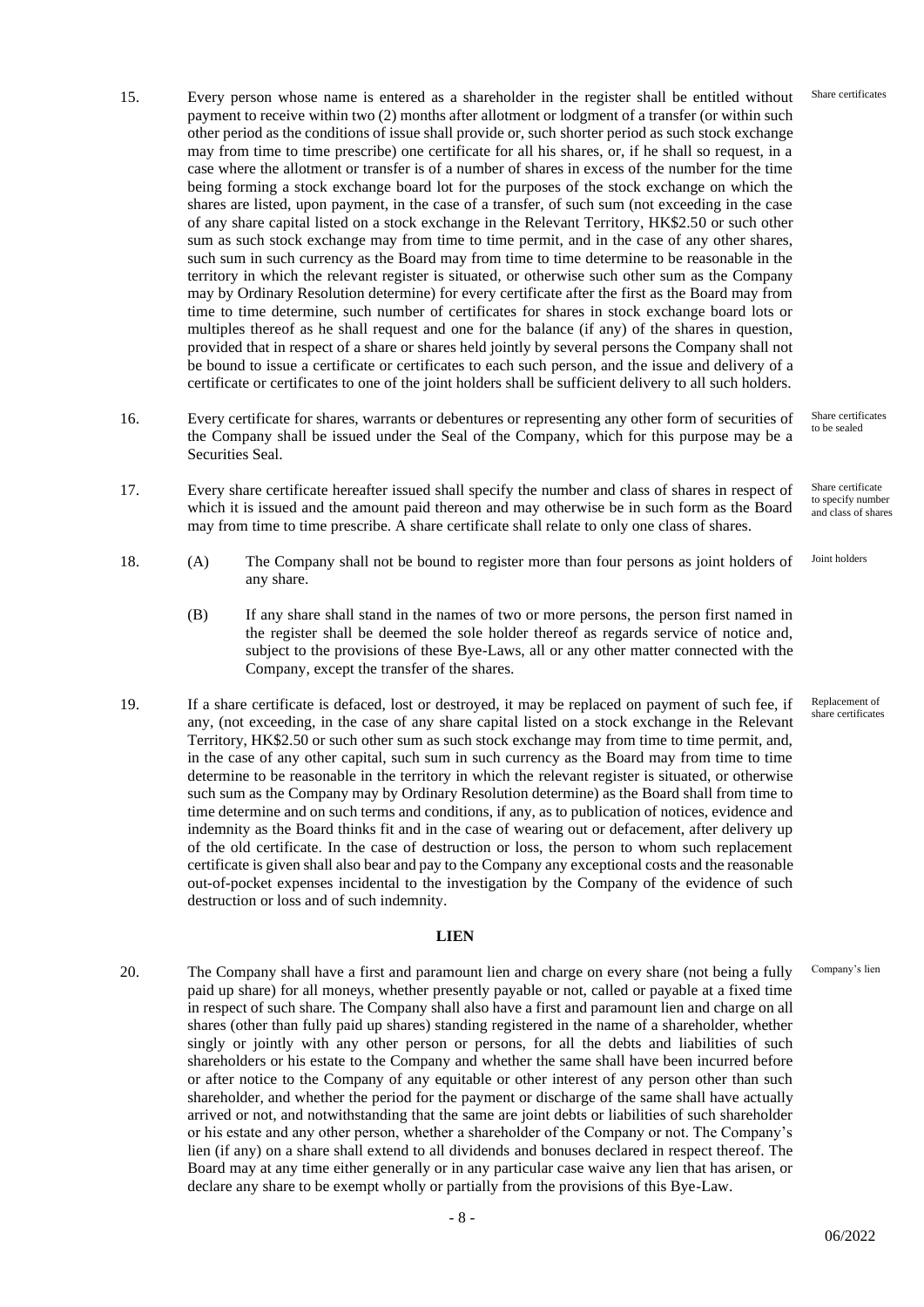Sale of shares subject to lien

Application of proceeds of sale

- 21. The Company may sell, in such manner as the Board thinks fit, any shares on which the Company has a lien, but no sale shall be made unless some sum in respect of which the lien exists is presently payable or the liability or engagement in respect of which such lien exists is liable to be presently fulfilled or discharged, nor until the expiration of fourteen days after a notice in writing, stating and demanding payment of the sum presently payable or specifying the liability or engagement and demanding fulfilment or discharge thereof and giving notice of intention to sell in default, shall have been given to the registered holder for the time being of the shares or the person entitled to the shares by reason of such holder's death, bankruptcy or winding-up.
- 22. The net proceeds of such sale after the payment of the costs of such sale shall be applied in or towards payment or satisfaction of the debt or liability or engagement in respect whereof the lien exists, so far as the same is presently payable, and any residue shall (subject to a like lien for debts or liabilities not presently payable as existed upon the shares prior to the sale) be paid to the person entitled to the shares at the time of the sale. For the purpose of giving effect to any such sale, the Board may authorise some person to transfer the shares sold to the purchaser thereof and may enter the purchaser's name in the register as holder of the shares, and the purchaser shall not be bound to see to the application of the purchase money, nor shall his title to the shares be affected by any irregularity or invalidity in the proceedings in relating to the sale.

# **CALLS ON SHARES**

- 23. The Board may from time to time make such calls as it may think fit upon the shareholders in respect of any moneys unpaid on the shares held by them respectively (whether on account of the nominal value of shares or by way of premium) and not by the conditions of issue or allotment thereof made payable at a fixed time. A call may be made payable either in one sum or by instalments. Calls/instalments
- 24. Fourteen days' notice at least of any call shall be given specifying the time and place of payment and to whom such call shall be paid. Notice of call
- 25. A copy of the notice referred to in Bye-Law 24 shall be sent to shareholders in the manner in which notices may be sent to shareholders by the Company as herein provided. Copy of notice to be sent to shareholders
- 26. In addition to the giving of notice in accordance with Bye-Law 25, notice of the person appointed to receive payment of every call and of the times and places appointed for payment may be given to the shareholders by notice to be published at least once in the Newspapers. Notice of call may be given
- 27. Every shareholder upon whom a call is made shall pay the amount of every call so made on him to the person and at the time or times and place or places as the Board shall appoint. Time and place for payment of call
- 28. A call shall be deemed to have been made at the time when the resolution of the Board authorising such call was passed. When call deemed to have been made
- 29. The joint holders of a share shall be severally as well as jointly liable for the payment of all calls and instalments due in respect of such share or other moneys due in respect thereof. Liability of joint holders
- 30. The Board may from time to time at its discretion extend the time fixed for any call, and may extend such time as regards all or any of the shareholders whom due to residence outside the Relevant Territory or other cause the Board may deem entitled to any such extension but no shareholder shall be entitled to any such extension except as a matter of grace and favour. Board may extend time fixed for call
- 31. If the sum payable in respect of any call or instalments is not paid on or before the day appointed for payment thereof, the person or persons from whom the sum is due shall pay interest on the same at such rate not exceeding twenty per cent. per annum as the Board shall fix from the day appointed for the payment thereof to the time of the actual payment, but the Board may waive payment of such interest wholly or in part. Interest on unpaid calls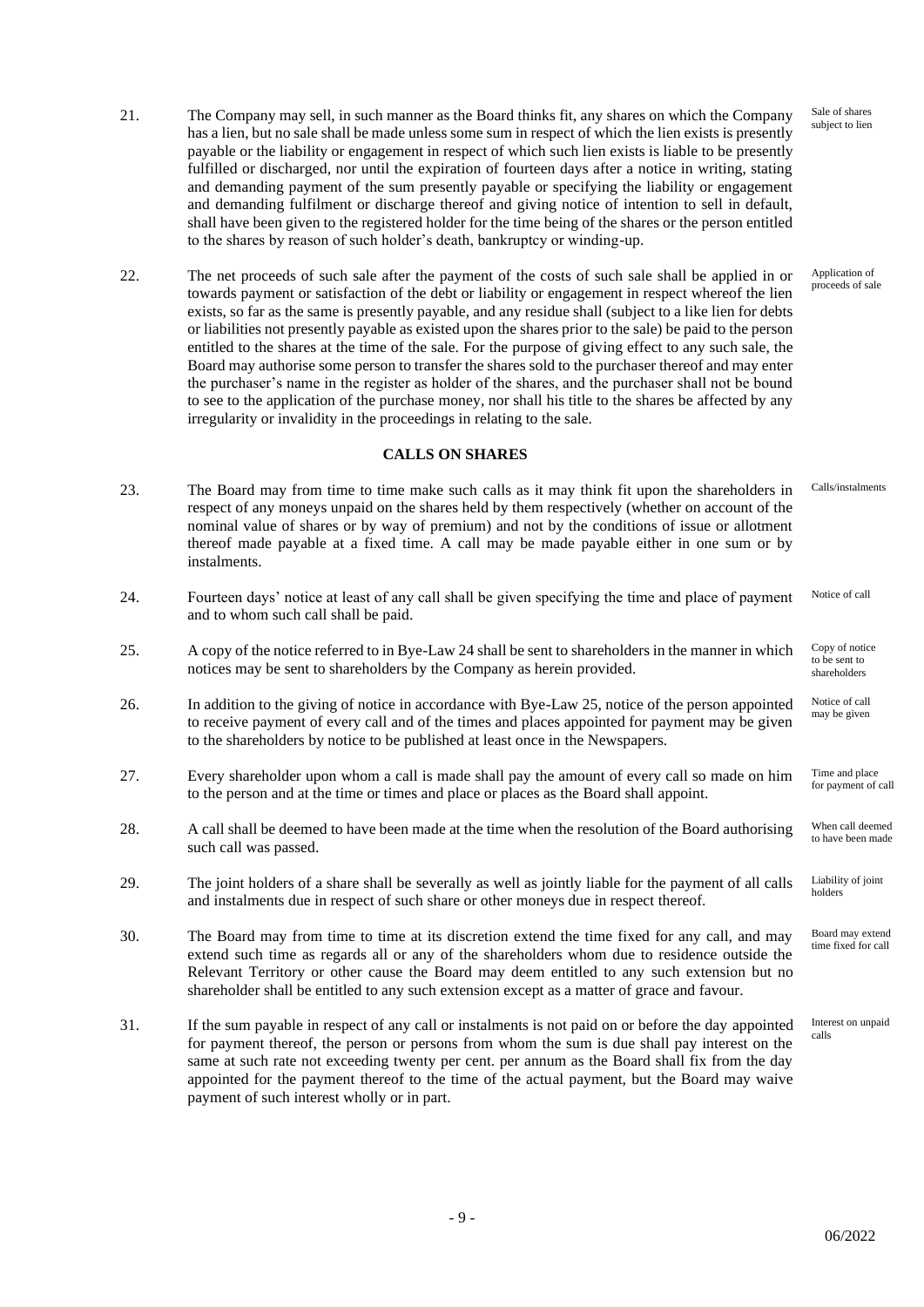- 32. No shareholder shall be entitled to receive any dividend or bonus or to be present and vote (save as proxy for another shareholder) at any general meeting, either personally, or (save as proxy for another shareholder) by proxy or by a duly authorised corporate representative, or be reckoned in a quorum, or to exercise any other privilege as a shareholder until all calls or instalments due from him to the Company, whether alone or jointly with any other person, together with interest and expenses (if any) shall have been paid.
- 33. On the trial or hearing of any action or other proceedings for the recovery of any money due for any call, it shall be sufficient to prove that the name of the shareholder sued is entered in the register as the holder, or one of the holders, of the shares in respect of which such debt accrued; that the resolution of the Board making the call has been duly recorded in the minute book of the Board; and that notice of such call was duly given to the shareholder sued, in pursuance of these Bye-Laws; and it shall not be necessary to prove the appointment of the Board who made such call, nor any other matters whatsoever, but the proof of the matters aforesaid shall be conclusive evidence of the debt.
- 34. Any sum which by the terms of allotment of a share is made payable upon allotment or at any fixed date, whether on account of the nominal value of the share and/or by way of premium, shall for all purposes of these Bye-Laws be deemed to be a call duly made, notified, and payable on the date fixed for payment, and in case of non-payment all the relevant provisions of these Bye-Laws as to payment of interest and expenses, forfeiture and the like, shall apply as if such sums had become payable by virtue of a call duly made and notified. The Board may on the issue of shares differentiate between the allottees or holders as to the amount of calls to be paid and the time of payment.
- 35. The Board may, if it thinks fit, receive from any shareholder willing to advance the same, and either in money or money's worth, all or any part of the money uncalled and unpaid or instalments payable upon any shares held by him, and in respect of all or any of the moneys so advanced the Company may pay interest at such rate (if any) not exceeding twenty per cent. per annum as the Board may decide but a payment in advance of a call shall not entitle the shareholder to receive any dividend subsequently declared or to exercise any other rights or privileges as a shareholder in respect of the share or the due portion of the shares upon which payment has been advanced by such shareholder before it is called up. The Board may at any time repay the amount so advanced upon giving to such shareholder not less than one month's notice in writing of their intention in that behalf, unless before the expiration of such notice the amount so advanced shall have been called up on the shares in respect of which it was advanced.

# **TRANSFER OF SHARES**

- 36. Subject to the Companies Act, all transfers of shares may be effected in any manner prescribed by and in accordance with the rules of the stock exchange in the Relevant Territory or by transfer in writing in the usual or common form or in such other form as the Board may accept and may be under hand or by means of mechanically imprinted signatures or such other manner as the Board may from time to time approve.
- 37. The instrument of transfer of any share shall be executed by or on behalf of the transferor and by or on behalf of the transferee provided that the Board may dispense with the execution of the instrument of transfer by the transferee in any case in which it thinks fit, in its absolute discretion, to do so. The transferor shall be deemed to remain the holder of the share until the name of the transferee is entered in the register in respect thereof. Without prejudice to Bye-Law 36, the Board may resolve, either generally or in a particular case, upon request by either the transferor or transferee, to accept machine imprinted signatures on the instrument of transfer. Nothing in these Bye-Laws shall preclude the Board from recognising a renunciation of the allotment or provisional allotment of any share by the allottee in favour of some other person.
- 38. (A) The Board may, in its absolute discretion, at any time and from time to time transfer any share upon the Principal Register to any branch register or any share on any branch register to the Principal Register or any other branch register.

Suspension of privileges while call unpaid

Evidence in action for call

Sums payable on allotment deemed a call

Shares may be issued subject to different condition as to call, etc.

Payment of calls in advance

Form of transfer

Execution of transfer

Shares registered on Principal Register, branch register, etc.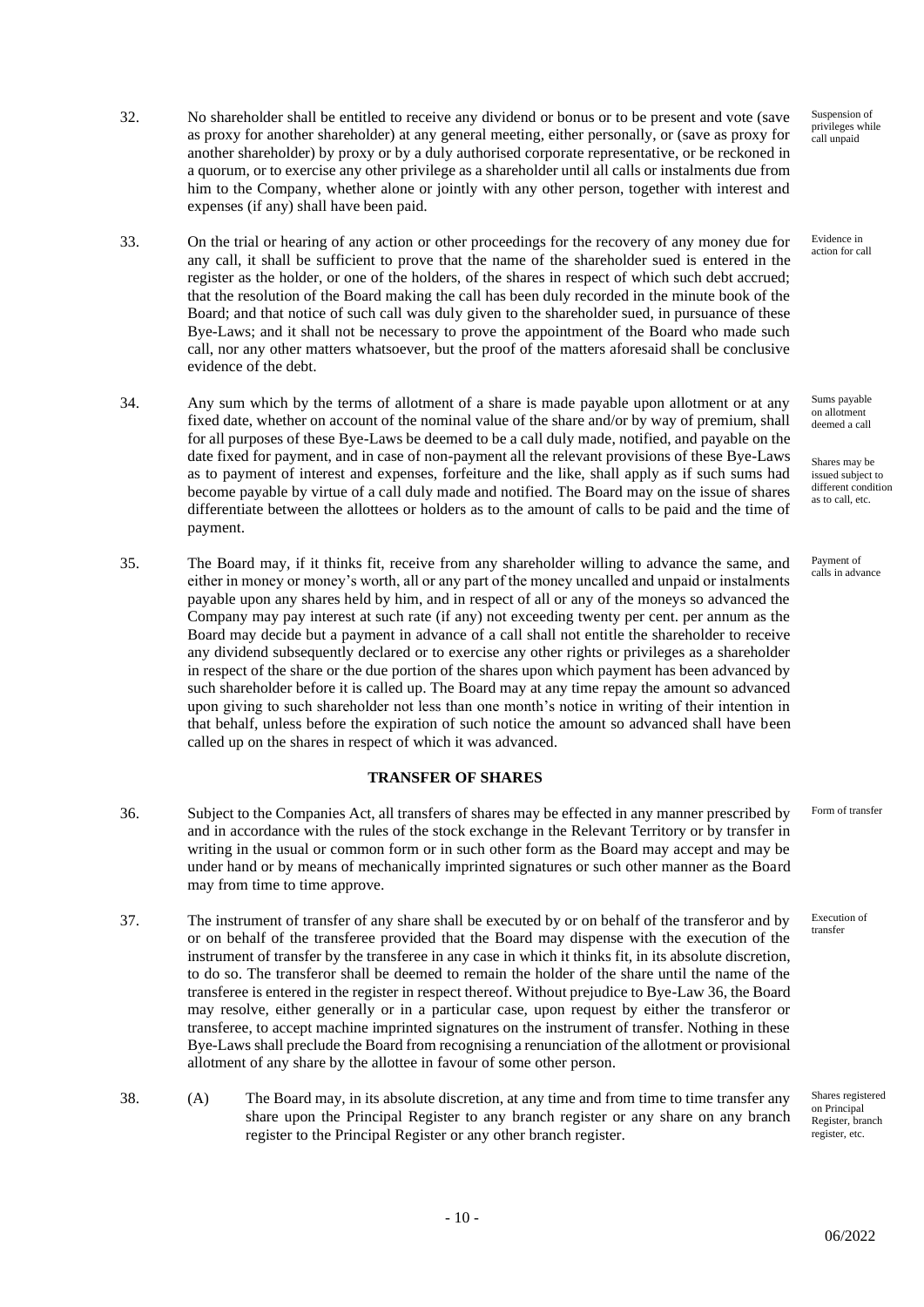- (B) Unless the Board otherwise agrees (which agreement may be on such terms and subject to such conditions as the Board in its absolute discretion may from time to time stipulate, and which agreement it shall, without giving any reason therefore, be entitled in its absolute discretion to give or withhold) no shares on the Principal Register shall be transferred to any branch register nor shall shares on any branch register be transferred to the Principal Register or any other branch register and all transfers and other documents of title shall be lodged for registration, and registered, in the case of any shares on a branch register, at the relevant Registration Office, and, in the case of any shares on the Principal Register, at the Transfer Office. Unless the Board otherwise agrees, all transfers and other documents of title shall be lodged for registration with, and registered at, the relevant Registration Office.
- (C) Notwithstanding anything contained in these Bye-Laws, the Company shall as soon as practicable and on a regular basis record in the Principal Register all entries or alterations made on any branch register and shall at all times maintain the Principal Register in all respects in accordance with the Companies Act.
- 39. The Board may, in its absolute discretion, and without assigning any reason, refuse to register a transfer of any share (not being a fully paid up share) to a person of whom it does not approve or any share issued under any share option scheme for employees upon which a restriction on transfer imposed thereby still subsists, and it may also refuse to register a transfer of any share (whether fully paid up or not) to more than four joint holders or a transfer of any shares (not being a fully paid up share) on which the Company has a lien.
- 40. The Board may also decline to recognise any instrument of transfer unless:–
	- (i) such sum, if any, (not exceeding, in the case of any share capital listed on a stock exchange in the Relevant Territory, HK\$2.50 or such other sum as such stock exchange may from time to time permit, and, in the case of any other capital, such sum in such currency as the Board may from time to time determine to be reasonable in the territory in which the relevant register is situated, or otherwise such sum as the Company may by Ordinary Resolution determine) as the Board shall from time to time determine is paid to the Company in respect thereof has been paid;
	- (ii) the instrument of transfer is lodged at the relevant Registration Office or, as the case may be, the Transfer Office accompanied by the certificate of the shares to which it relates, and such other evidence as the Board may reasonably require to show the right of the transferor to make the transfer (and, if the instrument of transfer is executed by some other person on his behalf, the authority of that person so to do);
	- (iii) the instrument of transfer is in respect of only one class of share;
	- (iv) the shares concerned are free of any lien in favour of the Company;
	- (v) if applicable, the instrument of transfer is properly stamped; and
	- (vi) where applicable, the permission of the Bermuda Monetary Authority with respect thereto has been obtained.
- 41. No transfer of any shares (not being a fully paid up share) shall be made to an infant or to a person of unsound mind or under other legal disability. No transfer to an infant or others
- 42. If the Board shall refuse to register a transfer of any share, it shall, within two months after the date on which the transfer was lodged with the Company, send to each of the transferor and the transferee notice of such refusal. Notice of refusal

Board may refuse to register a transfer

Requirements as to transfer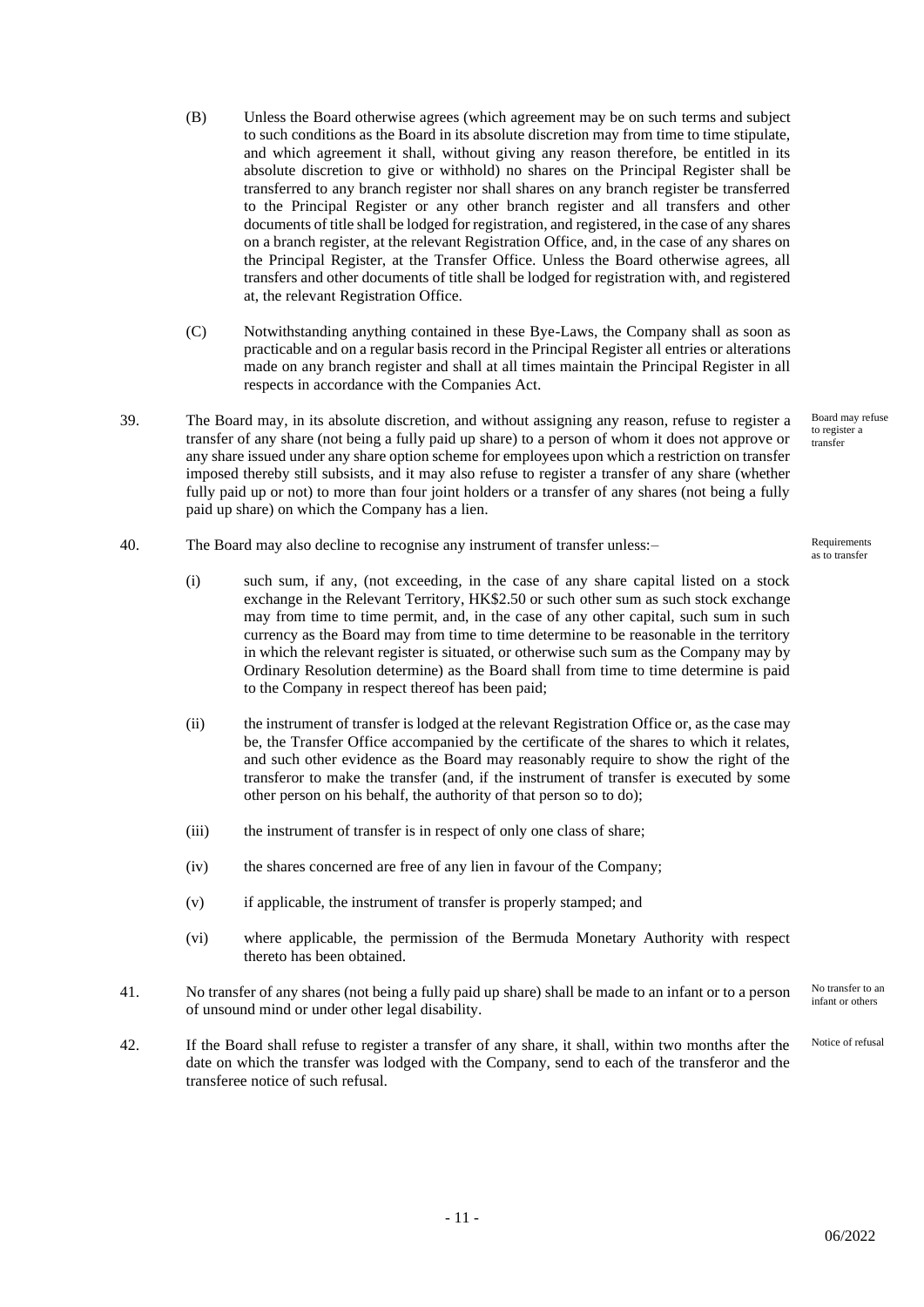- 43. Upon every transfer of shares the certificate held by the transferor shall be given up to be cancelled, and shall forthwith be cancelled accordingly, and a new certificate shall be issued without charge to the transferee in respect of the shares transferred to him, and if any of the shares included in the certificate so given up shall be retained by the transferor a new certificate in respect thereof shall be issued to him without charge. The Company shall also retain the instrument of transfer.
- 44. The registration of transfers of shares or of any class of shares may, after notice has been given by announcement, by electronic communication or by advertisement in an appointed newspaper and, where applicable, any other newspapers in accordance with the requirements of any Designated Stock Exchange or by any means and in such manner as may be accepted by the Designated Stock Exchange to that effect be suspended at such times and for such periods (not exceeding in the whole thirty (30) days in any year) as the Board may determine.

## **TRANSMISSION OF SHARES**

- 45. In the case of the death of a shareholder, the survivor or survivors where the deceased was a joint holder, and the legal personal representatives of the deceased where he was a sole or only surviving holder, shall be the only persons recognised by the Company as having any title to his interest in the shares; but nothing herein contained shall release the estate of a deceased holder (whether sole or joint) from any liability in respect of any share solely or jointly held by him.
- 46. Any person becoming entitled to a share in consequence of the death or bankruptcy or winding-up of a shareholder may, upon such evidence as to his title being produced as may from time to time be required by the Board, and subject as hereinafter provided, elect either to be registered himself as holder of the share or to have some person nominated by him registered as the transferee thereof.
- 47. If the person becoming entitled to a share pursuant to Bye-Law 46 shall elect to be registered himself, as the holder of such share he shall deliver or send to the Company a notice in writing signed by him at (unless the Board otherwise agrees) the Registration Office, stating that he so elects. If he shall elect to have his nominee registered, he shall testify his election by executing a transfer of such shares to his nominee. All the limitations, restrictions and provisions of these Bye-Laws relating to the right to transfer and the registration of transfers of shares shall be applicable to any such notice or transfer as aforesaid as if the death, bankruptcy or winding-up of the shareholder had not occurred and the notice or transfer were a transfer executed by such shareholder.
- 48. A person becoming entitled to a share by reason of the death, bankruptcy or winding-up of the holder shall be entitled to the same dividends and other advantages to which he would be entitled if he were the registered holder of the share. However, the Board may, if it thinks fit, withhold the payment of any dividend payable or other advantages in respect of such share until such person shall become the registered holder of the share or shall have effectually transferred such share, but, subject to the requirements of Bye-Law 77 being met, such a person may vote at general meetings of the Company.

#### **FORFEITURE OF SHARES**

- 49. If a shareholder fails to pay any call or instalment of a call on the day appointed for payment thereof, the Board may, at any time thereafter during such time as any part of the call or instalment remains unpaid, without prejudice to the provisions of Bye-Law 32, serve a notice on him requiring payment of so much of the call or instalment as is unpaid, together with any interest which may have accrued and which may thereafter accrue up to the date of actual payment.
- 50. The notice shall name a further day (not earlier than the expiration of fourteen days from the date of the notice) on or before which the payment required by the notice is to be made, and it shall also name the place where payment is to be made, such place being either the Registered Office or a Registration Office. The notice shall also state that, in the event of non-payment at or before the time appointed, the shares in respect of which the call was made will be liable to be forfeited.

Share certificate to be given up on transfer

Registration of transfer may be suspended after notice

Deaths of registered holder or of joint holder of shares

Registration of personal representatives and trustees in bankruptcy

Notice of election to be registered and registration of nominee

Retention of dividends, etc. until transfer or transmission of shares of a deceased or bankrupt shareholder

If call or instalment not paid notice may be given

Content of notice of call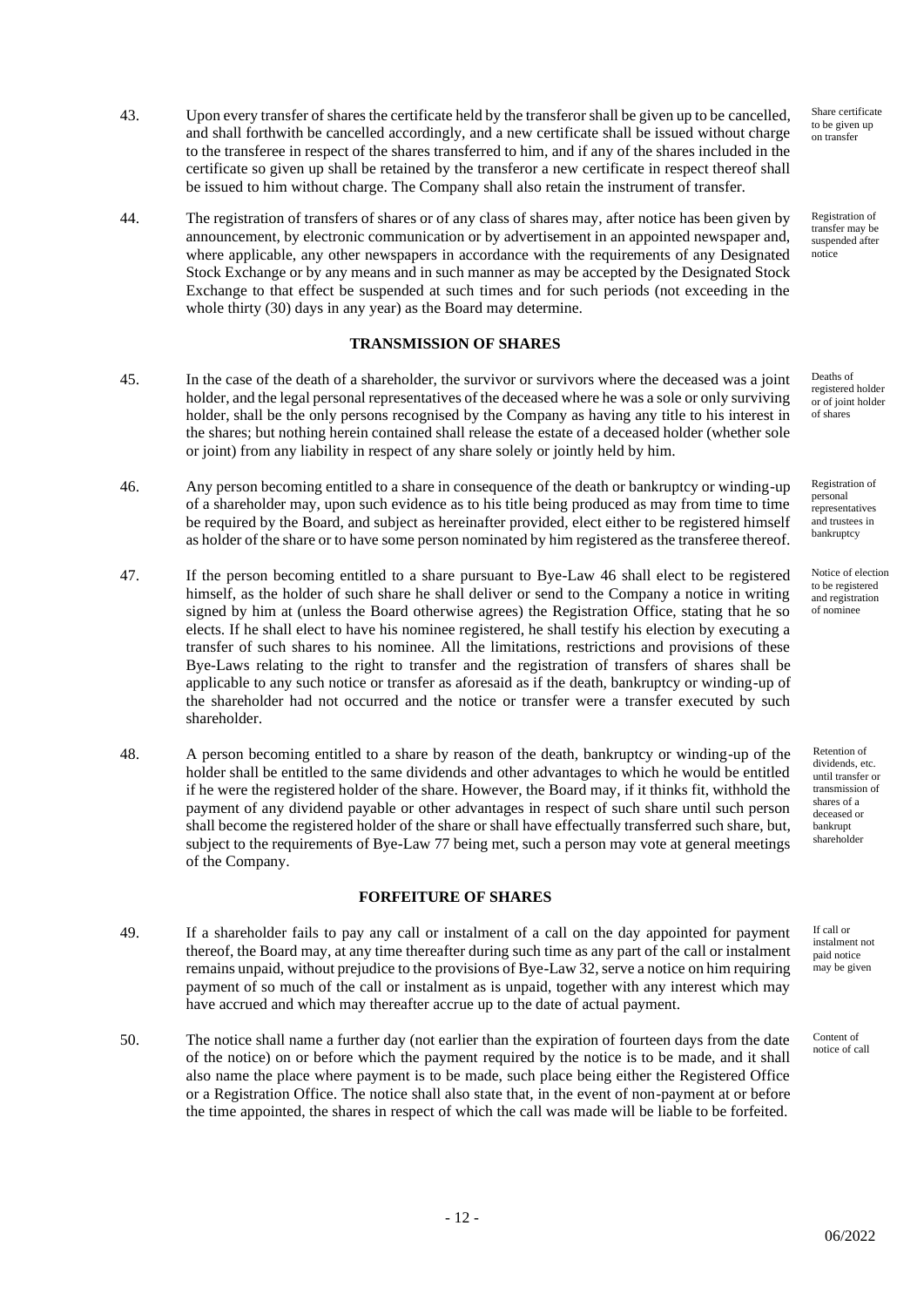- 51. If the requirements of any such notice as aforesaid are not complied with, any share in respect of which the notice has been given may at any time thereafter, before the payment required by the notice has been made, be forfeited by a resolution of the Board to that effect. Such forfeiture shall include all dividends and bonuses declared in respect of the forfeited share and not actually paid before the forfeiture. The Directors may accept the surrender of any shares liable to be forfeited hereunder and in such cases references in these Bye-Laws to forfeiture shall include surrender.
- 52. Any share so forfeited shall be deemed to be the property of the Company, and may be sold or otherwise disposed of on such terms and in such manner as the Board thinks fit and at any time before a sale or disposition the forfeiture may be cancelled on such terms as the Board thinks fit.
- 53. A person whose shares have been forfeited shall cease to be a shareholder in respect of the forfeited shares, but shall, notwithstanding, remain liable to pay to the Company all moneys which, at the date of forfeiture, were payable by him to the Company in respect of the forfeited shares, together with (if the Board shall in its discretion so require) interest thereon from the date of forfeiture until the date of actual payment at such rate not exceeding twenty per cent. per annum as the Board may prescribe, and the Board may enforce the payment thereof if it thinks fit, and without any deduction or allowance for the value of the shares at the date of forfeiture, but his liability shall cease if and when the Company shall have received payment in full of all such moneys in respect of the shares. For the purposes of this Bye-Law any sum which by the terms of issue of a share, is payable thereon at a fixed time which is subsequent to the date of forfeiture, whether on account of the nominal value of the share or by way of premium, shall notwithstanding that such time has not yet arrived be deemed to be payable at the date of forfeiture, and the same shall become due and payable immediately upon the forfeiture, but interest thereon shall only be payable in respect of any period between the said fixed time and the date of actual payment.
- 54. A statutory declaration in writing that the declarant is a Director or the Secretary of the Company, and that a share in the Company has been duly forfeited or surrendered on a date stated in the declaration, shall be conclusive evidence of the facts therein stated as against all persons claiming to be entitled to the share. The Company may receive the consideration, if any, given for the share on any sale or disposition thereof and may execute a transfer of the share in favour of the person to whom the share is sold or disposed of and he shall thereupon be registered as the holder of the share, and shall not be bound to see to the application of the purchase money, if any, nor shall his title to the share be affected by any irregularity or invalidity in the proceedings in reference to the forfeiture, sale or disposal of the share.
- 55. When any share shall have been forfeited, notice of the forfeiture shall be given to the shareholder in whose name it stood immediately prior to the forfeiture, and an entry of the forfeiture, with the date thereof, shall forthwith be made in the register, but no forfeiture shall be in any manner invalidated by any omission or neglect to give such notice or make any such entry.
- 56. Notwithstanding any such forfeiture as aforesaid the Board may at any time, before any shares so forfeited shall have been sold, re-allotted or otherwise disposed of, cancel the forfeiture on such terms as the Board thinks fit or permit the shares so forfeited to be bought back or redeemed upon the terms of payment of all calls and interest due upon and expenses incurred in respect of the shares, and upon such further terms (if any) as it thinks fit.
- 57. The forfeiture of a share shall not prejudice the right of the Company to any call already made or instalment payment thereon.
- 58. (A) The provisions of these Bye-Laws as to forfeiture shall apply in the case of non-payment of any sum which, by terms of issue of a share, becomes payable at a fixed time, whether on account of the nominal value of the share or by way of premium, as if the same had been payable by virtue of a call duly made and notified.
	- (B) In the event of a forfeiture of shares the shareholder shall be bound to deliver and shall forthwith deliver to the Company the certificate or certificates held by him for the shares so forfeited and in any event the certificates representing shares so forfeited shall be void and of no further effect.

If notice not complied with shares may be forfeited

Forfeited shares to become property of Company

Arrears to be paid notwithstanding forfeiture

Evidence of forfeiture and transfer of forfeited share

Notice after forfeiture

Power to redeem forfeited shares

Forfeiture not to prejudice Company's right to call or instalment payment Forfeiture for non-payment of any sum due on shares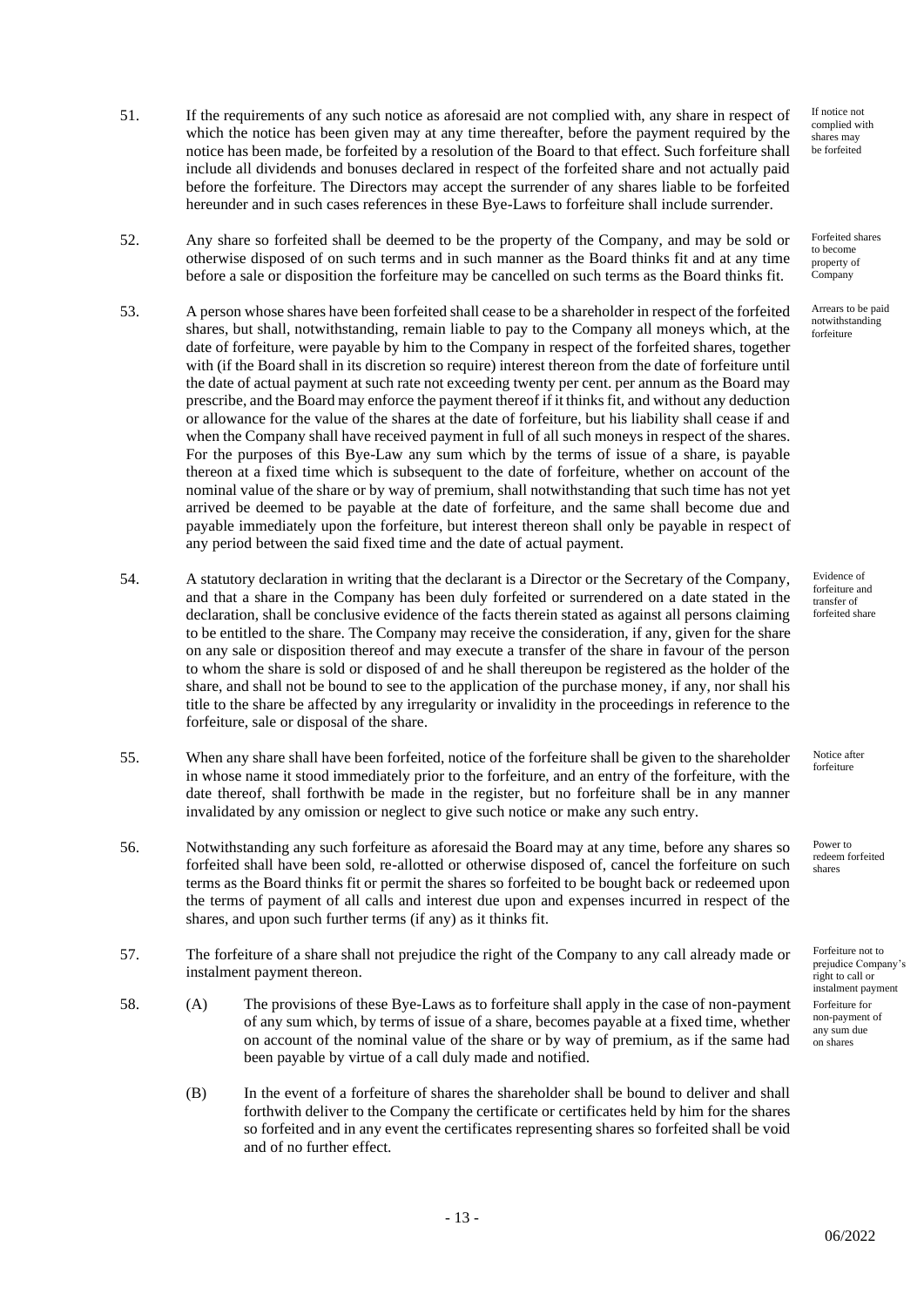### **ALTERATION OF CAPITAL**

- 59. (A) The Company may from time to time by Ordinary Resolution:–
	- (i) increase its capital as provided by Bye-Law 7;
	- (ii) consolidate or divide all or any of its share capital into shares of larger amount than its existing shares; and on any consolidation of fully paid shares into shares of larger amount, the Board may settle any difficulty which may arise as it thinks expedient and in particular (but without prejudice to the generality of the foregoing) may as between the holders of shares to be consolidated determine which particular shares are to be consolidated into a consolidated share, and if it shall happen that any person shall become entitled to fractions of a consolidated share or shares, such fractions may be sold by some person appointed by the Board for that purpose and the person so appointed may transfer the shares so sold to the purchaser thereof and the validity of such transfer shall not be questioned, and so that the net proceeds of such sale (after deduction of the expenses of such sale) may either be distributed among the persons who would otherwise be entitled to a fraction or fractions of a consolidated share or shares rateably in accordance with their rights and interest or may be paid to the Company for the Company's benefit;
	- (iii) divide its shares into several classes and attach thereto respectively any preferential, deferred, qualified or special rights, privileges or conditions;
	- (iv) sub-divide its shares or any of them into shares of smaller amount than is fixed by the Memorandum of Association, subject nevertheless to the provisions of the Companies Act, and so that the resolution whereby any share is sub-divided may determine that, as between the holders of the shares resulting from such sub-division, one or more of the shares may have any such preferred or other special rights over, or may have such deferred rights or be subject to any such restrictions as compared with the others as the Company has power to attach to unissued or new shares;
	- (v) cancel any shares which at the date of the passing of the resolution have not been taken or agreed to be taken by any person, and diminish the amount of its share capital by the amount of the shares so cancelled;
	- (vi) make provision for the issue and allotment of shares which do not carry any voting rights; and
	- (vii) change the currency denomination of its share capital.
	- (B) The Company may by Special Resolution reduce its share capital, any capital redemption reserve fund or any share premium account or other undistributable reserve in any manner authorised and subject to any conditions prescribed by law. Reduction of capital

#### **GENERAL MEETINGS**

60. (A) Subject to the Companies Act, the Company shall in each financial year hold a general meeting as its annual general meeting and such annual general meeting must be held within six months after the end of the Company's financial year (unless a longer period would not infringe the rules of the Designated Stock Exchange, if any) and shall specify the meeting as such in the notice calling it.

Increase in capital, consolidation and division of capital and sub-division, cancellation of shares and redenomination, etc.

When annual general meeting to be held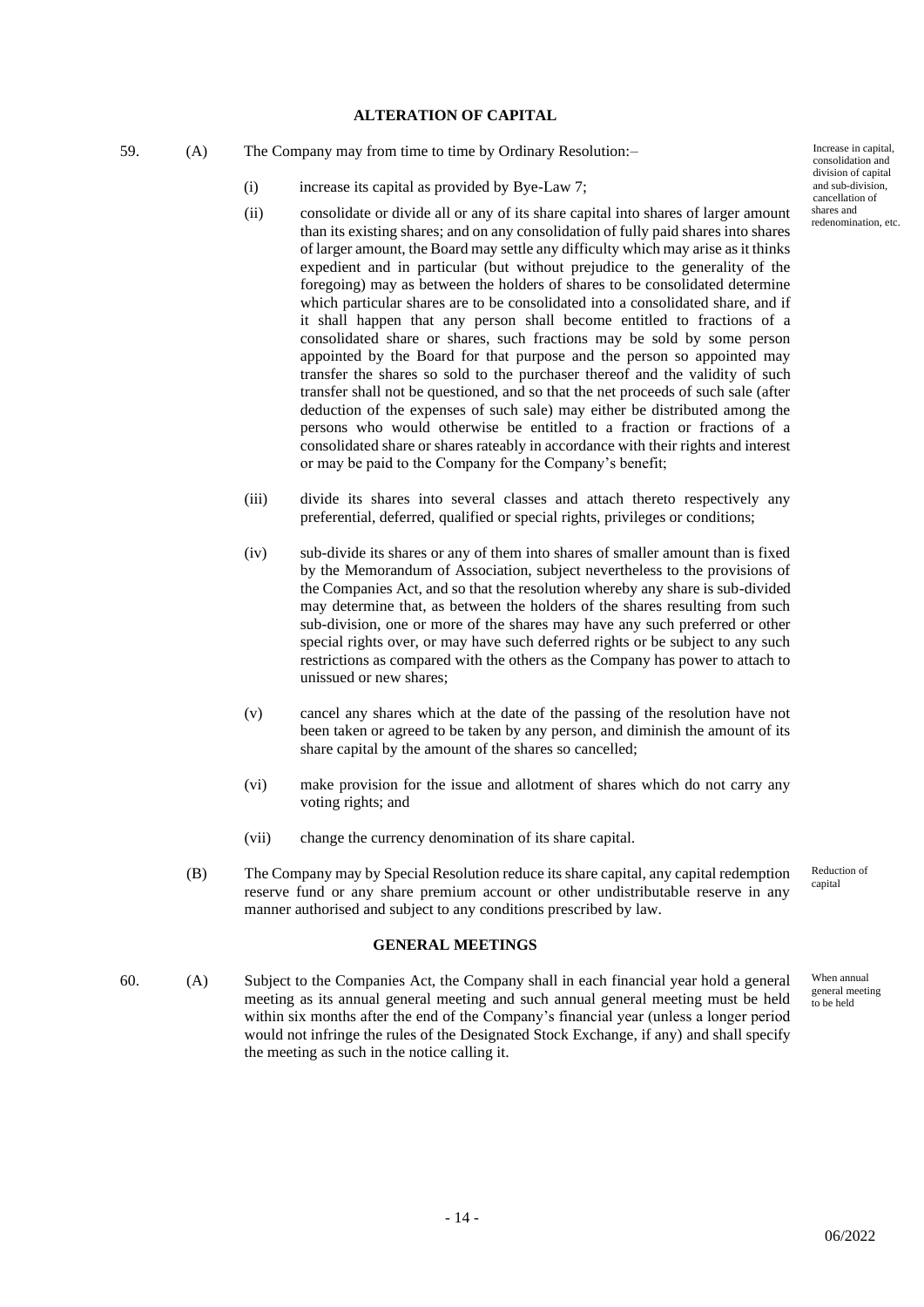- (B) Save where a general meeting is required by the Companies Act, a resolution in writing signed (in such manner as to indicate, expressly or impliedly, unconditional approval) by or on behalf of all persons for the time being entitled to receive notice of and to attend and vote at general meetings of the Company shall, for the purposes of these Bye-Laws, be treated as an Ordinary Resolution duly passed at a general meeting of the Company and, where relevant, as a Special Resolution so passed. Any such resolution shall be deemed to have been passed at a meeting held on the date on which it was signed by the last shareholder to sign, and where the resolution states a date as being the date of his signature thereof by any shareholder the statement shall be prima facie evidence that it was signed by him on that date. Such a resolution may consist of several documents in the like form, each signed by one or more relevant shareholders.
- 61. All general meetings other than annual general meetings shall be called special general meetings. All general meetings of the Company (including an annual general meeting, any adjourned meeting or postponed meeting) may be held as a physical meeting as (i) a physical meeting in any part of the world and at one or more locations as provided in Bye-Law 69A, (ii) as a hybrid meeting or (iii) as an electronic meeting, as may be determined by the Board in its absolute discretion.
- 62. The Board may, whenever it thinks fit, convene a special general meeting, and shareholders holding at the date of deposit of the requisition not less than one-tenth of the paid up capital of the Company carrying the right of voting at general meetings of the Company shall at all times have the right, by written requisition to the Board or the Secretary of the Company, to require a special general meeting to be called by the Board for the transaction of any business or resolution specified in such requisition; and such meeting shall be held within two (2) months after the deposit of such requisition. If within twenty-one (21) days of such deposit the Board fails to proceed to convene such meeting the requisitionists themselves may convene such meeting in accordance with the provision of Section 74(3) of the Companies Act.
- 63. An annual general meeting of the Company shall be called by at least twenty-one days' notice in writing, and a general meeting of the Company other than an annual general meeting shall be called by at least fourteen days' notice in writing. The notice shall be exclusive of the day on which it is served or deemed to be served and of the day for which it is given, and shall specify (a) the time and date of the meeting; (b) save for an electronic meeting, the place of the meeting and if there is more than one meeting location as determined by the Board pursuant to Bye-Law 69A, the principal place of meeting (the "Principal Meeting Place"); (c) if the general meeting is to be held as a hybrid meeting or an electronic meeting, the notice shall include a statement to that effect and with details of the electronic facilities for attendance and participation by electronic means at the meeting or where such details will be made available by the Company prior to the meeting; and (d) particulars of resolutions to be considered at the meeting, and shall be given, in the manner hereinafter mentioned or in such other manner, if any, as may be prescribed by the Company in general meeting, to such persons as are, under these Bye-Laws, entitled to receive such notices from the Company, provided that, subject to the provisions of the Companies Act, a meeting of the Company shall notwithstanding that it is called by shorter notice than that specified in this Bye-Law be deemed to have been duly called if it is so agreed:–
	- (i) in the case of a meeting called as the annual general meeting, by all the shareholders entitled to attend and vote thereat; and
	- (ii) in the case of any other meeting, by a majority in number of the shareholders having a right to attend and vote at the meeting, being a majority together holding not less than ninety-five per cent. in nominal value of the shares giving a right to attend and vote at the meeting.
- 64. (A) The accidental omission to give any notice to, or the non-receipt of any notice by, any person entitled to receive notice shall not invalidate any resolution passed or any proceedings at any such meeting.
	- (B) In the case where instruments of proxy are sent out with any notice, the accidental omission to send such instrument of proxy to, or the non-receipt of such instrument of proxy by, any person entitled to receive notice of the relevant meeting shall not invalidate any resolution passed or any proceeding at any such meeting.

Written resolutions of shareholders

Form of general meetings

Convening of special general meeting

Notice of general meetings

Omission to give notice

Omission to send instrument of proxy

06/2022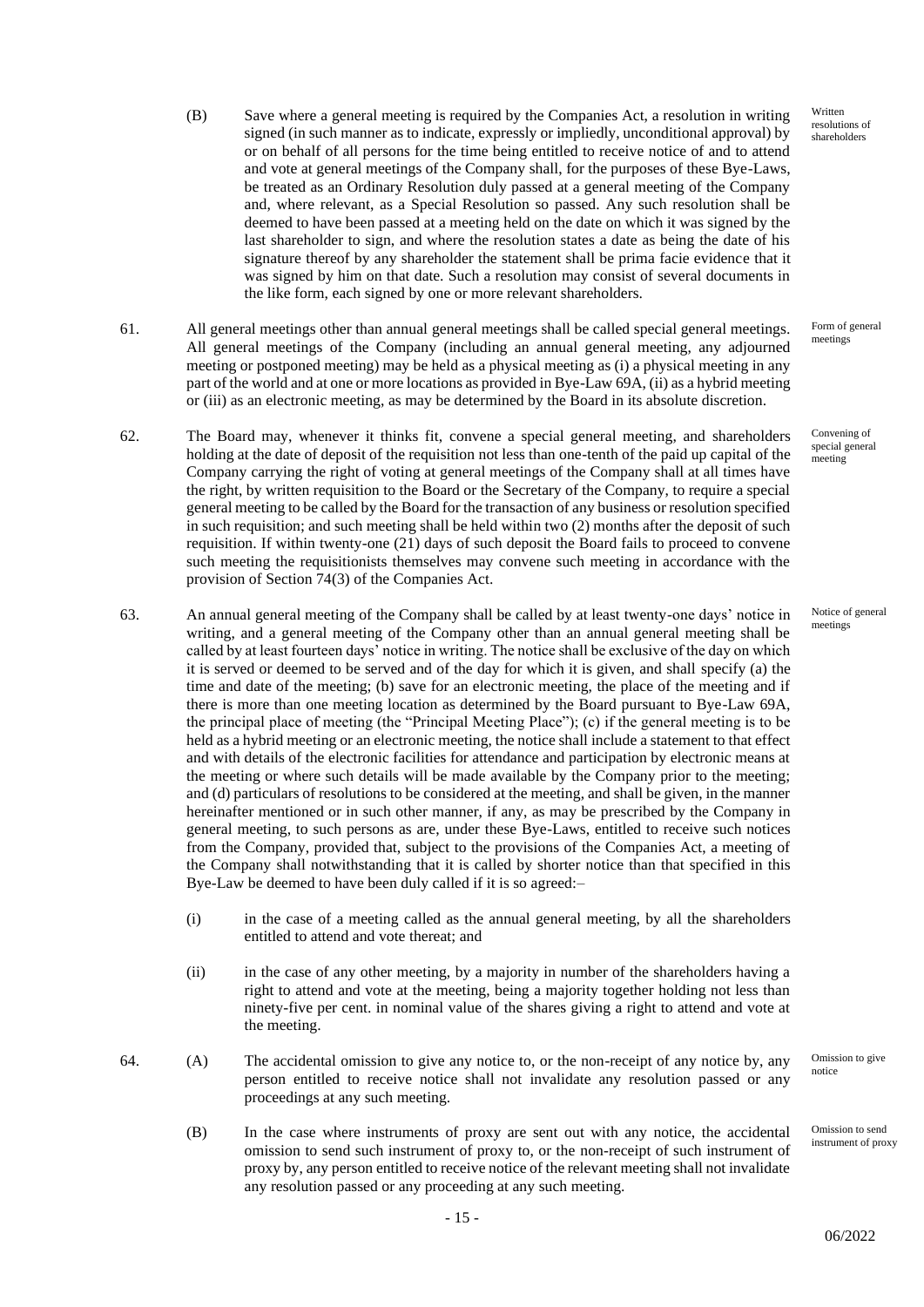# **PROCEEDINGS AT GENERAL MEETINGS**

- 65. All business shall be deemed special that is transacted at a special general meeting, and also all business that is transacted at an annual general meeting with the exception of sanctioning dividends, the reading, considering and adopting of the accounts and balance sheet and the reports of the Directors and Auditors and other documents required to be annexed to the balance sheet, the election of Directors and appointment of Auditors and other officers in the place of those retiring, the fixing of the remuneration of the Auditors, and the voting of ordinary or extra or special remuneration to the Directors.
- 65A. All shareholders have the right to (a) speak at a general meeting; and (b) vote at a general meeting except where a shareholder is required, by the Listing Rules, the Statutes, applicable laws, rules, codes or regulations, to abstain from voting to approve the matter under consideration.
- 66. For all purposes the quorum for a general meeting shall be two shareholders present in person or by a duly authorised corporate representative or by proxy and entitled to vote. No business shall be transacted at any general meeting unless the requisite quorum shall be present at the commencement of the meeting.
- 67. If within fifteen minutes from the time appointed for the meeting a quorum is not present, the meeting, if convened upon the requisition of shareholders, shall be dissolved, but in any other case it shall stand adjourned to the same day in the next week (or if that day be a public holiday in the Relevant Territory, then to the next business day following such public holiday), at the same time and (where applicable) same place(s) or to such other date, time and (where applicable) same  $place(s)$  and in such form and manner referred to in Bye-Law 61 as the chairman of the meeting (of in default the Board) may absolutely determine. If at such adjourned meeting, a quorum is not present within fifteen minutes from the time appointed for holding the meeting, the meeting shall be dissolved.
- 68. The chairman (if any) of the Company or, if he is absent or declines to take the chair at such meeting, the deputy chairman (if any) of the Company shall take the chair at such general meeting, or, if there be no such chairman or deputy chairman, or, if at any general meeting neither of such chairman or deputy chairman is present within fifteen minutes after the time appointed for holding such meeting, or both such persons decline to take the chair at such meeting, the Directors present shall choose one of their number as chairman of the meeting, and if no Director be present or if all the Directors present decline to take the chair or if the chairman chosen shall retire from the chair, then the shareholders present shall choose one of their number to be chairman of the meeting. If a general meeting is held in more than one location, the meeting shall be deemed to take place at the Principal Meeting Place.
- 69. Subject to Bye-Law 69C, the chairman of the meeting may, with the consent of any general meeting at which a quorum is present, and shall, if so directed by the meeting, adjourn any meeting from time to time (or indefinitely) and/or from place to place(s) and/or from one form to another (namely, in the form of a physical meeting, a hybrid meeting or an electronic meeting) as the meeting shall determine. When a general meeting is adjourned sine die, the time and place for the adjourned meeting shall be fixed by the Board. Whenever a meeting is adjourned for fourteen days or more, at least seven clear days' notice, specifying the meeting details set out in Bye-Law 63 but it shall not be necessary to specify in such notice the nature of the business to be transacted at the adjourned meeting. Save as aforesaid, no shareholder shall be entitled to any notice of an adjournment or of the business to be transacted at an adjourned meeting. No business shall be transacted at an adjourned meeting other than the business which might have been transacted at the meeting from which the adjournment took place.

Special business, business of annual general meeting

Shareholders' rights at general meeting

**Ouorum** 

When if quorum not present meeting to be dissolved and when to be adjourned

Chairman of general meeting

Power to adjourn general meeting, business of adjourned meeting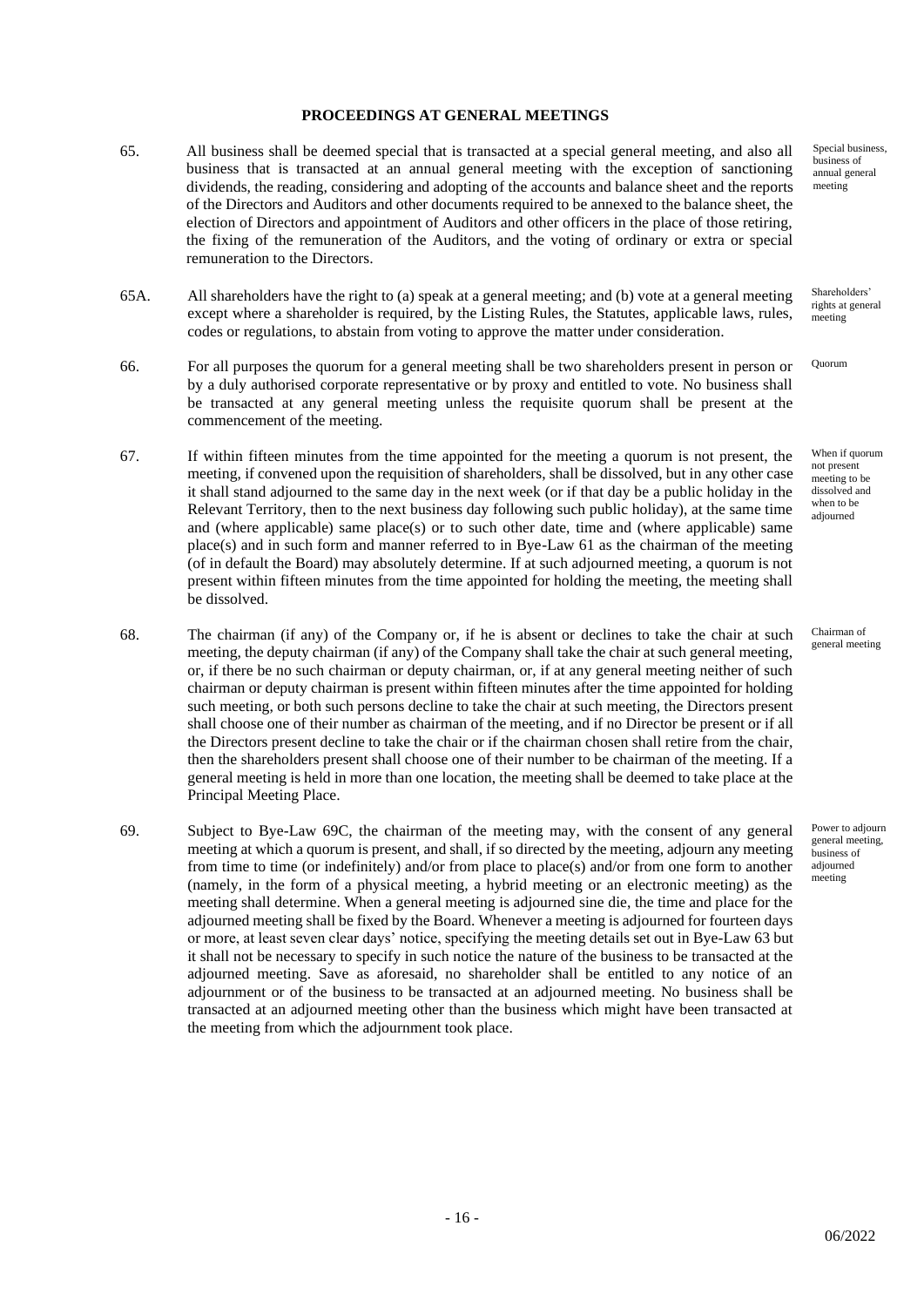- 69A. (1) In the case of any meeting which will be held in more than one location, the Board may, at its absolute discretion, arrange for persons entitled to attend a general meeting to do so by simultaneous attendance and participation by means of electronic facilities at the Principal Meeting Place and such location or locations (the "Meeting Location(s)") determined by the Board at its absolute discretion so as to permit all persons participating in the meeting (including those persons in the Principal Meeting Place and each Meeting Location and the Virtual Participants (as defined below)) to communicate with each other simultaneously and instantaneously, and participation in the meeting in such manner shall constitute presence in person at such meeting. Any shareholder or any proxy attending and participating in such way or any shareholder or proxy attending and participating in an electronic meeting or a hybrid meeting by means of electronic facilities is deemed to be present at and shall be counted in the quorum of the meeting.
	- (2) In the case of any meeting which will involve virtual attendance and participation by participants of the meeting via electronic means (the "Virtual Participants"), the Board shall make arrangements for the Virtual Participants to participate in the meeting through the use of appropriate software and/or website accessing the internet so as to permit the Virtual Participants and all other persons participating in the meeting to communicate with each other simultaneously and instantaneously, and participation in the meeting in such manner shall constitute presence in person at such meeting.
	- (3) All general meetings are subject to the following and, where appropriate, all references to a "shareholder" or "shareholders" in this sub-paragraph (3) shall include a proxy or proxies respectively:–
		- (a) where a shareholder is attending a Meeting Location and/or in the case of a hybrid meeting, the meeting shall be treated as having commenced if it has commenced at the Principal Meeting Place;
		- (b) Shareholders present in person (or being a corporation, is present by a duly authorised representative) or by proxy at the place of the general meeting, the Principal Meeting Place (if any) and each Meeting Location (if any) and shareholders participating as Virtual Participants in an electronic meeting or a hybrid meeting by electronic means as described in Bye-Law 69A(2) above shall constitute presence in person at such meeting, be counted in the quorum for, and shall entitled to vote at, the general meeting in question if the chairman of the general meeting is satisfied that adequate arrangements and electronic facilities are available throughout the general meeting to ensure that shareholders and all participants attending the meeting are able to:–
			- (i) communicate simultaneously and instantaneously with the persons present at the other meeting place or places, whether by use of microphones, loud-speakers, audio-visual or other communications equipment or facilities; and
			- (ii) have access to all documents which are required by the Companies Act and these Bye-Laws to be made available at the meeting;
		- (c) where shareholders attend a meeting by being present at one of the Meeting Locations and/or where shareholders participating in an electronic meeting or a hybrid meeting by means of electronic facilities, a failure (for any reason) of the electronic facilities or communication equipment, or any other failure in the arrangements for enabling those in a Meeting Location other than the Principal Meeting Place to participate in the business for which the meeting has been convened or in the case of an electronic meeting or a hybrid meeting, the inability of one or more shareholders or proxies to access, or continue to access, the electronic facilities despite adequate electronic facilities having been made available by the Company, shall not affect the validity of the meeting or the resolutions passed, or any business conducted there or any action taken pursuant to such business provided that there is a quorum present throughout the meeting; and

Holding of general meeting at more than one location and participation by means of electronic facilities

Virtual attendance and participation by electronic means

Commencement of general meeting

Participation in the meeting at more than one location or in electronic meeting or hybrid meeting

Failure of electronic facilities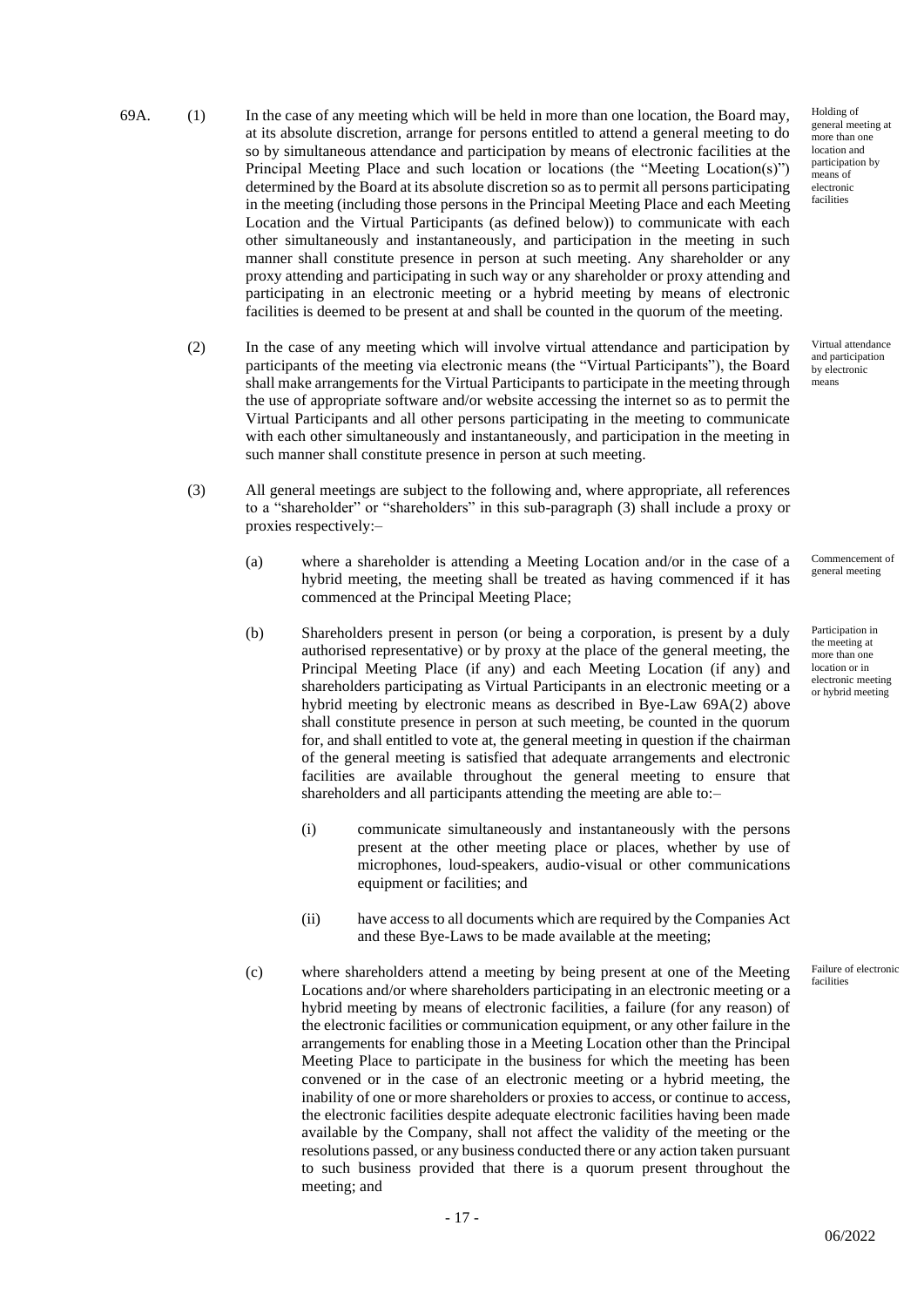(d) if any of the Meeting Locations is outside the jurisdiction of the Principal Meeting Place and/or in the case of a hybrid meeting, unless otherwise stated in the notice, the provisions of these Bye-Laws concerning the time for lodging proxies, shall apply by reference to the time zone of the Principal Meeting Place.

Service of notice for meeting reference to Principal Meeting Place

Chairman of the meeting to make arrangements for managing the meeting

- 69B. At any general meeting, the chairman of the meeting may from time to time, for the purpose of ensuring that all persons participating in the meeting to communicate with each other simultaneously and instantaneously, make arrangements for managing attendance and/or participation and/or voting at the Principal Meeting Place or any Meeting Location(s) and/or participation in an electronic meeting or a hybrid meeting by means of electronic facilities (whether involving the issue of tickets or some other means of identification, passcode, seat reservation, electronic voting or otherwise) as it shall in its absolute discretion consider appropriate, and may from time to time change any such arrangements, provided that a shareholder who, pursuant to such arrangements, is not able to attend, in person (or being a corporation, is present by a duly authorised representative) or by proxy, at any Meeting Location shall be entitled so to attend at one of the other Meeting Locations and the entitlement of any shareholders so to attend the meeting or adjourned meeting or postponed meeting at such Meeting Location or Meeting Locations shall be subject to any such arrangement as may be for the time being in force and by the notice of meeting or adjourned meeting or postponed meeting stated to apply to the meeting.
- 69C. If it appears to the chairman of the general meeting that:–
	- (a) the electronic facilities at the Principal Meeting Place or at such other Meeting Location(s) at which the meeting may be attended have become inadequate for the purposes referred to in Bye-Law 69A(1) or are otherwise not sufficient to allow the meeting to be conducted substantially in accordance with the provisions set out in the notice of the meeting or no longer permit all persons participating in the meeting to communicate with each other simultaneously and instantaneously; or
	- (b) in the case of an electronic meeting or a hybrid meeting, electronic facilities being made available by the Company no longer permit all persons participating in the meeting to communicate with each other simultaneously and instantaneously; or
	- (c) it is not possible to ascertain the view of those present or to give all persons entitled to do so a reasonable opportunity to communicate and/or vote at the meeting; or
	- (d) there is violence or the threat of violence, unruly behaviour or other disruption occurring at the meeting or it is not possible to secure the proper and orderly conduct of the meeting;

then, without prejudice to any other power which the chairman of the meeting may have under these Bye-Laws or at common law, the chairman may, at his absolute discretion, without the consent of the meeting, and before or after the meeting has started and irrespective of whether a quorum is present, adjourn the meeting (including adjournment for indefinite period). All business conducted at the meeting up to the time of such adjournment shall be valid.

69D. The Board (during the process of convening the general meeting) and the chairman of the meeting (during the course of the meeting) may make any arrangement and impose any requirement or restriction the Board or the chairman of the meeting, as the case may be, considers appropriate to ensure the security and orderly conduct of a meeting (including, without limitation, requirements for evidence of identity to be produced by those attending the meeting, the searching of their personal property and the restriction of items that may be taken into the meeting place, determining the number and frequency of and the time allowed for questions that may be raised at a meeting). Shareholders shall also comply with all requirements or restrictions imposed by the owner of the premises at which the meeting is held. Any decision made under this Bye-Law shall be final and conclusive and a person who refuses to comply with any such arrangements, requirements or restrictions may be refused entry to the meeting or ejected (physically or electronically) from the meeting.

Inadequacy of electronic facilities and disruption at the meeting

The Board and the chairman of the meeting to make arrangements and impose requirements or restrictions to ensure security of the meeting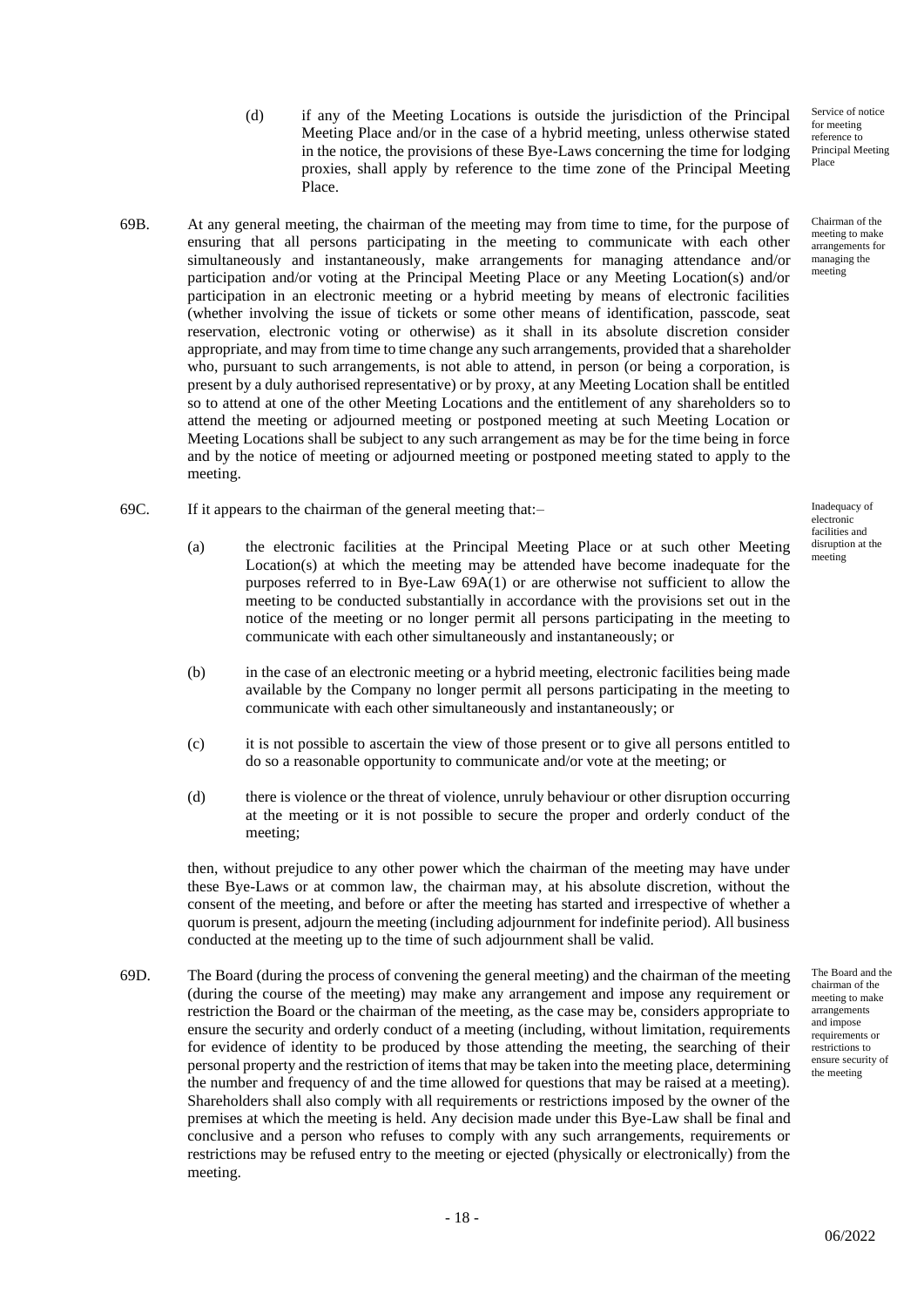Directors to have discretion to change or postpone the meeting

- 69E. If, after the sending of notice of a general meeting but before the meeting is held, or after the adjournment of a meeting but before the adjourned meeting is held (whether or not notice of the adjourned meeting is required), the Directors, in their absolute discretion, consider that it is inappropriate, impracticable, unreasonable or undesirable for any reason to hold the general meeting on the date or at the time or place or by means of electronic facilities specified in the notice calling the meeting, they may change or postpone the meeting to another date, time and/or place and/or change the electronic facilities and/or change the form of the meeting to another form (namely, a physical meeting, an electronic meeting or a hybrid meeting) without approval from the shareholders. Without prejudice to the generality of the foregoing, the Directors shall have the power to provide in every notice calling a general meeting the circumstances in which a postponement of the relevant general meeting may occur automatically without further notice, including without limitation where a number 8 or higher typhoon signal, black rainstorm warning or other similar event is in force at any time on the day of the meeting provided that the new date and time to which the meeting will be postponed to can be ascertained from the notice (an "Automatic Postponement"). This Bye-Law shall be subject to the following:–
	- (a) when a meeting is so postponed by way of an Automatic Postponement, the Company shall endeavour to publish a notice of such postponement on the Company's website as soon as practicable (provided that failure to publish such a notice shall not affect the Automatic Postponement of such meeting);
	- (b) when only the form of the meeting or electronic facilities specified in the notice are changed, the Board shall notify the shareholders of details of such change in such manner as the Board may determine;
	- (c) when a meeting is postponed (other than by way of an Automatic Postponement) or changed in accordance with this Bye-Law, subject to and without prejudice to Bye-Law 69, unless already specified in the original notice of the meeting, the Board shall fix the new date, time, place (if applicable) and electronic facilities and arrangements (if applicable) for the postponed or changed meeting and shall give a notice to the shareholders notifying them of such details in such manner as the Board may determine and in compliance with the notice requirements under Bye-Law 69, and all proxy forms shall be valid (unless revoked or replaced by a new proxy) if they are received as required by these Bye-Laws not less than 48 hours before the time of the postponed or changed meeting; and
	- (d) notice of the business to be transacted at the postponed or changed meeting shall not be required, nor shall any accompanying documents be required to be recirculated, provided that the business to be transacted at the postponed or changed meeting is the same as that set out in the original notice of general meeting circulated to the shareholders.
- 69F. All persons seeking to attend and participate in an electronic meeting or a hybrid meeting shall be responsible for maintaining adequate internet access to enable them to do so. Subject to Bye-Law 69C, any inability of a person or persons to attend or participate in a general meeting by way of electronic facilities shall not invalidate the proceedings of and/or resolutions passed at that meeting.
- 69G. Without prejudice to other provisions in Bye-Laws 69A to 69F, a physical meeting may also be held by means of such telephone, electronic or other communication facilities as permit all persons participating in the meeting to communicate with each other simultaneously and instantaneously, and participation in such a meeting shall constitute presence in person at such meeting.
- 70. At any general meeting a resolution put to the vote of the meeting shall be decided by poll save that the chairman of the meeting may, pursuant to the Listing Rules, allow a resolution to be voted on by a show of hands. In the case of a physical meeting, where a show of hands is allowed, before or on the declaration of the result of the show of hands, a poll may be demanded:–
	- (i) by at least three shareholders present in person or by a duly authorised corporate representative or by proxy for the time being entitled to vote at the meeting; or

Responsibility for maintaining adequate facilities

Holding of and participating in physical meeting

What is to be evidence of the passing of a resolution where poll not demanded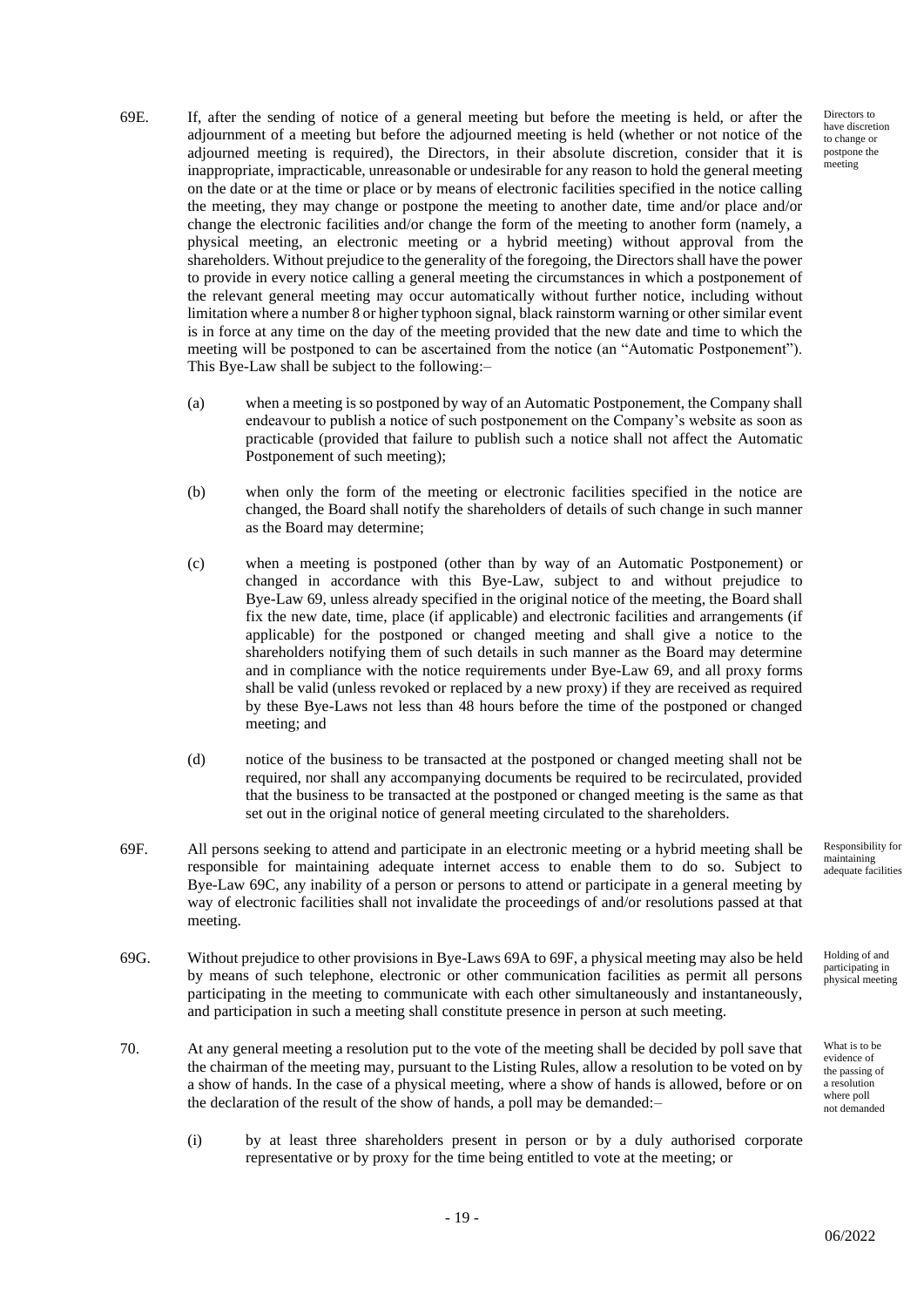- (ii) by any shareholder or shareholders present in person or by a duly authorised corporate representative or by proxy and representing not less than one-tenth of the total voting rights of all the shareholders having the right to vote at the meeting; or
- (iii) by any shareholder or shareholders present in person or by a duly authorised corporate representative or by proxy and holding shares in the Company conferring a right to vote at the meeting being shares on which an aggregate sum has been paid up equal to not less than one-tenth of the total sum paid up on all the shares conferring that right.

Where a resolution is voted on by a show of hands, a declaration by the chairman of the meeting that a resolution has on a show of hands been carried or carried unanimously, or by a particular majority, or not carried by a particular majority, or lost, and an entry to that effect in the minute book of the Company shall be conclusive evidence of the facts without proof of the number or proportion of the votes recorded in favour of or against such resolution.

- 71. A poll shall be taken in such manner (including the use of ballot or voting papers or tickets) and at such time and place, as the chairman of the meeting directs. No notice need be given of a poll not taken immediately. The result of the poll shall be deemed to be the resolution of the meeting at which the poll was required or demanded. In the event that a poll is demanded after the chairman of the meeting allows a show of hands pursuant to Bye-Law 70, the demand for a poll may be withdrawn, with the consent of the chairman of the meeting, at any time before the close of the meeting at which the poll was demanded or the taking hands of the poll, whichever is the earlier.
- 72. Any poll on the election of a chairman of a meeting or on any question of adjournment shall be taken at the meeting and without adjournment.
- 73. In the case of an equality of votes, whether on a show of hands or on a poll, the chairman of the meeting shall be entitled to a second or casting vote. In case of any dispute as to the admission or rejection of any vote the chairman of the meeting shall determine the same, and such determination shall be final and conclusive.
- 74. The demand for a poll shall not prevent the continuance of a meeting for the transaction of any business other than the question on which a poll has been demanded.
- 75. For the purposes of section 106 of the Companies Act, a Special Resolution of the Company, and of any relevant class of shareholders, shall be required to approve any amalgamation or merger agreement as referred to in that section.

### **VOTES OF SHAREHOLDERS**

76. Subject to any special rights, privileges or restrictions as to voting for the time being attached to any class or classes of shares, at any general meeting on a poll every shareholder present in person or by a duly authorised corporate representative or by proxy, shall have one vote for every share of which he is the holder which is fully paid up or credited as fully paid up (but so that no amount paid up or credited as paid up on a share in advance of calls or instalments shall be treated for the purposes of this Bye-Law as paid up on the share), and on a show of hands every shareholder who is present in person or by a duly authorised corporate representative or by proxy shall have one vote. On a poll a shareholder entitled to more than one vote need not use all his votes or cast his votes in the same way. A resolution put to the vote of a meeting shall be decided by way of a poll save that in the case of a physical meeting, the chairman of the meeting may, pursuant to the Listing Rules, to be voted on by a show of hands in which case every shareholder present in person (or being a corporation, is present by a duly authorised representative) or by proxy shall have one vote. References in these Bye-Laws to voting by the shareholders in person (or being a corporation, is present by a duly authorised representative) or by proxy shall include the casting of or communicating their votes in the form of Electronic Records.

In what case poll taken without

Poll

Chairman to have casting vote

.<br>adiournment

Business may proceed notwithstanding demand for poll

Approval of amalgamation or merger agreement

Votes of shareholders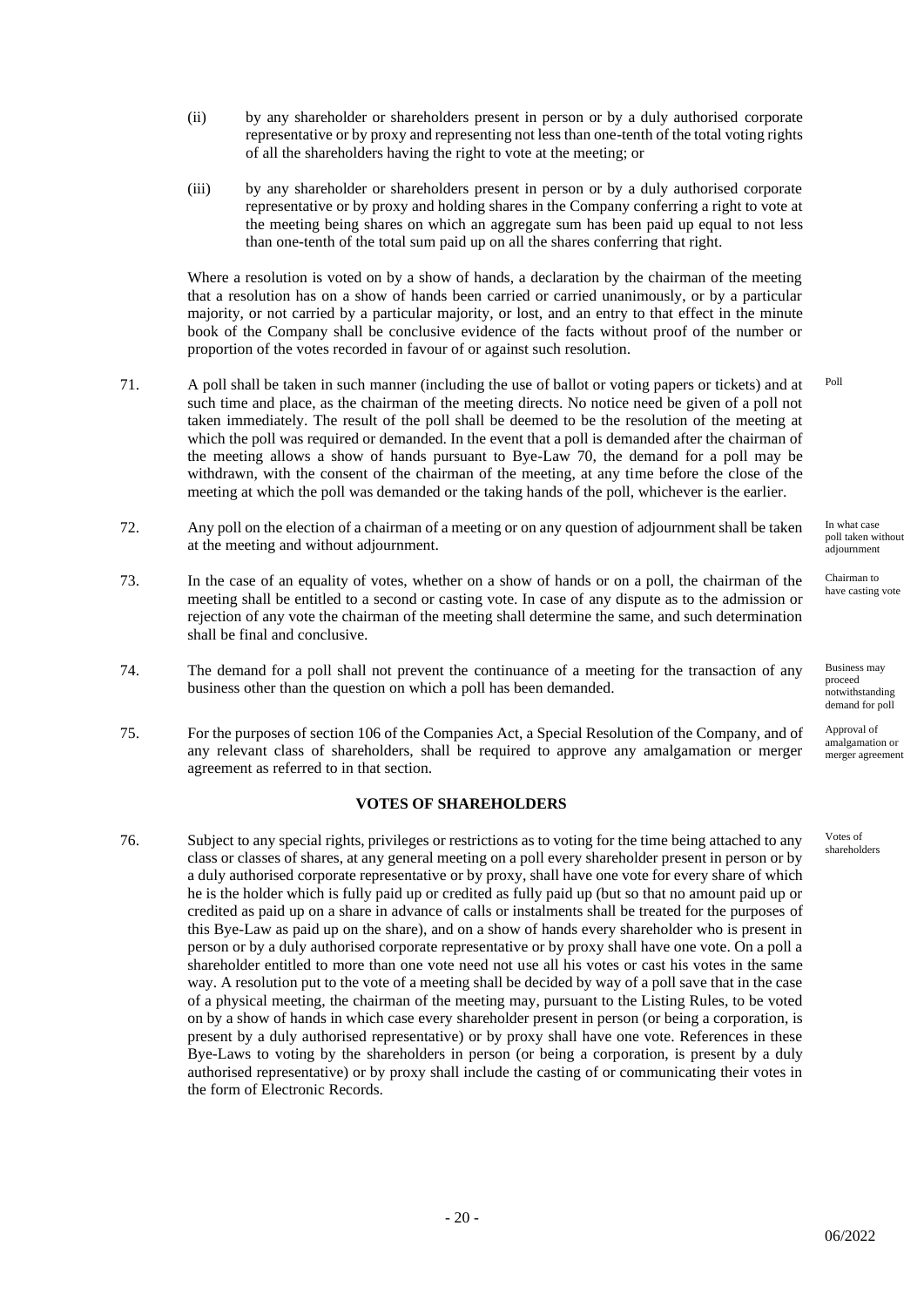Voting restrictions

Votes in respect of deceased and bankrupt shareholders

Joint holders

Votes of shareholders of unsound mind

Qualification for voting

Objections to votes

Instrument appointing proxy to be in writing

Where any shareholder is, under the Listing Rules, the Statues, applicable laws, rules, codes or regulations, required to abstain from voting on any particular resolution or restricted to voting only for or only against any particular resolution, any votes cast by or on behalf of such shareholder in contravention of such requirement or restriction shall not be counted.

- 77. Any person entitled under Bye-Law 46 to be registered as the holder of any shares may vote at any general meeting in respect thereof in the same manner as if he were the registered holder of such shares, provided that at least 48 hours before the time of the holding of the meeting or adjourned meeting or postponed meeting (as the case may be) at which he proposes to vote, he shall satisfy the Board of his right to be registered as the holder of such shares or the Board shall have previously admitted his right to vote at such meeting in respect thereof.
- 78. Where there are joint registered holders of any share, any one of such persons may vote at any meeting, either personally or by proxy, in respect of such share as if he were solely entitled thereto; but if more than one of such joint holders be present at any meeting personally or by proxy, that one of the said persons so present whose name stands first on the register in respect of such share shall alone be entitled to vote in respect thereof. Several executors or administrators of a deceased shareholder in whose name any share stands shall for the purposes of this Bye-Law be deemed joint holders thereof.
- 79. A shareholder of unsound mind or in respect of whom an order has been made by any court having jurisdiction in lunacy may vote, whether on a poll or on a show of hands, by his committee, receiver, curator bonis or other person in the nature of a committee, receiver or curator bonis appointed by that court, and any such committee, receiver, curator bonis or other person may on a poll vote by proxy. Evidence to the satisfaction of the Board of the authority of the person claiming to exercise the right to vote shall be delivered to such place or one of such places (if any) as is specified in accordance with these Bye-Laws for the deposit of instruments of proxy or, if no place is specified, at the Registration Office.
- 80. (A) Save as expressly provided in these Bye-Laws, no person other than a shareholder duly registered and who shall have paid everything for the time being due from him payable to the Company in respect of his shares shall be entitled to be present or to vote (save as proxy for another shareholder) either personally or by proxy or to be reckoned in a quorum (save as proxy for another shareholder), at any general meeting.
	- (B) No objection shall be raised to the qualification of any voter except at the meeting or adjourned meeting or postponed meeting at which the vote objected to is given or tendered, and every vote not disallowed at such meeting shall be valid for all purposes. Any such objection made in due time shall be referred to the chairman of the meeting, whose decision shall be final and conclusive.
- 81. Any shareholder of the Company entitled to attend and vote at a meeting of the Company or a meeting of the holders of any class of shares in the Company shall be entitled to appoint another person as his proxy to attend and vote instead of him. Votes may be given either personally or by a duly authorised corporate representative or by proxy. A shareholder who is the holder of two or more shares may appoint more than one proxy to attend on the same occasion. A proxy need not be a shareholder. In addition, a proxy or proxies representing either an individual shareholder or a shareholder which is a corporation, shall be entitled to exercise the same powers on behalf of the shareholder which he or they represent as such shareholder could exercise, including the right to vote individually on a show of hands. Proxies
- 82. The instrument appointing a proxy shall be in writing under the hand of the appointor or of his attorney duly authorised in writing, or if the appointor is a corporation, either under seal or under the hand of an officer or attorney duly authorised.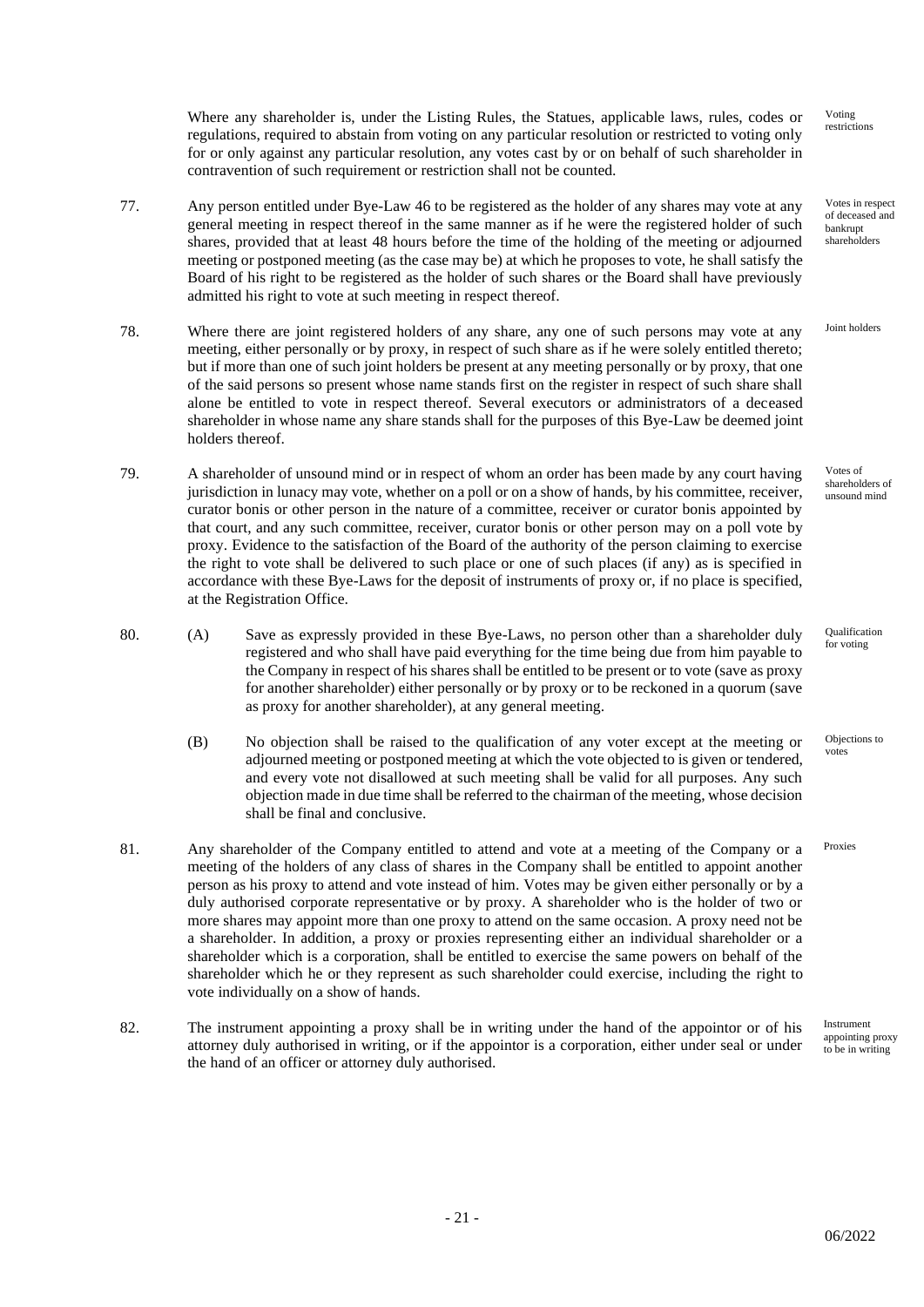83. (1) The Company may, at its absolute discretion, provide an electronic address for the receipt of any document or information relating to proxies for a general meeting (including any instrument of proxy or invitation to appoint a proxy, any document necessary to show the validity of, or otherwise relating to, an appointment of proxy (whether or not required under these Bye-Laws) and notice of termination of the authority of a proxy). If such an electronic address is provided, the Company shall be deemed to have agreed that any such document or information (relating to proxies as aforesaid) may be sent by electronic means to that address, subject as hereafter provided and subject to any other limitations or conditions specified by the Company when providing the address. Without limitation to the foregoing, the Company may from time to time determine that any such electronic address may be used generally for such matters or specifically for particular meetings or purposes and, if so, the Company may provide different electronic addresses for different purposes. The Company may also impose any conditions on the transmission of and its receipt of such communications by electronic means including, for the avoidance of doubt, imposing any security or encryption arrangements as may be specified by the Company. If any document or information required to be sent to the Company under this Bye-Law is sent to the Company by electronic means, such document or information is not treated as validly delivered to or deposited with the Company if the same is not received by the Company at its designated electronic address provided in accordance with this Bye-Law or if no electronic address is so designated by the Company for the receipt of such document or information.

- (2) The instrument appointing a proxy and the power of attorney or other authority, if any, under which it is signed or a notarially certified copy of that power or authority shall be deposited at such place or one of such places (if any) as is specified in the notice of meeting or in the instrument of proxy issued by the Company (or, if no place is specified, at the Registration Office), or if the Company has provided an electronic address in accordance with the preceding paragraph, shall be received at the electronic address specified, not less than forty-eight hours before the time for holding the meeting or adjourned meeting or postponed meeting (as the case may be) at which the person named in such instrument proposes to vote, and in default the instrument of proxy shall not be treated as valid. No instrument appointing a proxy shall be valid after the expiration of twelve months from the date of its execution, except at an adjourned meeting or postponed meeting where the meeting was originally held within twelve months from such date. Delivery of an instrument appointing a proxy shall not preclude a shareholder from attending and voting in person at the meeting concerned and, in such event, the instrument appointing a proxy shall be deemed to be revoked.
- 84. Every instrument of proxy, whether for a specified meeting or otherwise, shall be in such form as the Board may from time to time approve.
- 85. The instrument appointing a proxy to vote at a general meeting shall: (i) be deemed to confer authority to vote on any resolution (or amendment thereto) put to the meeting for which it is given as the proxy thinks fit. Provided that any form issued to a shareholder for use by him for appointing a proxy to attend and vote at a special general meeting or at an annual general meeting at which any business is to be transacted shall be such as to enable the shareholder, according to his intentions, to instruct the proxy to vote in favour of or against (or, in default of instructions, to exercise his discretion in respect of) each resolution dealing with any such business; and (ii) unless the contrary is stated therein, be valid as well for any adjournment or postponement of the meeting as for the meeting to which it relates. The Board may decide, either generally or in any particular case, to treat a proxy appointment as valid notwithstanding that the appointment or any of the information required under these Bye-Laws has not been received in accordance with the requirements of these Bye-Laws. If the proxy appointment and any of the information required under these Bye-Laws is not received in the manner set out in these Bye-Laws, unless the Board may decide otherwise as aforesaid, the appointee shall not be entitled to vote in respect of the shares in question.

Delivery or deposit of instrument of proxy or appointment of proxy by electronic means

Instrument appointing proxy must be deposited

Form of proxy

Authority under instrument appointing proxy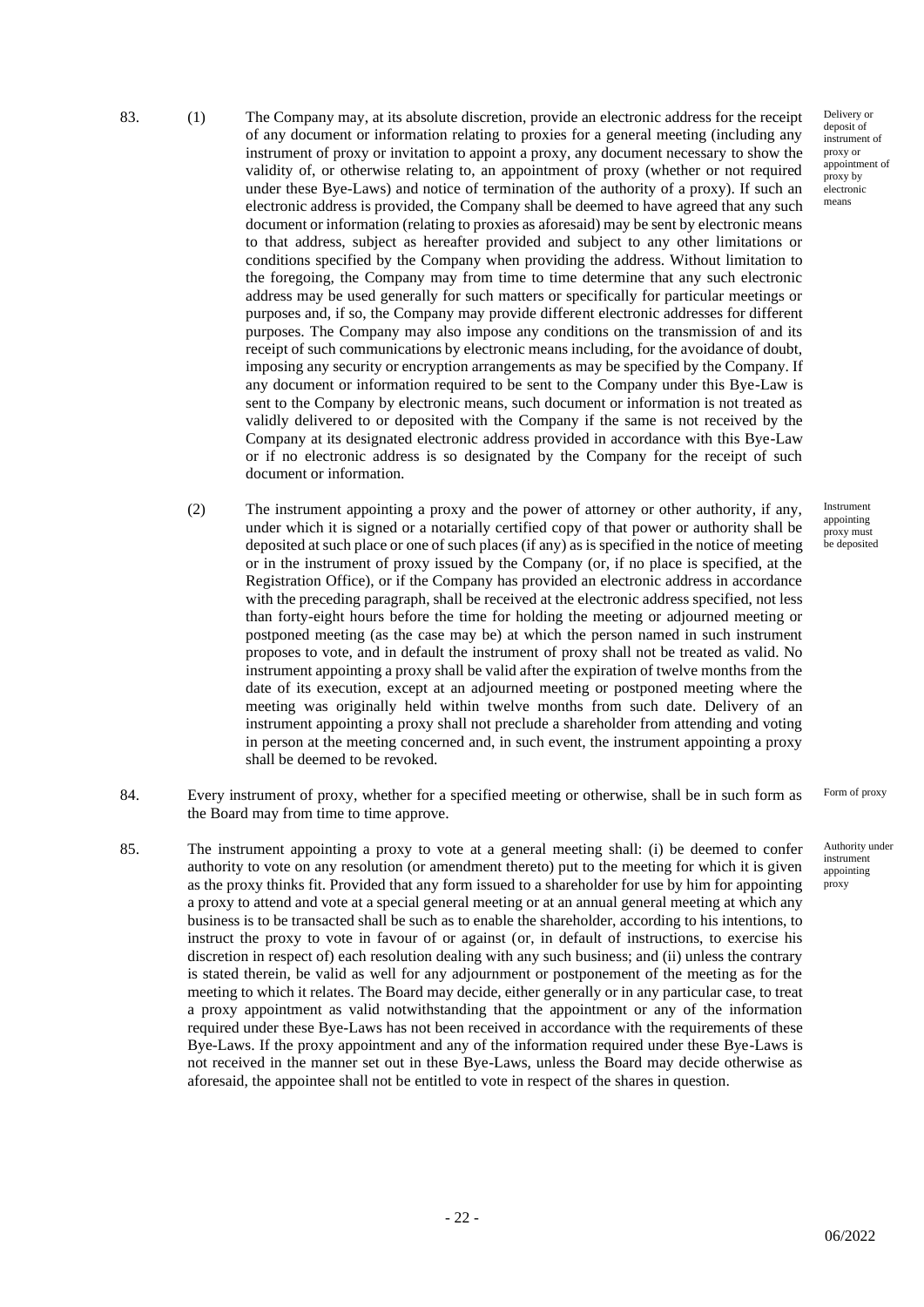- 86. A vote given in accordance with the terms of an instrument of proxy or power of attorney shall be valid notwithstanding the previous death or insanity of the principal or revocation of the proxy or power of attorney or other authority under which the proxy was executed or the transfer of the share in respect of which the proxy is given, provided that no intimation in writing of such death, insanity, revocation or transfer as aforesaid shall have been received by the Company at its Registration Office, or at such other place as is referred to in Bye-Law 83, at least two hours before the commencement of the meeting or adjourned meeting or postponed meeting at which the proxy is used.
- 87. (A) Any corporation which is a shareholder of the Company may, by resolution of its directors or other governing body or by power of attorney, authorise such person as it thinks fit to act as its corporate representative at any meeting of the Company or of any class of shareholders of the Company, and the person so authorised shall be entitled to exercise the same powers on behalf of the corporation which he represents as that corporation could exercise if it were an individual shareholder of the Company. References in these Bye-Laws to a shareholder present in person at a meeting shall, unless the context otherwise requires, include a corporation which is a shareholder represented at the meeting by such duly authorised corporate representative or by one or more proxies. Nothing contained in this Bye-Law shall prevent a corporation which is a shareholder of the Company from appointing one or more proxies to represent it pursuant to Bye-Law 81.
	- (B) If a Clearing House (or its nominee) is a shareholder, it may appoint such person or persons as it thinks fit to act as its proxy or proxies or as its corporate representative or representatives, to the extent permitted by the Companies Act, at any meeting of the Company or at any meeting of any class of shareholders provided that, if more than one proxy or, corporate representative is so appointed, the appointment shall specify the number and class of shares in respect of which each such proxy or corporate representative is so appointed. A person so appointed under the provisions of this Bye-Law shall be entitled to exercise the same powers on behalf of the Clearing House (or its nominee) which he represents as that Clearing House (or its nominee) could exercise as if it were an individual shareholder including, where a show of hands is allowed, the right to vote individually on a show of hands and the right to speak. The number of persons a Clearing House (or its nominee) may appoint to act as its corporate representative or representatives shall not exceed the number of shares held by a Clearing House (or its nominee), being shares in respect of which there is an entitlement to attend and vote at the relevant meeting.

# **REGISTERED OFFICE**

88. The Registered Office shall be at such place in Bermuda as the Board shall from time to time appoint. Registered

#### **BOARD OF DIRECTORS**

- 89. The number of Directors shall not be less than two. The Company shall keep at the Registered Office a register of its directors and officers in accordance with the Statutes.
- 90. The Company in general meeting may by Ordinary Resolution elect a person or persons qualified to be Directors to act as Directors in the alternative to any of the Directors of the Company or may authorise the Board to appoint such alternate Directors. Any alternate Director may be removed by the Company in general meeting by Ordinary Resolution and, if appointed by the Board, may be removed by the Board and, subject thereto, the office of alternate Director shall continue until the next annual election of Directors in accordance with Bye-Law 99 or, if earlier, the date on which the relevant Director ceases to be a Director. An alternate Director may also be a Director in his own right and may act as alternate to more than one Director.
- 91. (A) A Director may at any time, by notice in writing signed by him delivered to the Registered Office or to the Head Office or at a meeting of the Board, appoint any person (including another Director) to act as alternate Director in his place during his absence and may in like manner at any time determine such appointment. If such person is not another Director such appointment unless previously approved by the Board shall have effect only upon and subject to being so approved. The appointment of an alternate Director shall terminate on the happening of any event which, were he a Director, would cause him to vacate such office or if his appointor ceases to be a Director.

Corporation acting by representatives at meetings

Clearing House acting by representative at meetings

**Office** 

Constitution of Board

Alternate Directors

Rights of alternate Directors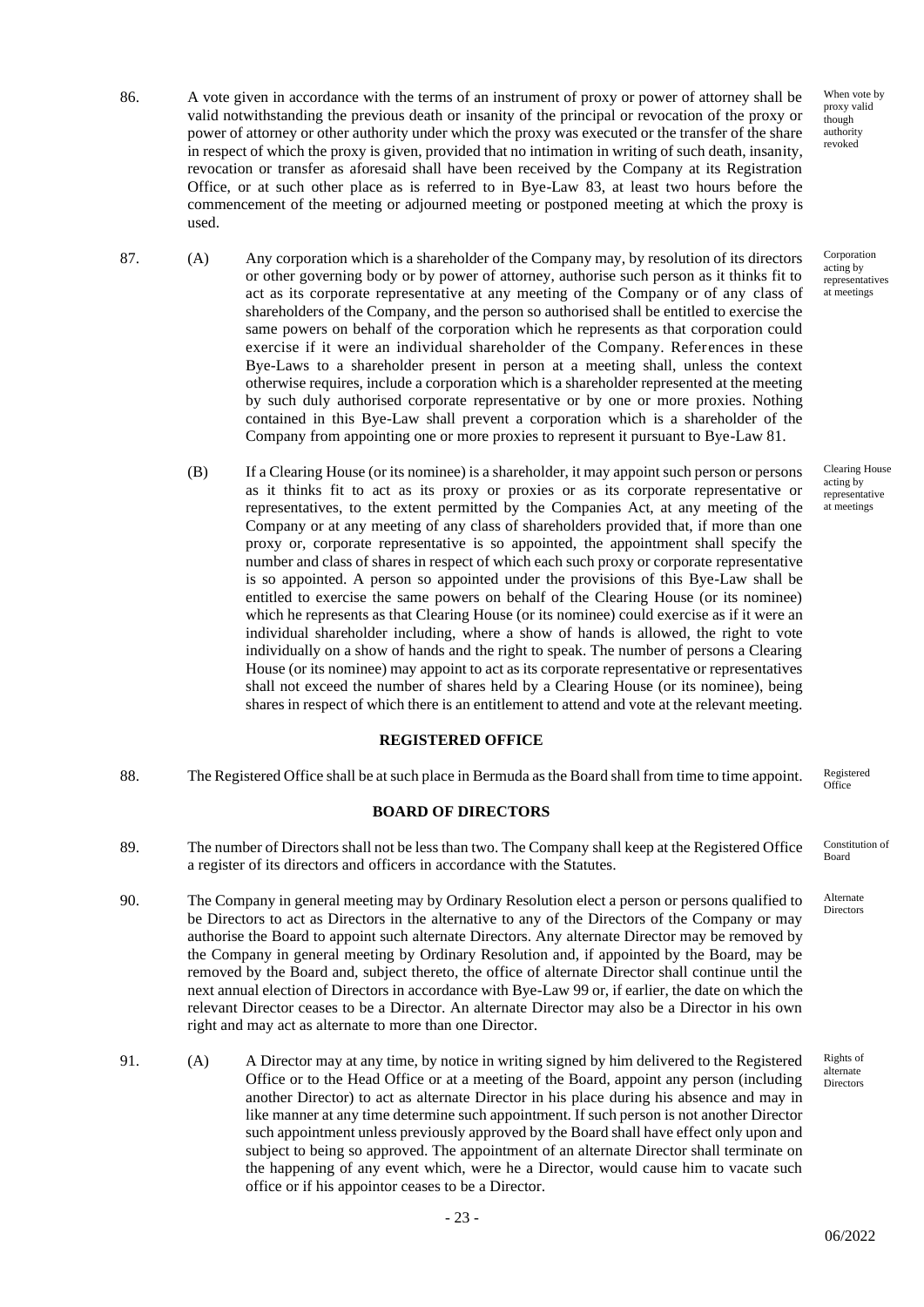- (B) An alternate Director shall be entitled to contract and be interested in and benefit from contracts or arrangements or transactions and to be repaid expenses and to be indemnified to the same extent mutatis mutandis as if he were a Director, but he shall not be entitled to receive from the Company in respect of his appointment as alternate Director any remuneration except only such part (if any) of the ordinary remuneration otherwise payable to his appointor as such appointor may by notice in writing to the Company from time to time direct.
- (C) An alternate Director shall, if his appointor so requests, be entitled to receive notices of meetings of the Board or committees of the Board to the same extent as, but in lieu of, the Director appointing him and shall be entitled to such extent to attend and vote as a Director at any such meeting at which the Director appointing him is not personally present and generally at such meeting to exercise and discharge all the functions, powers and duties of his appointor as a Director and for the purposes of the proceedings at such meeting the provisions of these Bye-Laws shall apply as if he were a Director.
- (D) Every person acting as an alternate Director shall (except as regards power to appoint an alternate Director and remuneration) be subject in all respects to the provisions of these Bye-Laws relating to Directors and shall alone be responsible to the Company for his acts and defaults and shall not be deemed to be the agent of or for the Director appointing him.
- (E) Every person acting as an alternate Director shall have one vote for each Director for whom he acts as alternate (in addition to his own vote if he is also a Director). The signature of an alternate Director to any resolution in writing of the Board or a committee of the Board shall, unless the notice of his appointment provides to the contrary, be as effective as the signature of his appointor.
- (F) An alternate Director shall be a Director for the purposes of the Companies Act, and shall only be subject to the provisions of the Companies Act insofar as they relate to the duties and obligations of a Director when performing the functions of the Director for whom he is appointed in the alternative.
- 92. A Director or an alternate Director shall not be required to hold any qualification shares but shall nevertheless be entitled to attend and speak at all general meetings of the Company and all meetings of any class of shareholders of the Company.
- 93. The Directors shall be entitled to receive by way of remuneration for their services as Directors such sum as shall from time to time be determined by the Company in general meeting, such sum (unless otherwise directed by the resolution by which it is voted) to be divided amongst the Directors in such proportions and in such manner as the Board may agree, or failing agreement, equally, except that in such event any Director holding office for less than the whole of the relevant period in respect of which the remuneration is paid shall only rank in such division in proportion to the time during such period for which he has held office. The foregoing provisions shall not apply to a Director who holds any salaried employment or office in the Company except in the case of sums paid in respect of Directors' fees.
- 94. The Directors shall also be entitled to be repaid all travelling, hotel and other expenses reasonably incurred by them respectively in or about the performance of their duties as Directors, including their expenses of travelling to and from board meetings, committee meetings or general meetings or otherwise incurred whilst engaged in the business of the Company or in the discharge of their duties as Directors.
- 95. The Board may grant special remuneration to any Director who, being called upon, shall perform any special or extra services to or at the request of the Company. Such special remuneration may be made payable to such Director in addition to or in substitution for his ordinary remuneration as a Director, and may be made payable by way of salary, commission or participation in profits or otherwise as the Board may determine.

No qualification shares for Director or alternate Director

Directors' remuneration

Directors' expenses

Special remuneration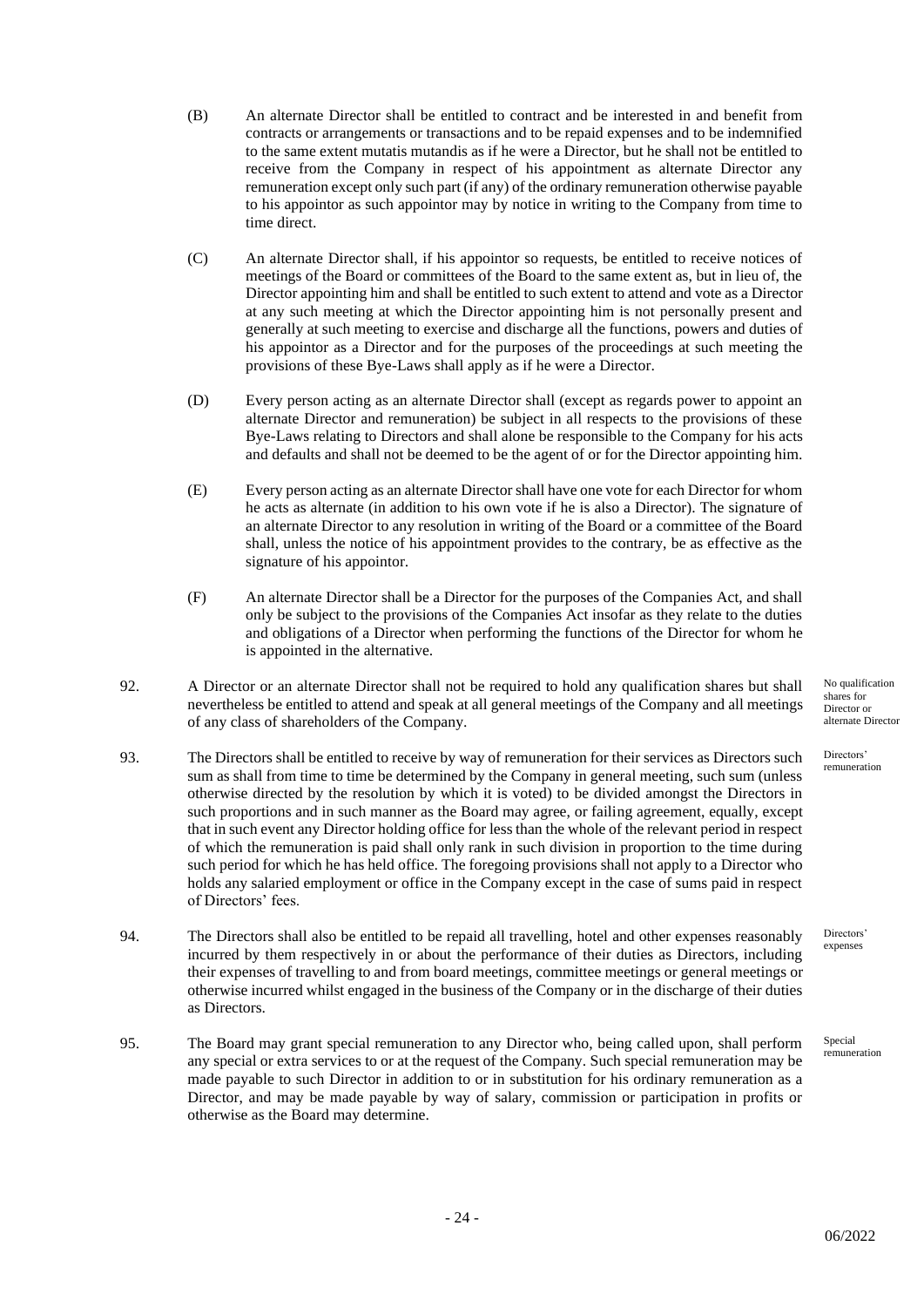- 96. (A) Notwithstanding Bye-Laws 93, 94 and 95, the remuneration of a managing Director, joint managing Director, deputy managing Director or an executive Director or a Director appointed to any other office in the management of the Company may from time to time be fixed by the Board and may be by way of salary, commission, or participation in profits or otherwise or by all or any of those modes and with such other benefits (including pension and/or gratuity and/or other benefits on retirement) and allowances as the Board may from time to time decide. Such remuneration shall be in addition to his ordinary remuneration as a Director.
	- (B) Payments to any Director or past Director of any sum by way of compensation for loss of office or as consideration for or in connection with his retirement from office (not being a payment to which the Director is contractually entitled) must be approved by the Company in general meeting.
- 97. (A) A Director shall vacate his office:– When office of
	- (i) if he becomes bankrupt or has a receiving order made against him or suspends payment or compounds with his creditors generally;
	- (ii) if he becomes a lunatic or of unsound mind;
	- (iii) if he absents himself from the meetings of the Board during a continuous period of six months, without special leave of absence from the Board, and his alternate Director (if any) shall not during such period have attended in his stead, and the Board passes a resolution that he has by reason of such absence vacated his office;
	- (iv) if he becomes prohibited by law from acting as a Director;
	- (v) if by notice in writing delivered to the Company at its Registered Office or at the Head Office he resigns his office;
	- (vi) if he shall be removed from office by Ordinary Resolution of the Company under Bye-Law 104.
	- (B) No Director shall be required to vacate office or be ineligible for re -election or re-appointment as a Director, and no person shall be ineligible for appointment as a Director, by reason only of his having attained any particular age.
- 98. (A) Subject to the Companies Act, a Director may hold any other office or place of profit with the Company (except that of Auditors) in conjunction with his office of Director for such period and upon such terms as the Board may determine, and may be paid such extra remuneration therefor (whether by way of salary, commission, participation in profits or otherwise) as the Board may determine, and such extra remuneration shall be in addition to any remuneration provided for, by or pursuant to any other Bye-Law.
	- (B) A Director may act by himself or his firm in a professional capacity for the Company (otherwise than as Auditors) and he or his firm shall be entitled to remuneration for professional services as if he were not a Director.
	- (C) A Director may be or become a director or other officer of, or otherwise interested in, any company promoted by the Company or any other company in which the Company may be interested, and shall not be liable to account to the Company or the shareholders for any remuneration, profit or other benefit received by him as a director or officer of or from his interest in such other company. The Board may also cause the voting power conferred by the shares in any other company held or owned by the Company to be exercised in such manner in all respects as it thinks fit, including the exercise thereof in favour of any resolution appointing the Directors or any of them to be directors or officers of such other company, or voting or providing for the payment of remuneration to the directors or officers of such other company.

Remuneration of managing Director, etc.

Payments for compensation for loss of office

Director to be vacated

**Directors** interests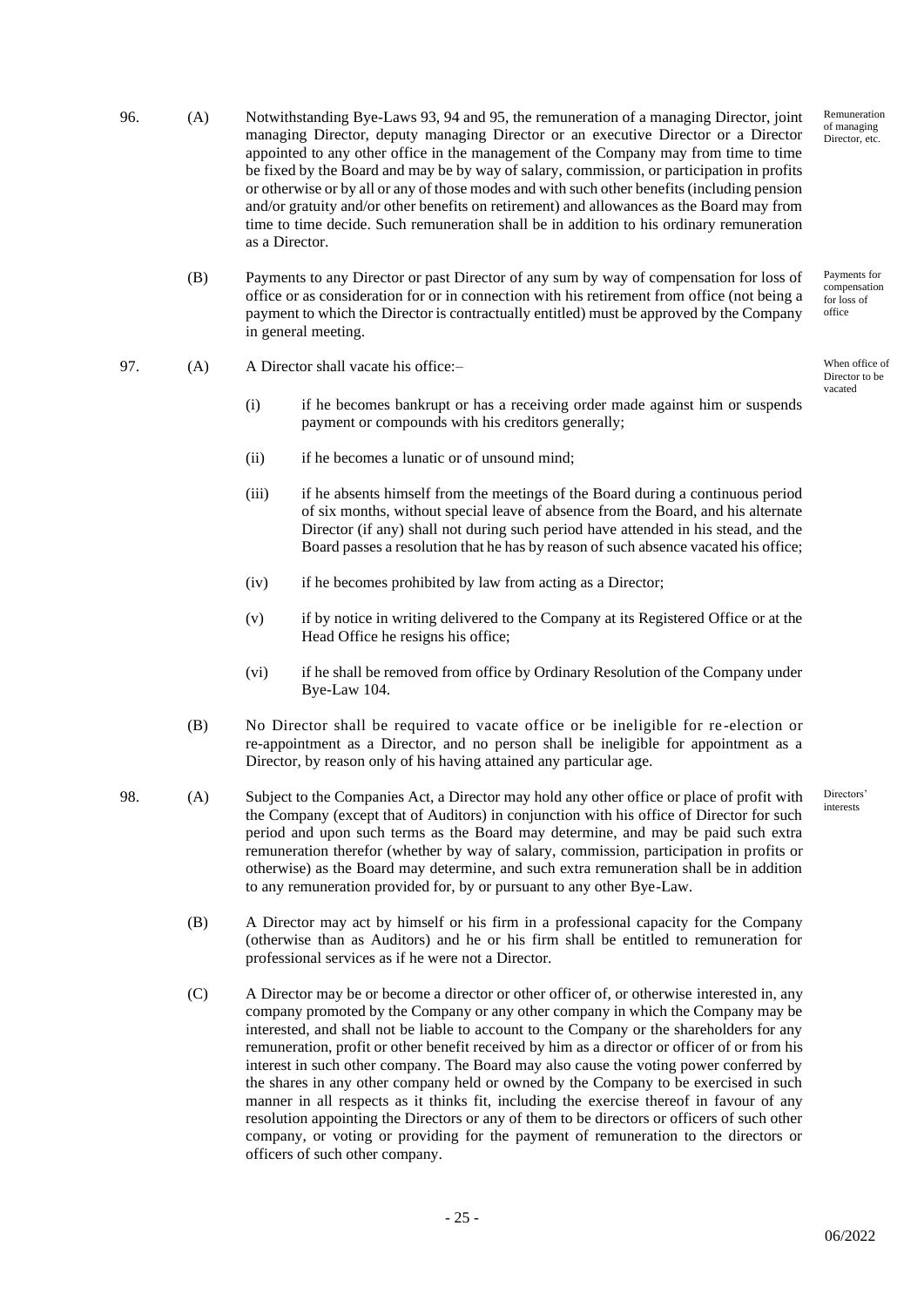- (D) A Director shall not vote or be counted in the quorum on any resolution of the Board concerning his own appointment as the holder of any office or place of profit with the Company or any other company in which the Company is interested (including the arrangement or variation of the terms thereof, or the termination thereof).
- (E) Subject to the Companies Act and to the next paragraph of this Bye-Law, no Director or proposed or intended Director shall be disqualified by his office from contracting with the Company, either with regard to his tenure of any office or place of profit or as vendor, purchaser or in any other manner whatever, nor shall any such contract or any other contract or arrangement in which any Director is in any way interested be liable to be avoided, nor shall any Director so contracting or being so interested be liable to account to the Company or the shareholders for any remuneration, profit or other benefits realised by any such contract or arrangement, by reason only of such Director holding that office or the fiduciary relationship thereby established.
- (F) A Director who to his knowledge is in any way, whether directly or indirectly, interested in a contract or arrangement or proposed contract or arrangement with the Company shall declare the nature of his interest at the meeting of the Board at which the question of entering into the contract or arrangement is first taken into consideration, if he knows his interest then exists, or in any other case at the first meeting of the Board after he knows that he is or has become so interested. For the purposes of this Bye-Law, a general notice to the Board by a Director to the effect that (a) he is a shareholder of a specified company or firm and is to be regarded as interested in any contract or arrangement which may after the date of the notice be made with that company or firm or (b) he is to be regarded as interested in any contract or arrangement which may after the date of the notice be made with a specified person who is connected with him, shall be deemed to be a sufficient declaration of interest under this Bye-Law in relation to any such contract or arrangement; provided that no such notice shall be effective unless either it is given at a meeting of the Board or the Director takes reasonable steps to secure that it is brought up and read at the next Board meeting after it is given.
- (G) A Director shall not vote (nor shall he be counted in the quorum) on any resolution of the Board in respect of any contract or arrangement or proposal in which he or any of his close associate(s) has/have a material interest, and if he shall do so his vote shall not be counted (nor shall he be counted in the quorum for that resolution), but this prohibition shall not apply to any of the following matters namely:–
	- (i) the giving of any security or indemnity either:–
		- (a) to the Director or his close associate(s) in respect of money lent or obligations incurred or undertaken by him or any of them at the request of or for the benefit of the Company or any of its subsidiaries; or
		- (b) to a third party in respect of a debt or obligation of the Company or any of its subsidiaries for which the Director or his close associate(s) has himself/themselves assumed responsibility in whole or in part and whether alone or jointly under a guarantee or indemnity or by the giving of security;
	- (ii) any proposal concerning an offer of shares or debentures or other securities of or by the Company or any other company which the Company may promote or be interested in for subscription or purchase where the Director or his close associate(s) is/are or is/are to be interested as a participant in the underwriting or sub-underwriting of the offer;
	- (iii) any proposal or arrangement concerning the benefit of employees of the Company or its subsidiaries including:–
		- (a) the adoption, modification or operation of any employees' share scheme or any share incentive or share option scheme under which the Director or his close associate(s) may benefit; or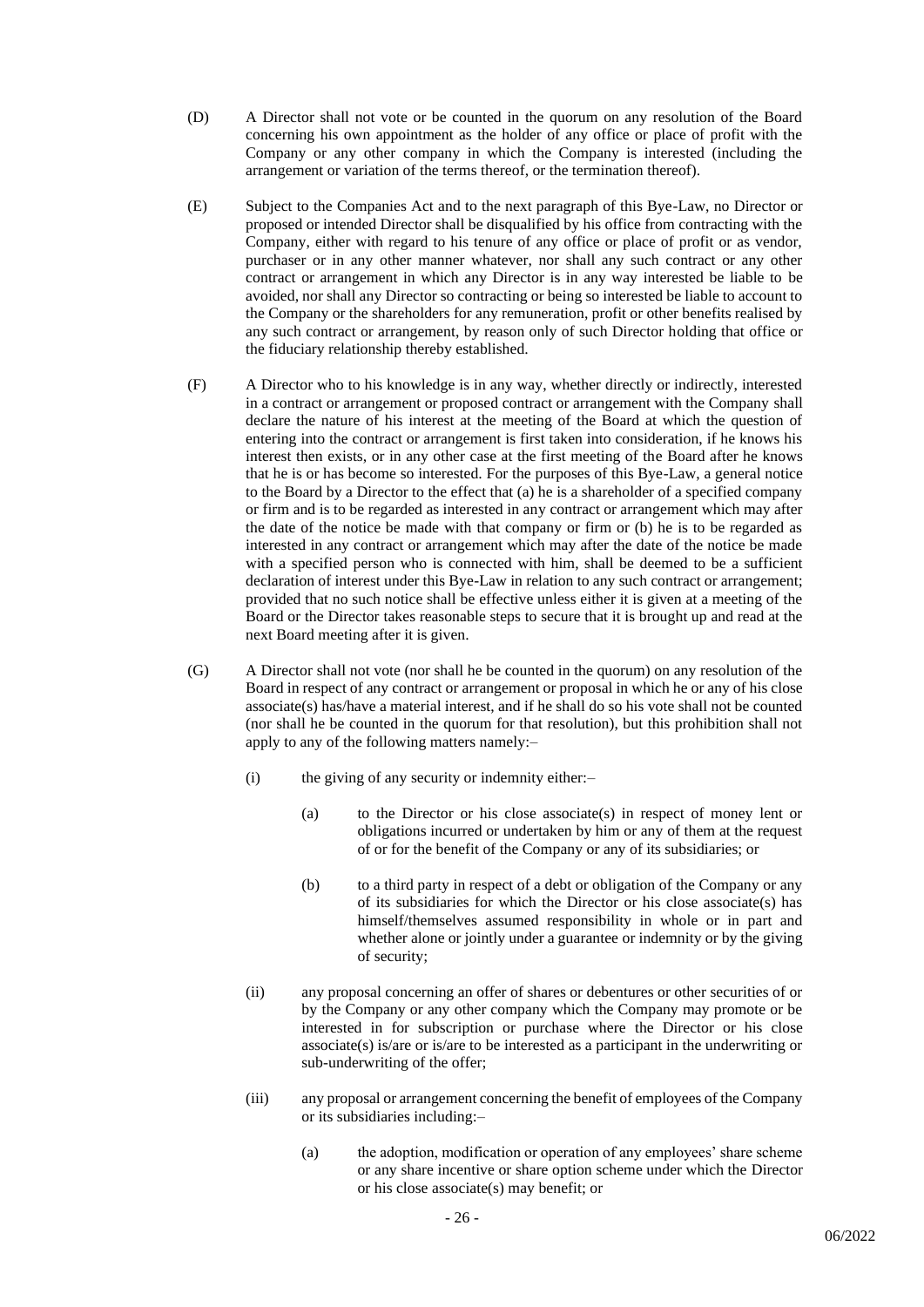- (b) the adoption, modification or operation of a pension fund or retirement, death or disability benefits scheme which relates both to Directors, his close associate(s) and employee(s) of the Company or any of its subsidiaries and does not provide in respect of any Director or his close associate(s), as such any privilege or advantage not generally accorded to the class of persons to which such scheme or fund relates; and
- (iv) any contract or arrangement in which the Director or his close associate(s) is/are interested in the same manner as other holders of shares or debentures or other securities of the Company by virtue only of his/their interest in shares or debentures or other securities of the Company.
- (H) If any question shall arise at any meeting of the Board as to the materiality of the interest of a Director (other than the chairman of the meeting) or as to the entitlement of any Director (other than such chairman of the meeting) to vote or be counted in the quorum and such question is not resolved by his voluntarily agreeing to abstain from voting or not to be counted in the quorum, such question shall be referred to the chairman of the meeting and his ruling in relation to such other Director shall be final and conclusive except in a case where the nature or extent of the interest of the Director concerned as known to such Director has not been fairly disclosed to the Board. If any question as aforesaid shall arise in respect of the chairman of the meeting such question shall be decided by a resolution of the Board (for which purpose such chairman shall not be counted in the quorum and shall not vote thereon) and such resolution shall be final and conclusive except in a case where the nature or extent of the interest of such chairman as known to him has not been fairly disclosed to the Board.

#### **APPOINTMENT AND RETIREMENT OF DIRECTORS**

- 99. At each annual general meeting one-third of the Directors for the time being, or, if their number is not three or a multiple of three, then the number nearest one-third but not less than one-third, shall retire from office by rotation. The Directors to retire in every year shall be those who have been longest in office since their last election but as between persons who became Directors on the same day shall (unless they otherwise agree between themselves) be determined by lot. The retiring Directors shall be eligible for re-election. The Company at any general meeting at which any Directors retire may fill the vacated offices. For avoidance of doubt, each Director shall retire at least once every three (3) years.
- 100. If at any general meeting at which an election of Directors ought to take place the places of the retiring Directors are not filled, the retiring Directors or such of them as have not had their places filled shall be deemed to have been re-elected and shall, if willing, continue in office until the next annual general meeting and so on from year to year until their places are filled, unless:–
	- (i) it shall be determined at such meeting to reduce the number of Directors; or
	- (ii) it is expressly resolved at such meeting not to fill up such vacated offices; or
	- (iii) in any such case the resolution for re-election of a Director is put to the meeting and lost; or
	- (iv) such Director has given notice in writing to the Company that he is not willing to be re-elected.
- 101. The Company in general meeting shall from time to time fix and may from time to time by Ordinary Resolution increase or reduce the maximum and minimum number of Directors but so that the number of Directors shall never be less than two.
- 102. (A) The Company may from time to time in general meeting by Ordinary Resolution elect any person to be a Director either to fill a casual vacancy or as an addition to the Board. Any Director so appointed shall be subject to retirement by rotation pursuant to Bye-Law 99.

Rotation and retirement of Directors

Retiring Directors to remain in office until successors appointed

Power of general meeting to increase or reduce number of Directors

Appointment of **Directors**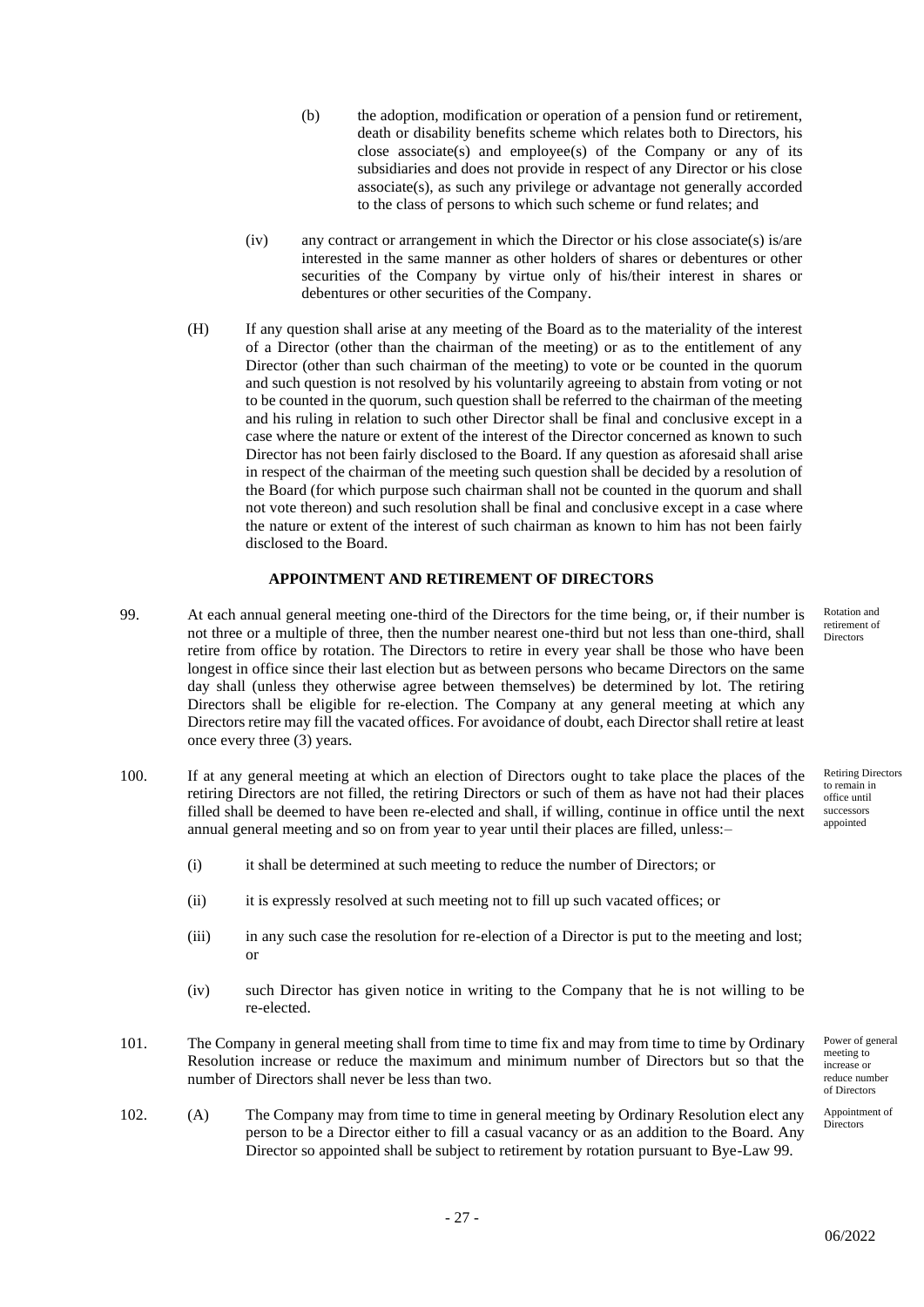- (B) The Board shall have power from time to time and at any time to appoint any person as a Director either to fill a casual vacancy or as an addition to the Board but so that the number of Directors so appointed shall not exceed the maximum number determined from time to time by the shareholders in general meeting. Any Director so appointed shall hold office only until the first annual general meeting of the Company after his appointment and shall then be eligible for re-election. Any Director appointed under this Bye-Law shall not be taken into account in determining the Directors or the number of Directors who are to retire by rotation at an annual general meeting.
- 103. No person, other than a retiring Director, shall, unless recommended by the Board for election, be eligible for election to the office of Director at any general meeting, unless notice in writing of the intention to propose that person for election as a Director and notice in writing by that person of his willingness to be elected shall have been lodged at the Head Office or at the Registration Office at least seven days before the date of the general meeting. The period for lodgment of the notices required under this Bye-Law will commence no earlier than the day after the dispatch of the notice of the general meeting appointed for such election and end no later than 7 days prior to the date of such general meeting.
- 104. The Company may by Ordinary Resolution remove any Director (including a managing Director or other executive Director) before the expiration of his period of office notwithstanding anything in these Bye-Laws or in any agreement between the Company and such Director (but without prejudice to any claim which such Director may have for damages for any breach of any contract between him and the Company) and may elect another person in his stead. Any person so elected shall be subject to retirement by rotation pursuant to Bye-Law 99.

# **BORROWING POWERS**

- 105. The Board may from time to time at its discretion exercise all the powers of the Company to raise or borrow or to secure the payment of any sum or sums of money for the purposes of the Company and to mortgage or charge its undertaking, property and uncalled capital or any part thereof.
- 106. The Board may raise or secure the payment or repayment of such sum or sums in such manner and upon such terms and conditions in all respects as it thinks fit and in particular by the issue of debentures, debenture stock, bonds or other securities of the Company, whether outright or as collateral security for any debt, liability or obligation of the Company or of any third party.
- 107. Debentures, debenture stock, bonds and other securities may be made assignable free from any equities between the Company and the person to whom the same may be issued.
- 108. Any debentures, debenture stock, bonds or other securities may be issued at a discount (other than shares), premium or otherwise and with any special privileges as to redemption, surrender, drawings, allotment of shares, attending and voting at general meetings of the Company, appointment of Directors and otherwise.
- 109. (A) The Board shall cause a proper register to be kept of all mortgages and charges specifically affecting the property of the Company and shall duly comply with such provisions of the Companies Act with regard to the registration of mortgages and charges as may be specified or required.
	- (B) If the Company issues a series of debentures or debenture stock not transferable by delivery, the Board shall cause a proper register to be kept of the holders of such debentures.
- 110. Where any uncalled capital of the Company is charged, all persons taking any subsequent charge thereon shall take the same subject to such prior charge, and shall not be entitled, by notice to the shareholders or otherwise, to obtain priority over such prior charge.

proposed Director to be given

Notice of

Power to remove Director by **Ordinary** Resolution

Power to borrow

Condition on which money may be borrowed

Assignment of debentures, etc.

Special privileges of debentures, etc.

Register of charge to be kept

Register of debentures or debenture stock

Mortgage of uncalled capital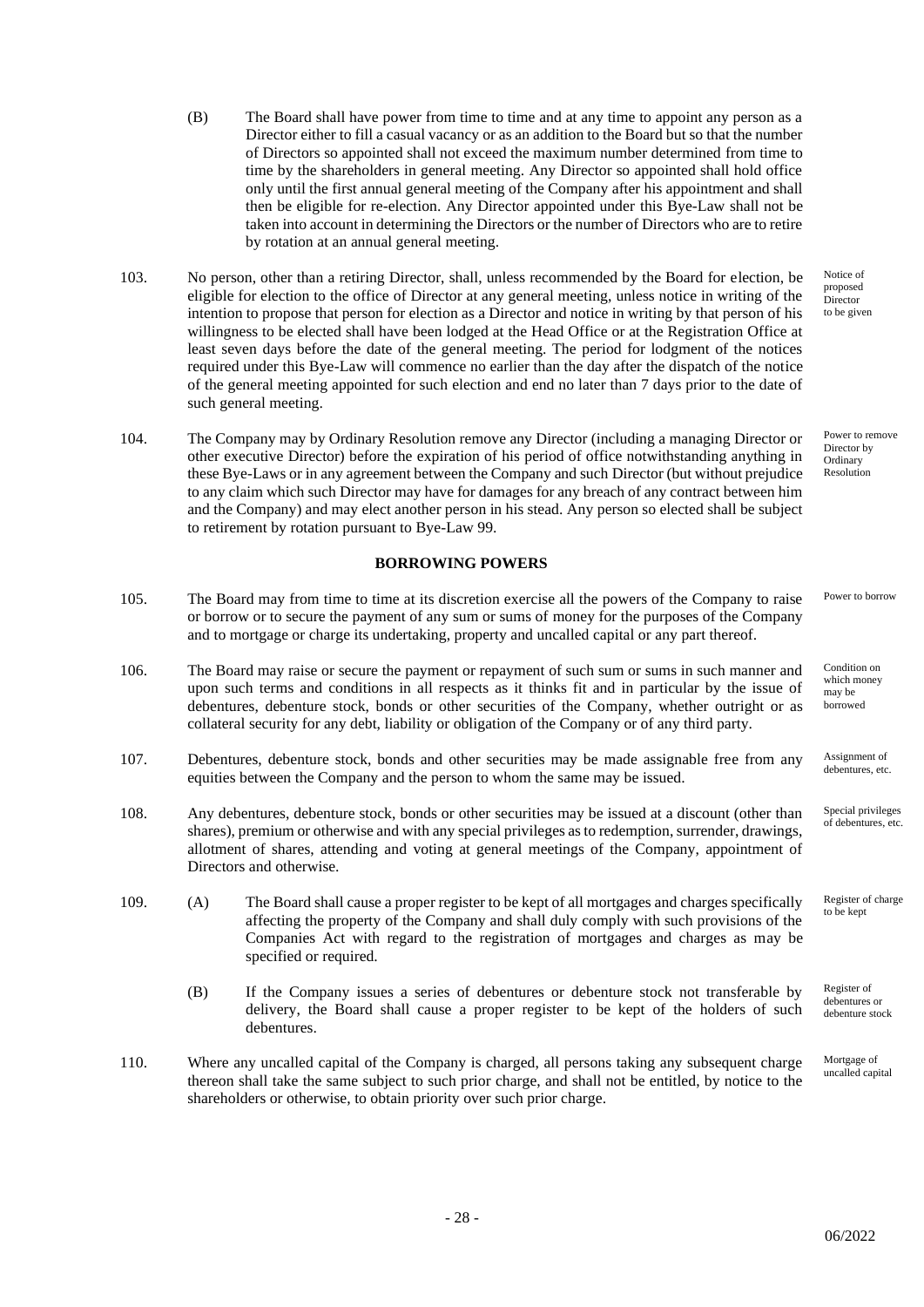#### **MANAGING DIRECTORS, ETC.**

- 111. The Board may from time to time appoint any one or more of its body to the office of managing Director, joint managing Director, deputy managing Director or other executive Director and/or such other office in the management of the business of the Company as it may decide for such period and upon such terms as it thinks fit and upon such terms as to remuneration as it may decide in accordance with Bye-Law 96.
- 112. Every Director appointed to an office under Bye-Law 111 hereof shall, but without prejudice to any claim for damages for breach of any contract of service between himself and the Company, be liable to be dismissed or removed therefrom by the Board.
- 113. A Director appointed to an office under Bye-Law 111 shall be subject to the same provisions as to rotation, resignation and removal as the other Directors of the Company, and he shall ipso facto and immediately cease to hold such office if he shall cease to hold the office of Director for any cause.
- 114. The Board may from time to time entrust to and confer upon a managing Director, joint managing Director, deputy managing Director or executive Director all or any of the powers of the Board that it may think fit provided that the exercise of all powers by such Director shall be subject to such regulations and restrictions as the Board may from time to time make and impose, and the said powers may at any time be withdrawn, revoked or varied, but no person dealing in good faith and without notice of such withdrawal, revocation or variation shall be affected thereby.

#### **MANAGEMENT**

- 115. (A) The management of the business of the Company shall be vested in the Board which, in addition to the powers and authorities expressly conferred upon it by these Bye-Laws, may exercise all such powers and do all such acts and things as may be exercised or done or approved by the Company and which are not hereby or by the Statutes expressly directed or required to be exercised or done by the Company in general meeting, but subject nevertheless to the provisions of the Statutes and of these Bye-Laws and to any regulations from time to time made by the Company in general meeting not being inconsistent with such provisions of these Bye-Laws, provided that no regulation so made shall invalidate any prior act of the Board which would have been valid if such regulation had not been made.
	- (B) Without prejudice to the general powers conferred by these Bye-Laws, it is hereby expressly declared that the Board shall have the following powers:–
		- (i) to give to any person the right or option of requiring at a future date that an allotment shall be made to him of any share at par or at such premium and on such other terms as may be agreed; and
		- (ii) to give to any Directors, officers or employees of the Company an interest in any particular business or transaction or participation in the profits thereof or in the general profits of the Company either in addition to or in substitution for a salary or other remuneration.

#### **MANAGERS**

- 116. The Board may from time to time appoint a general manager, manager or managers of the business of the Company and may fix his or their remuneration either by way of salary or commission or by conferring the right to participation in the profits of the Company or by a combination of two or more of these modes and pay the working expenses of any of the staff of the general manager, manager or managers who may be employed by him or them upon the business of the Company.
- 117. The appointment of such general manager, manager or managers may be for such period as the Board may decide and the Board may confer upon him or them all or any of the powers of the Board and such title or titles as it may think fit.

Powers to appoint managing Directors, etc.

Removal of managing Director, etc.

Cessation of appointment

Powers may be delegated

General powers of Company vested in Board

Appointment and remuneration of managers

Tenure of office and powers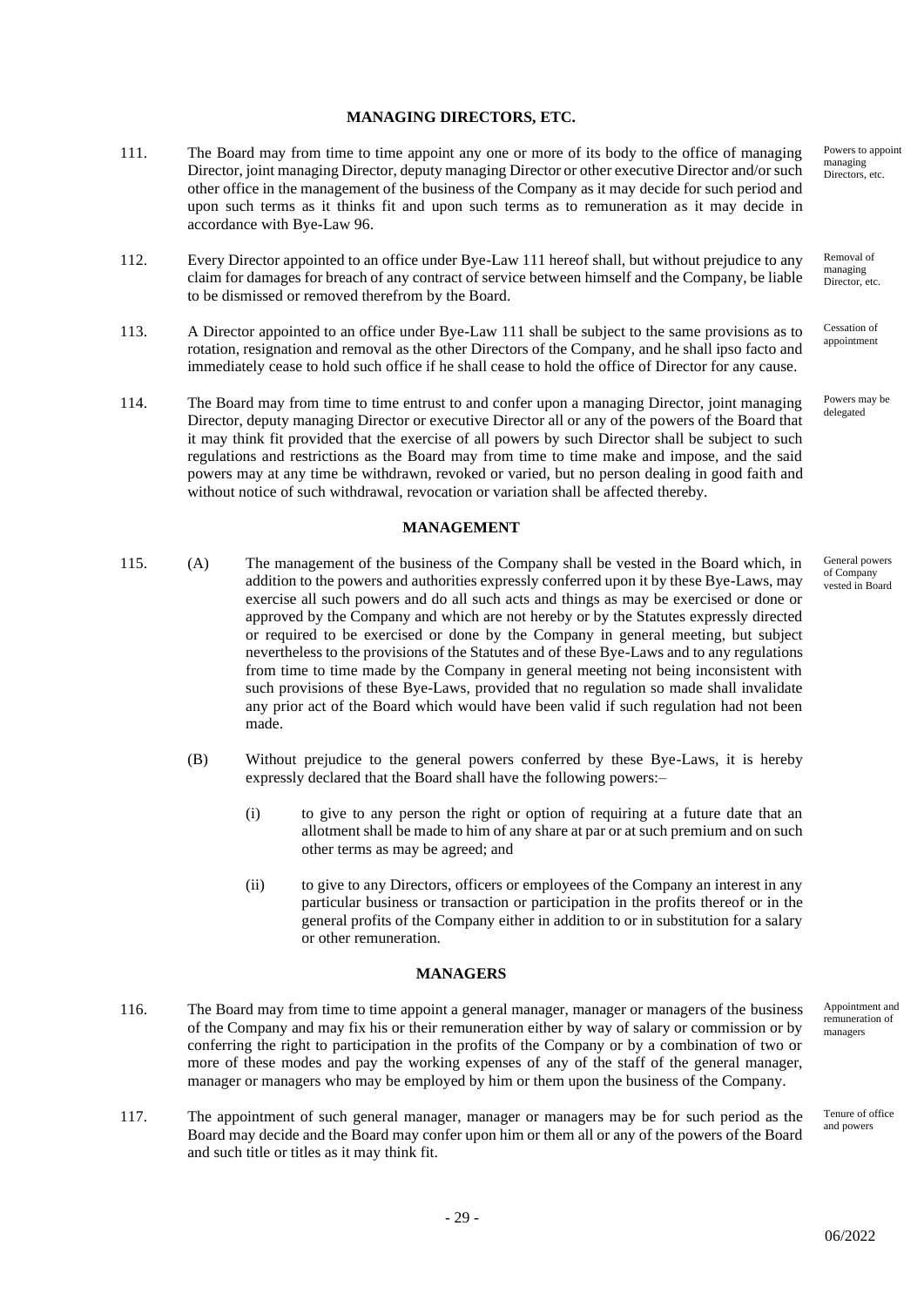118. The Board may enter into such agreement or agreements with any such general manager, manager or managers upon such terms and conditions in all respects as the Board may in its absolute discretion think fit, including a power for such general manager, manager or managers to appoint an assistant manager or managers or other employees whatsoever under them for the purpose of carrying on the business of the Company.

# **CHAIRMAN AND OTHER OFFICERS**

119. The Board may from time to time elect or otherwise appoint one of its body to the office of chairman of the Company and another to be the deputy chairman of the Company and may from time to time elect or otherwise appoint other officers and determine the period for which each of them is to hold office. The chairman or, in his absence, the deputy chairman shall preside at meetings of the Board, but if no such chairman or deputy chairman be elected or appointed, or if at any meeting the chairman or deputy chairman is not present within five minutes after the time appointed for holding the same, the Directors present shall choose one of their number to be chairman of such meeting. All the provisions of Bye-Laws 112, 113 and 114 shall mutatis mutandis apply to any Directors elected or otherwise appointed to any office in accordance with the provisions of this Bye-Law.

# **PROCEEDINGS OF THE DIRECTORS**

- 120. The Board may meet together for the despatch of business, adjourn or postpone and otherwise regulate its meetings and proceedings as it thinks fit and may determine the quorum necessary for the transaction of business. Unless otherwise determined two Directors shall be a quorum. For the purpose of this Bye-Law an alternate Director shall be counted in a quorum but, notwithstanding that an alternate Director is also a Director or is an alternate for more than one Director, he shall for quorum purposes count as only one Director. A meeting of the Board or any committee of the Board may be held by means of such telephone, electronic or other communication facilities as permit all persons participating in the meeting to communicate with each other simultaneously and instantaneously, and participation in such a meeting shall constitute presence in person at such meeting.
- 121. A Director may, and the Secretary shall, on the request of a Director, at any time convene a meeting of the Board whenever he shall be required so to do by any Director. Notice of meeting of the Board shall be deemed to be duly given to a Director if it is given to such Director in writing or verbally (including in person or by telephone) or by electronic means to an electronic address from time to time notified to the Company by such Director or (if the recipient consents to it being made available on a website) by making it available on a website, or in such other manner as the Board may from time to time determine. A Director absent or intended to be absent from the territory in which the Head Office is for the time being situated may request the Board that notices of Board meetings shall during his absence be sent in writing to him at his last known address or any other address given by him to the Company for this purpose, but such notices need not be given any earlier than notices given to Directors not so absent and in the absence of any such request it shall not be necessary to give notice of a Board meeting to any Director who is for the time being absent from such territory. A Director may waive notice of any meeting either prospectively or retrospectively.
- 122. Questions arising at any meeting of the Board shall be decided by a majority of votes, and in case of an equality of votes the chairman of the meeting shall have a second or casting vote.
- 123. A meeting of the Board for the time being at which a quorum is present shall be competent to exercise all or any of the authorities, powers and discretions by or under these Bye-Laws for the time being vested in or exercisable by the Board generally.
- 124. The Board may delegate any of its powers to committees consisting of such member or members of its body and such other persons as the Board thinks fit, and it may from time to time revoke such delegation or revoke the appointment of and discharge any such committees either wholly or in part, and either as to persons or purposes, but every committee so formed shall in the exercise of the powers so delegated conform to any regulations that may from time to time be imposed upon it by the Board.

Terms and conditions of appointment

Chairman, deputy chairman and officers

Meeting of the Board, quorum, etc.

Convening of Board meeting

How questions to be decided

Powers of Board meeting

Power to appoint committee and to delegate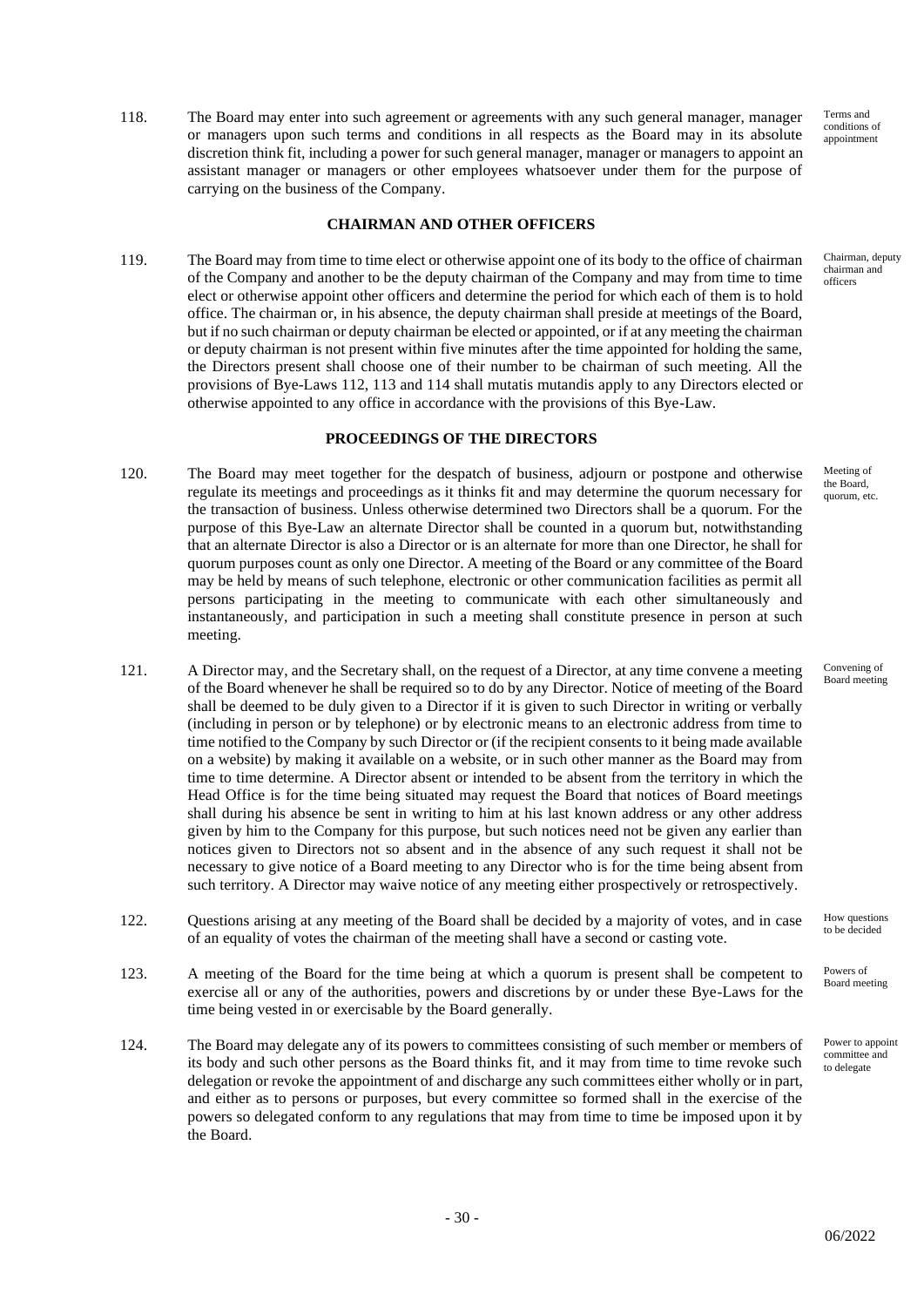- 125. All acts done by any such committee in conformity with such regulations and in fulfilment of the purposes for which it is appointed, but not otherwise, shall have the like force and effect as if done by the Board, and the Board shall have power, with the consent of the Company in general meeting, to remunerate the members of any special committee, and charge such remuneration to the current expenses of the Company.
- 126. The meetings and proceedings of any such committee consisting of two or more members shall be governed by the provisions herein contained for regulating the meetings and proceedings of the Board so far as the same are applicable thereto and are not replaced by any regulations imposed by the Board pursuant to Bye-Law 124.
- 127. All acts bona fide done by any meeting of the Board or by any such committee or by any person acting as a Director shall, notwithstanding that it shall be afterwards discovered that there was some defect in the appointment of such Director or persons acting as aforesaid or that they or any of them were disqualified, be as valid as if every such person had been duly appointed and was qualified to be a Director or member of such committee.
- 128. The continuing Directors may act notwithstanding any vacancy in their body but, if and so long as their number is reduced below the number fixed by or pursuant to these Bye-Laws as the necessary quorum of Directors, the continuing Director or Directors may act for the purpose of increasing the number of Directors to that number or of summoning a general meeting of the Company but for no other purpose.
- 129. A resolution in writing signed by all the Directors for the time being entitled to receive notice of a meeting of the Board (or by an alternate Director, as provided for in these Bye-Laws) or by all the members of a committee for the time being shall be as valid and effectual as a resolution passed at a meeting of the Board or, as the case may be, of such committee duly called and constituted. Such resolution may be contained in one document or in several documents in the like form each signed by one or more of the Directors or members of the committee concerned.

### **MINUTES**

- 130. (A) The Board shall cause minutes to be made of:-
	- $\delta$  all appointments of officers made by the Board;
	- (ii) the names of the Directors present at each meeting of the Board and of committees appointed pursuant to Bye-Law 124; and
	- (iii) all resolutions and proceedings at all meetings of the Company and of the Board and of such committees.
	- (B) Any such minutes shall be conclusive evidence of any such proceedings if they purport to be signed by the chairman of the meeting at which the proceedings were held or by the chairman of the next succeeding meeting.
	- (C) The Directors shall duly comply with the provisions of the Companies Act in regard to keeping a register of shareholders and to the production and furnishing of copies of or extracts from such register.
	- (D) Any register, index, minute book, book of account or other book required by these Bye-Laws or the Statutes to be kept by or on behalf of the Company may be kept either by making entries in bound books or by recording them in any other manner which shall include, without prejudice to the generality thereof, recording by means of magnetic tape, microfilm, computer or any other non-manual system of recording. In any case in which bound books are not used, the Directors shall take adequate precautions for guarding against falsification and for facilitating its discovery.

Acts of committee to be of same effect as acts of Board

Proceedings of committee

When acts of Board or committee to be valid notwithstanding defects

Directors' powers when vacancies exist

Directors' resolutions

proceedings of meetings and<br>Directors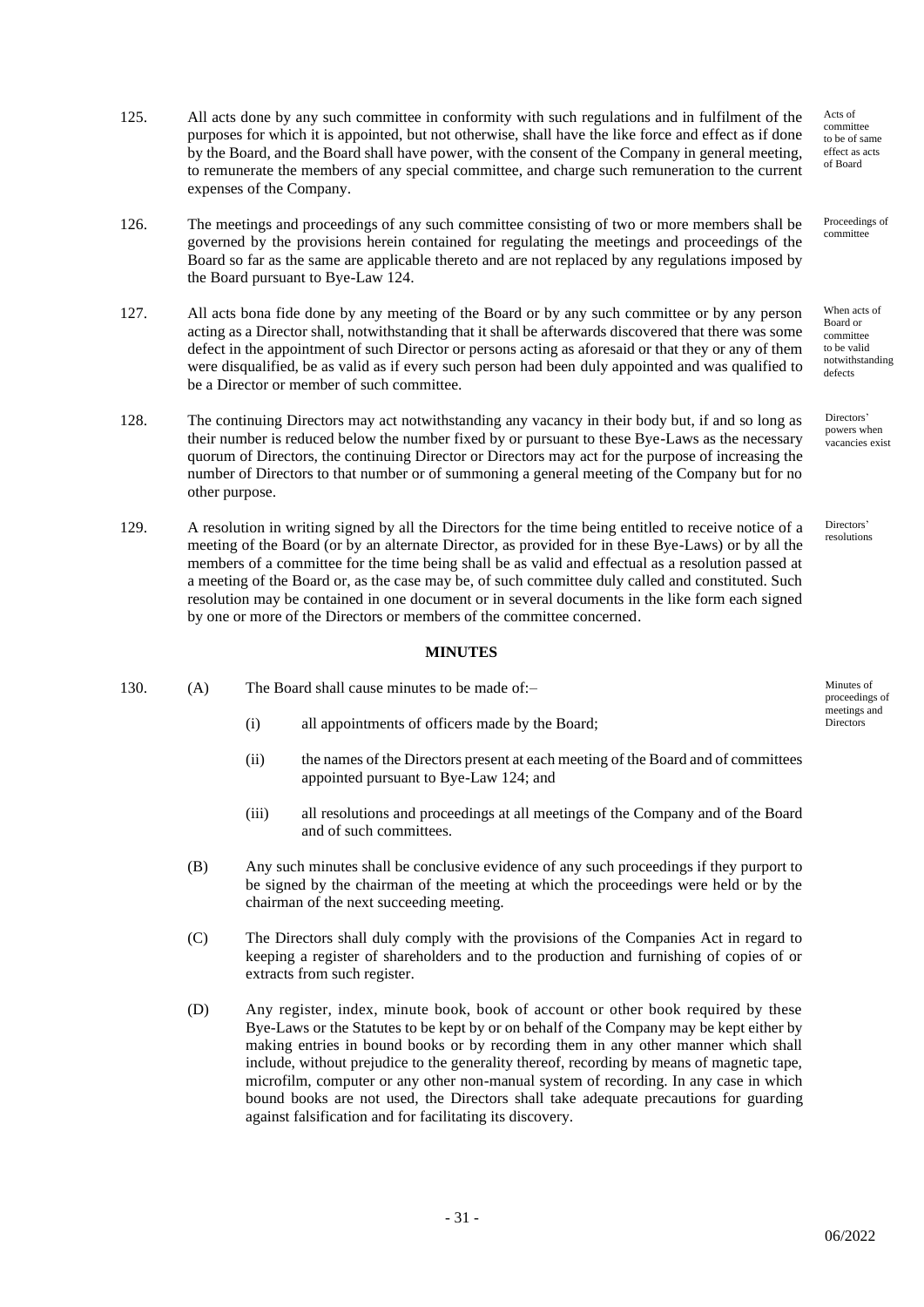#### **SECRETARY**

- 131. The Secretary shall be appointed by the Board for such term, at such remuneration and upon such conditions as it may think fit, and any Secretary so appointed may be removed by the Board. Anything by the Statutes or these Bye-Laws required or authorised to be done by or to the Secretary, if the office is vacant or there is for any other reason no Secretary capable of acting, may be done by or to any assistant or deputy Secretary, or if there is no assistant or deputy Secretary capable of acting, by or to any officer of the Company authorised generally or specially on behalf of the Board. If the Secretary appointed is a corporation or other body, it may act and sign by the hand of any one or more of its directors or officers duly authorised.
- 132. The duties of the Secretary shall be those prescribed by the Companies Act and these Bye-Laws, together with such other duties as may from time to time be prescribed by the Board.
- 133. A provision of the Statutes or of these Bye-Laws requiring or authorising a thing to be done by or to a Director and the Secretary shall not be satisfied by its being done by or to the same person acting both as Director and as, or in place of, the Secretary.

#### **GENERAL MANAGEMENT AND USE OF THE SEAL**

- 134. (A) Subject to the Statutes, the Company shall have one or more Seals as the Directors may determine. The Directors shall provide for the safe custody of each Seal, and no Seal shall be used without the authority of the Directors or a committee authorised by the Directors in that behalf.
	- (B) Every instrument to which a Seal shall be affixed shall be signed autographically by one Director and the Secretary or by two Directors or any person or persons (including a Director and/or the Secretary) appointed by the Board for the purpose provided that as regards any certificates for shares or debentures or other securities of the Company the Directors may by resolution determine that such signatures or either of them shall be dispensed with or affixed by some method or system of mechanical signature other than autographic or may be printed thereon as specified in such resolution or that such certificates need not be signed by any person.
	- (C) The Company may have a Securities Seal for use for sealing certificates for shares or other securities issued by the Company and no signature of any Director, officer or other person and no mechanical reproduction thereof shall be required on any such certificates or other document and any such certificates or other document to which such Securities Seal is affixed shall be valid and deemed to have been sealed and executed with the authority of the Board notwithstanding the absence of any such signature or mechanical reproduction as aforesaid. The Board may by resolution determine that the affixation of Securities Seal on certificates for shares or other securities issued by the Company be dispensed with or be affixed by printing the image of the Securities Seal on such certificates. Securities Seal
- 135. All cheques, promissory notes, drafts, bills of exchange and other negotiable instruments, and all receipts for moneys paid to the Company shall be signed, drawn, accepted, endorsed or otherwise executed, as the case may be, in such manner as the Board shall from time to time by resolution determine. The Company's banking accounts shall be kept with such banker or bankers as the Board shall from time to time determine.
- 136. (A) The Board may from time to time and at any time, by power of attorney under the Seal, appoint any company, firm or person or any fluctuating body of persons, whether nominated directly or indirectly by the Board, to be the attorney or attorneys of the Company for such purposes and with such powers, authorities and discretions (not exceeding those vested in or exercisable by the Board under these Bye-Laws) and for such period and subject to such conditions as it may think fit, and any such power of attorney may contain such provisions for the protection and convenience of persons dealing with any such attorney as the Board may think fit, and may also authorise any such attorney to sub-delegate all or any of the powers, authorities and discretions vested in him.

Appointment of Secretary

Duties of Secretary

Same person not to act in two capacities at once

Custody of Seal

Use of Seal

Cheques and banking arrangements

Power to appoint attorney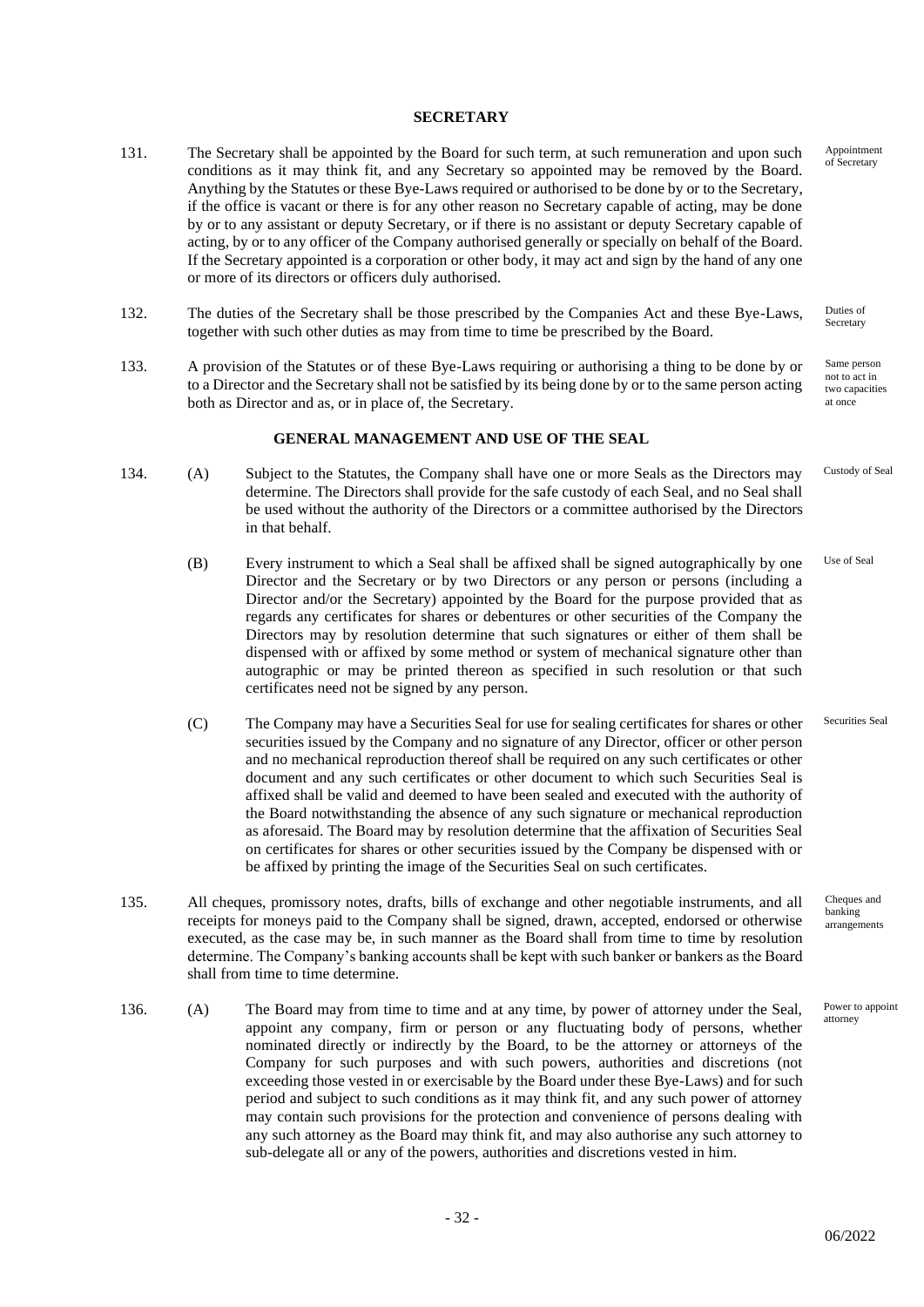Execution of deeds by attorney

Regional or local boards

Power to establish and maintain pension or superannuation funds, etc.

- (B) The Company may, by writing under its Seal, empower any person, either generally or in respect of any specified matter, as its attorney to execute deeds and instruments on its behalf and to enter into contracts and sign the same on its behalf and every deed signed by such attorney on behalf of the Company and under his seal shall bind the Company and have the same effect as if it were under the Seal.
- 137. The Board may establish any committees, regional or local boards or agencies for managing any of the affairs of the Company, either in the Relevant Territory or elsewhere, and may appoint any persons to be members of such committees, regional or local boards or agencies and may fix their remuneration, and may delegate to any committee, regional or local board or agent any of the powers, authorities and discretions vested in the Board (other than its powers to make calls and forfeit shares), with power to sub-delegate, and may authorise the members of any regional or local board or any of them to fill any vacancies therein and to act notwithstanding any such vacancies, and any such appointment or delegation may be upon such terms and subject to such conditions as the Board may think fit, and the Board may remove any person so appointed and may annul or vary any such delegation, but no person dealing in good faith and without notice of any such annulment or variation shall be affected thereby.
- 138. The Board may establish and maintain or procure the establishment and maintenance of any contributory or non-contributory pension or superannuation funds for the benefit of, or give or procure the giving of donations, gratuities, pensions, allowances or emoluments to, any persons who are or were at any time in the employment or service of the Company, or of any company which is a subsidiary of the Company, or is allied or associated with the Company or with any such subsidiary company, or who are or were at any time directors or officers of the Company or of any such other company as aforesaid and the spouses, widows, widowers, families and dependants of any such persons. The Board may also establish and subsidise or subscribe to any institutions, associations, clubs or funds calculated to be for the benefit of or to advance the interests and well-being of the Company or of any such other company as aforesaid or of any such persons as aforesaid, and may make payments for or towards the insurance of any such persons as aforesaid, and subscribe or guarantee money for charitable or benevolent objects or for any exhibition or for any public, general or useful object. The Board may do any of the matters aforesaid, either alone or in conjunction with any such other company as aforesaid. Any Director holding any such employment or office shall be entitled to participate in and retain for his own benefit any such donation, gratuity, pension, allowance or emolument.

## **AUTHENTICATION OF DOCUMENTS**

139. Any Director or the Secretary or other authorised officer of the Company shall have power to authenticate any documents affecting the constitution of the Company and any resolutions passed by the Company or the Directors or any committee, and any books, records, documents and accounts relating to the business of the Company, and to certify copies thereof or extracts therefrom as true copies of extracts; and where any books, records, documents or accounts are elsewhere than at the Registered Office or the Head Office, the local manager or such other officer of the Company having the custody thereof shall be deemed to be the authorised officer of the Company as aforesaid. A document purporting to be a copy of a resolution, or an extract from the minutes of a meeting, of the Company or of the Directors or any local board or committee which is certified as aforesaid shall be conclusive evidence in favour of all persons dealing with the Company upon the faith thereof that such resolution has been duly passed or, as the case may be, that any minute so extracted is a true and accurate record of proceedings at a duly constituted meeting.

Power to authenticate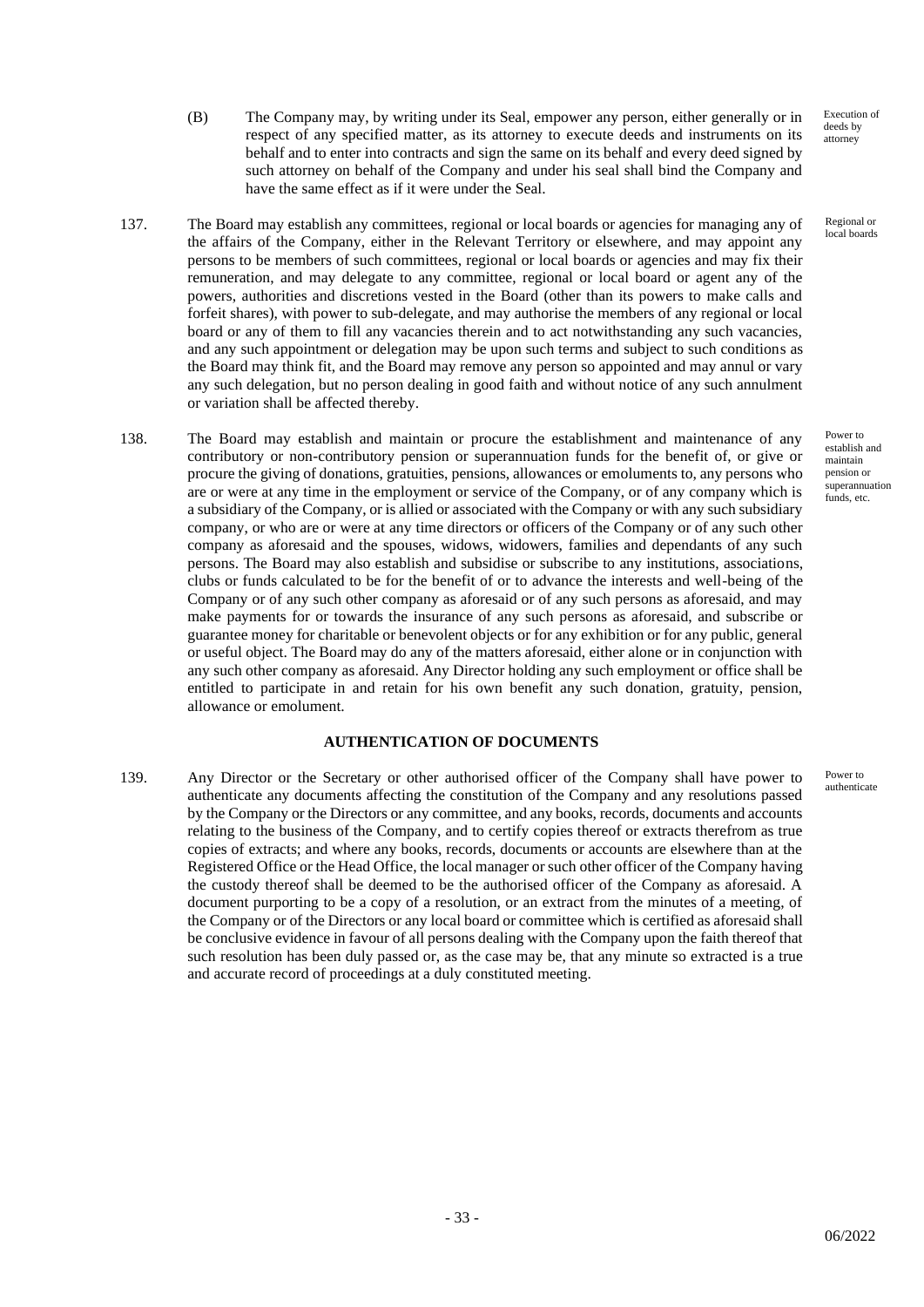### **CAPITALISATION OF RESERVES**

140. (A) The shareholders in general meeting may, upon the recommendation of the Board, resolve to capitalise any part of the Company's reserves (including any contributed surplus account and also including any share premium account or other undistributable reserve, but subject to the provisions of the law with regard to unrealised profits) or undivided profits not required for the payment or provision of the dividend on any shares with a preferential right to dividend, and accordingly that such part be sub-divided amongst the shareholders who would have been entitled thereto if distributed by way of dividend and in the same proportions, on condition that the same be not paid in cash but be applied either in or towards paying up any amounts for the time being unpaid on any shares held by such shareholders respectively or paying up in full unissued shares or debentures or other securities of the Company to be allotted and distributed credited as fully paid to and amongst such shareholders in the aforesaid, or partly in one way and partly in the other provided that for the purpose of this Bye-Law, any amount standing to the credit of any share premium account may only be applied in the paying up of unissued shares to be issued to shareholders as fully paid and provided further that any sum standing to the credit of the share premium account may only be applied in crediting as fully paid shares of the same class as that from which the relevant share premium was derived.

(B) Whenever such a resolution as aforesaid shall have been passed the Board shall make all appropriations and applications of the reserves or undivided profits resolved to be capitalised thereby, and all allotments and issues of fully paid shares, debentures, or other securities and generally shall do all acts and things required to give effect thereto. For the purpose of giving effect to any resolution under this Bye-Law, the Board may settle any difficulty which may arise in regard to a capitalisation issue as it thinks fit, and in particular may disregard fractional entitlements or round the same up or down and may determine that cash payments shall be made to any shareholders in lieu of fractional entitlements or that fractions of such value as the Board may determine may be disregarded in order to adjust the rights of all parties or that fractional entitlements shall be aggregated and sold and the benefit shall accrue to the Company rather than to the shareholders concerned. The Board may appoint any person to sign on behalf of the persons entitled to share in a capitalisation issue a contract for allotment and such appointment shall be effective and binding upon all concerned, and the contract may provide for the acceptance by such persons of the shares, debentures or other securities to be allotted and distributed to them respectively in satisfaction of their claims in respect of the sum so capitalised.

### **DIVIDENDS, CONTRIBUTED SURPLUS AND RESERVES**

- 141. The Company in general meeting may declare dividends in any currency but no dividends shall exceed the amount recommended by the Board.
- 142. (A) The Board may subject to Bye-Law 143 from time to time pay to the shareholders such interim dividends as appear to the Board to be justified by the position of the Company and, in particular (but without prejudice to the generality of the foregoing), if at any time the share capital of the Company is divided into different classes, the Board may pay such interim dividends in respect of those shares in the capital of the Company which confer to the holders thereof deferred or non-preferential rights as well as in respect of those shares which confer on the holders thereof preferential rights with regard to dividend and provided that the Board acts bona fide the Board shall not incur any responsibility to the holders of shares conferring any preference for any damage that they may suffer by reason of the payment of an interim dividend on any shares having deferred or non-preferential rights.
	- (B) The Board may also pay half-yearly or at other suitable intervals to be settled by it any dividend which may be payable at a fixed rate if the Board is of the opinion that the profits justify the payment.

Power to capitalise

Effect of resolution to capitalise

Power to declare dividends

Board's power to pay interim dividends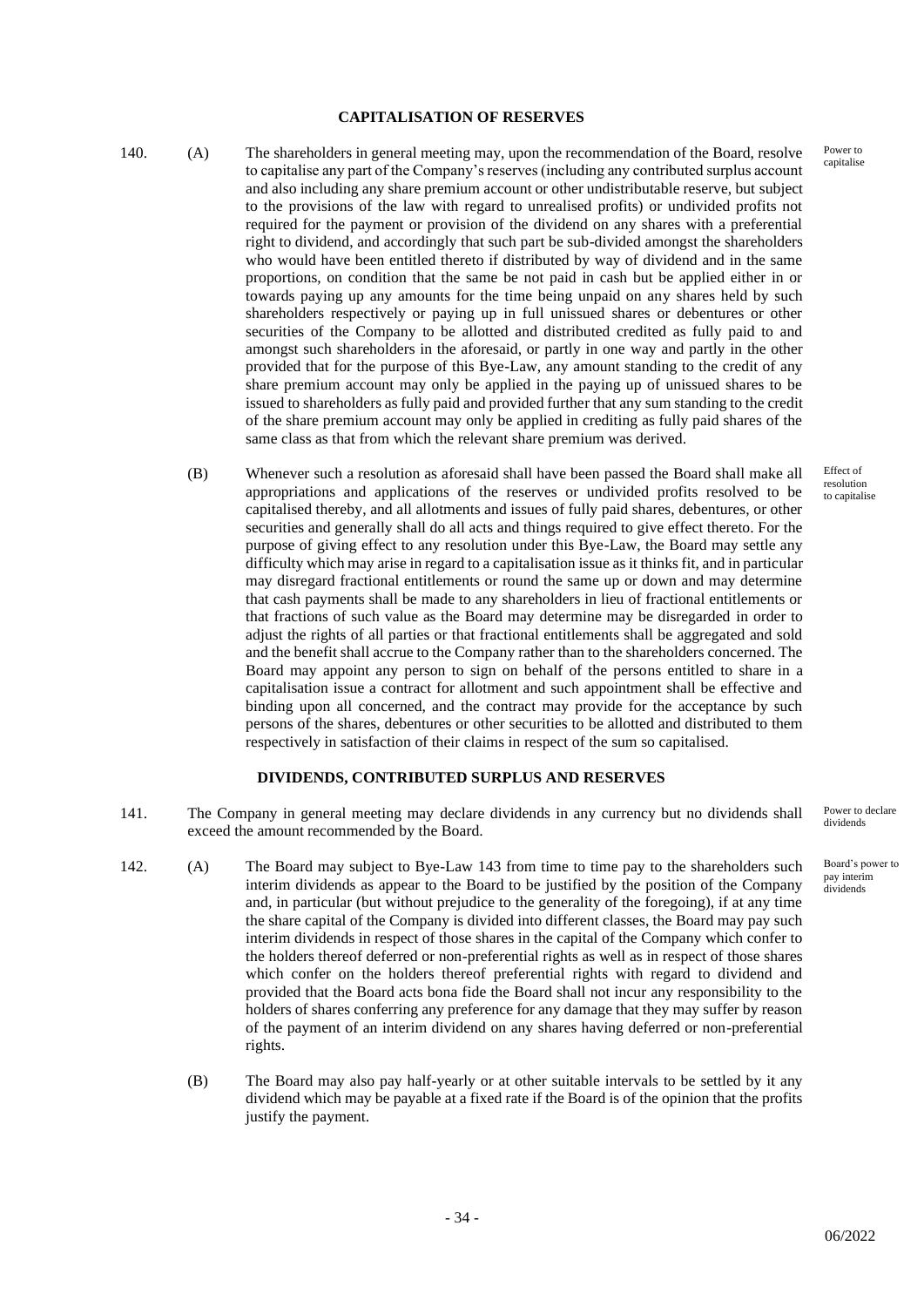- Restrictions on payment of dividends and distributions
- 143. (A) No dividend shall be declared or paid and no distribution of contributed surplus made otherwise than in accordance with the Statutes. No dividend shall be paid otherwise than out of profits available for distribution.
	- (B) Subject to the provisions of the Companies Act (but without prejudice to paragraph (A) of this Bye-Law), where any asset, business or property is bought by the Company as from a past date (whether such date be before or after the incorporation of the Company) the profits and losses thereof as from such date may at the discretion of the Directors in whole or in part be carried to revenue account and treated for all purposes as profits or losses of the Company, and be available for dividend accordingly. Subject as aforesaid, if any shares or securities are purchased cum dividend or interest, such dividend or interest may at the discretion of the Board be treated as revenue, and it shall not be obligatory to capitalise the same or any part thereof.
	- (C) Subject to Bye-Law 143 (D) all dividends and other distributions in respect of shares in the Company shall be stated and discharged, in the case of shares denominated in Hong Kong dollars, in Hong Kong dollars, and in the case of shares denominated in United States dollars, in United States dollars, provided that, in the case of shares denominated in Hong Kong dollars, the Board may determine in the case of any distribution that shareholders may elect to receive the same in United States dollars or any other currency selected by the Board, conversion to be effected at such rate of exchange as the Board may determine.
	- (D) If, in the opinion of the Board, any dividend or other distribution in respect of shares or any other payment to be made by the Company to any shareholder is of such a small amount as to make payment to that shareholder in the relevant currency impracticable or unduly expensive either for the Company or the shareholder then such dividend or other distribution or other payment may, at the discretion of the Board, be paid or made in the currency of the country of the relevant shareholder (as indicated by the address of such shareholder on the register).
- 144. Notice of the declaration of an interim dividend shall be given in such manner as the Board shall determine.
- 145. No dividend or other moneys payable on or in respect of a share shall bear interest as against the Company.
- 146. Whenever the Board or the Company in general meeting has resolved that a dividend be paid or declared, the Board may further resolve that such dividend be satisfied wholly or in part by the distribution of specific assets of any kind and in particular of paid up shares, debentures or warrants to subscribe for securities of any other company, or in any one or more of such ways, with or without offering any rights to shareholders to elect to receive such dividend in cash, and where any difficulty arises in regard to the distribution the Board may settle the same as it thinks expedient, and in particular may disregard fractional entitlements or round the same up or down, and may fix the value for distribution of such specific assets, or any part thereof, and may determine that cash payments shall be made to any shareholders upon the footing of the value so fixed in order to adjust the rights of all parties and may determine that fractional entitlements shall be aggregated and sold and the benefit shall accrue to the Company rather than to the shareholders concerned, and may vest any such specific assets in trustees as may seem expedient to the Board and may appoint any person to sign any requisite instruments of transfer and other documents on behalf of the persons entitled to the dividend and such appointment shall be effective. Where requisite, the Board may appoint any person to sign a contract on behalf of the persons entitled to the dividend and such appointment shall be effective. The Board may resolve that no such assets shall be made available or paid to shareholders with registered addresses in any particular territory or territories being a territory or territories where, in the absence of a registration statement or other special formalities, this would or might, in the opinion of the Board, be unlawful or impracticable and in such event the only entitlement of the shareholders aforesaid shall be to receive cash payments as aforesaid. Shareholders affected as a result of the foregoing sentence shall not be or be deemed to be a separate class of shareholders for any purpose whatsoever.

Notice of interim dividend

No interest on dividend

Dividend in specie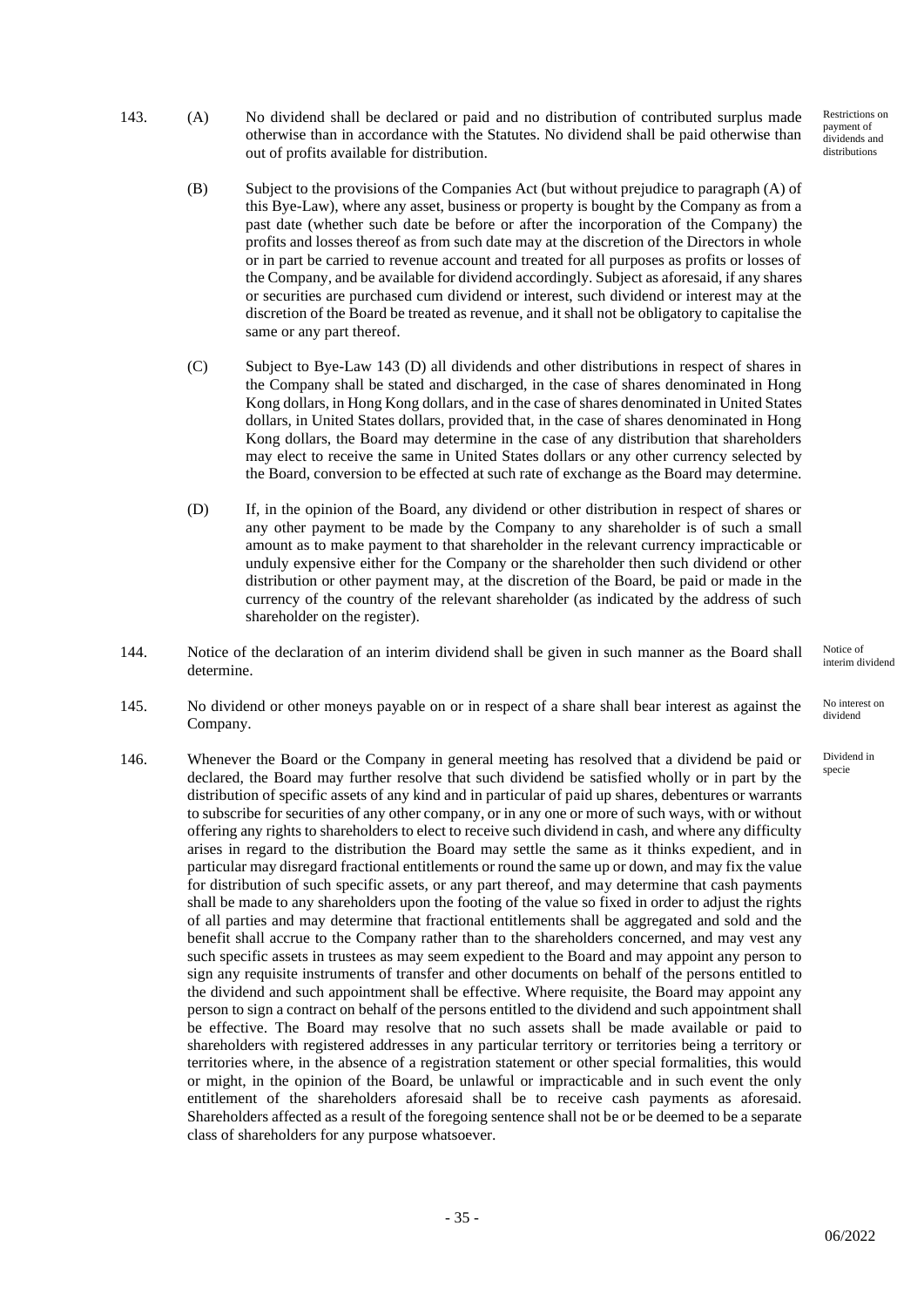147. (A) Whenever the Board or the Company in general meeting has resolved that a dividend be paid or declared on the share capital of the Company, the Board may further resolve:–

either

- (i) that such dividend be satisfied wholly or in part in the form of an allotment of shares credited as fully paid up on the basis that the shares so allotted shall be of the same class or classes as the class or classes already held by the allottee, provided that the shareholders entitled thereto will be entitled to elect to receive such dividend (or part thereof) in cash in lieu of such allotment. In such case, the following provisions shall apply:–
	- (a) the basis of any such allotment shall be determined by the Board;
	- (b) the Board, after determining the basis of allotment, shall give not less than two weeks' notice in writing to the shareholders of the right of election accorded to them and shall send with such notice forms of election and specify the procedure to be followed and the place at which and the latest date and time by which duly completed forms of election must be lodged in order to be effective;
	- (c) the right of election may be exercised in respect of the whole or part of that portion of the dividend in respect of which the right of election has been accorded; and
	- (d) the dividend (or that part of the dividend to be satisfied by the allotment of shares as aforesaid) shall not be payable in cash on shares in respect whereof the cash election has not been duly exercised ("the non-elected shares") and in lieu and in satisfaction thereof shares shall be allotted credited as fully paid up to the holders of the non-elected shares on the basis of allotment determined as aforesaid and for such purpose the Board shall capitalise and apply out of any part of the undivided profits of the Company or any part of any of the Company's reserve accounts (including any special account, contributed surplus account, share premium account and capital redemption reserve fund (if there be any such reserve)) as the Board may determine a sum equal to the aggregate nominal amount of the shares to be allotted on such basis and apply the same in paying up in full the appropriate number of shares for allotment and distribution to and amongst the holders of the non-elected shares on such basis;
- or
- (ii) that shareholders entitled to such dividend will be entitled to elect to receive an allotment of shares credited as fully paid up in lieu of the whole or such part of the dividend as the Directors may think fit on the basis that the shares so allotted shall be of the same class or classes as the class or classes of shares already held by the allottee. In such case, the following provisions shall apply:–
	- (a) the basis of any such allotment shall be determined by the Board;
	- (b) the Board, after determining the basis of allotment, shall give not less than two weeks' notice in writing to the shareholder of the right of election accorded to them and shall send with such notice forms of election and specify the procedure to be followed and the place at which and the latest date and time by which duly completed forms of election must be lodged in order to be effective;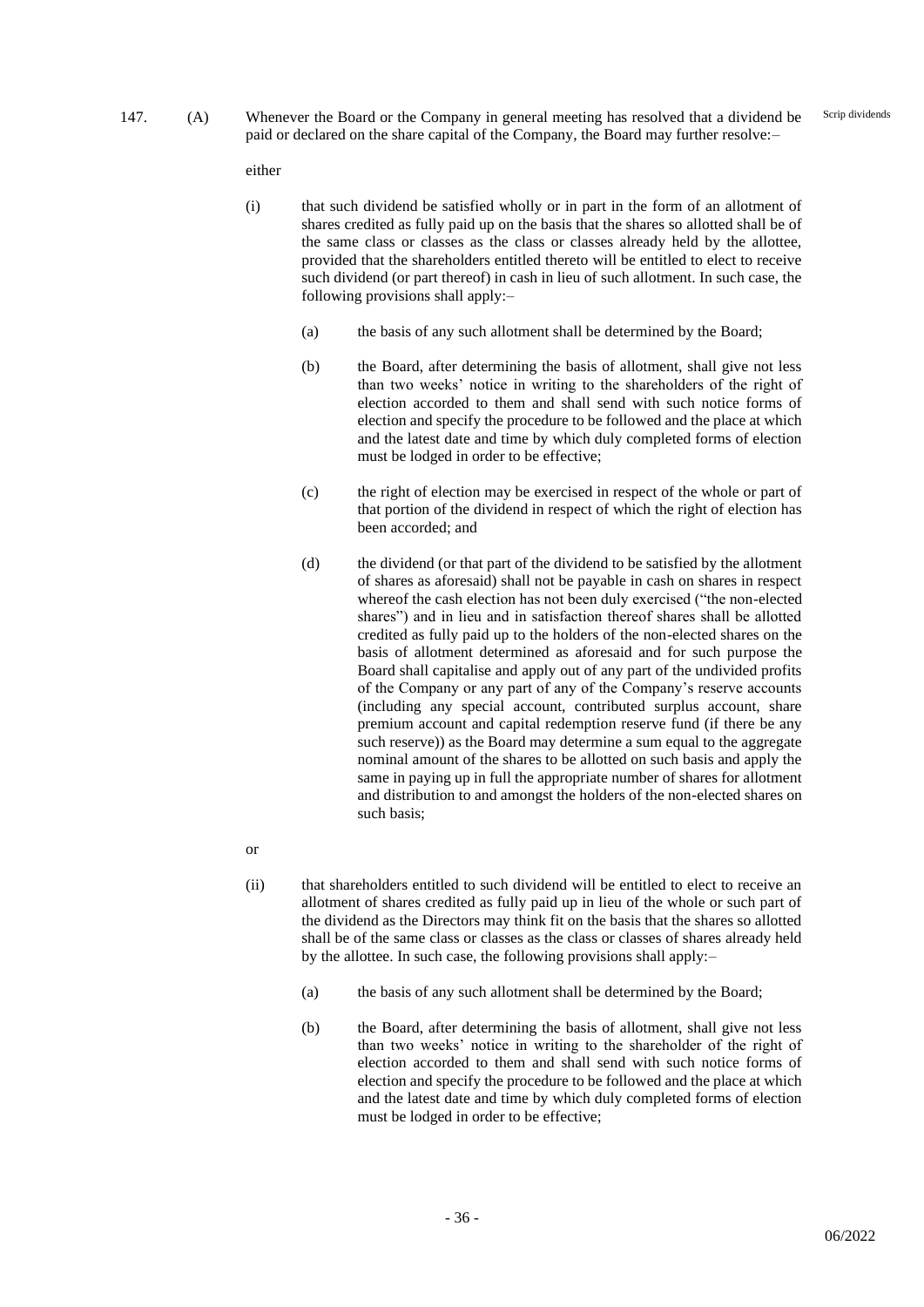- (c) the right of election may be exercised in respect of the whole or part of that portion of the dividend in respect of which the right of election has been accorded; and
- (d) the dividend (or that part of the dividend in respect of which a right of election has been accorded) shall not be payable on shares in respect whereof the share election has been duly exercised ("the elected shares") and in lieu thereof shares shall be allotted credited as fully paid up to the holders of the elected shares on the basis of allotment determined as aforesaid and for such purpose the Board shall capitalise and apply out of any part of the undivided profits of the Company or any part of any of the Company's reserve accounts (including any special account, contributed surplus account, share premium account and capital redemption reserve fund (if there be any such reserve)) as the Board may determine a sum equal to the aggregate nominal amount of the shares to be allotted on such basis and apply the same in paying up in full the appropriate number of shares for allotment and distribution to and amongst the holders of the elected shares on such basis.
- (B) The shares allotted pursuant to the provisions of paragraph (A) of this Bye-Law shall rank pari passu in all respects with the shares then in issue save only as regards participation:–
	- (i) in the relevant dividend (or the right to receive or to elect to receive an allotment of shares in lieu thereof as aforesaid); or
	- (ii) in any other distributions, bonuses or rights paid, made, declared or announced prior to or contemporaneously with the payment or declaration of the relevant dividend;

unless, contemporaneously with the announcement by the Board of its proposal to apply the provisions of sub-paragraph (i) or (ii) of paragraph (A) of this Bye-Law in relation to the relevant dividend or contemporaneously with its announcement of the distribution, bonus or rights in question, the Board shall specify that the shares to be allotted pursuant to the provisions of paragraph (A) of this Bye-Law shall rank for participation in such distribution, bonus or rights.

- (C) The Board may do all acts and things considered necessary or expedient to give effect to any capitalisation pursuant to the provisions of paragraph (A) of this Bye-Law with full power to the Board to make such provisions as they think fit in the case of shares becoming distributable in fractions (including provisions whereby, in whole or in part, fractional entitlements are aggregated and sold and the net proceeds distributed to those entitled, or are disregarded or rounded up or down or whereby the benefit of fractional entitlements accrues to the Company rather than to the shareholders concerned). The Board may authorise any person to enter into on behalf of all shareholders interested an agreement with the Company providing for such capitalisation and matters incidental thereto and any agreement made pursuant to such authority shall be effective and binding on all concerned.
- (D) The Company may upon the recommendation of the Board by Ordinary Resolution resolve in respect of any one particular dividend of the Company that notwithstanding the provisions of paragraph (A) of this Bye-Law a dividend may be satisfied wholly in the form of an allotment of shares credited as fully paid up without offering any right to shareholders to elect to receive such dividend in cash in lieu of such allotment.
- (E) The Board may on any occasion determine that rights of election and the allotment of shares under paragraph (A) of this Bye-Law shall not be made available or made to any shareholders with registered addresses in any territory where in the absence of a registration statement or other special formalities the circulation of an offer of such rights of election or the allotment of shares would or might be unlawful or impracticable, and in such event the provisions aforesaid shall be read and construed subject to such determination.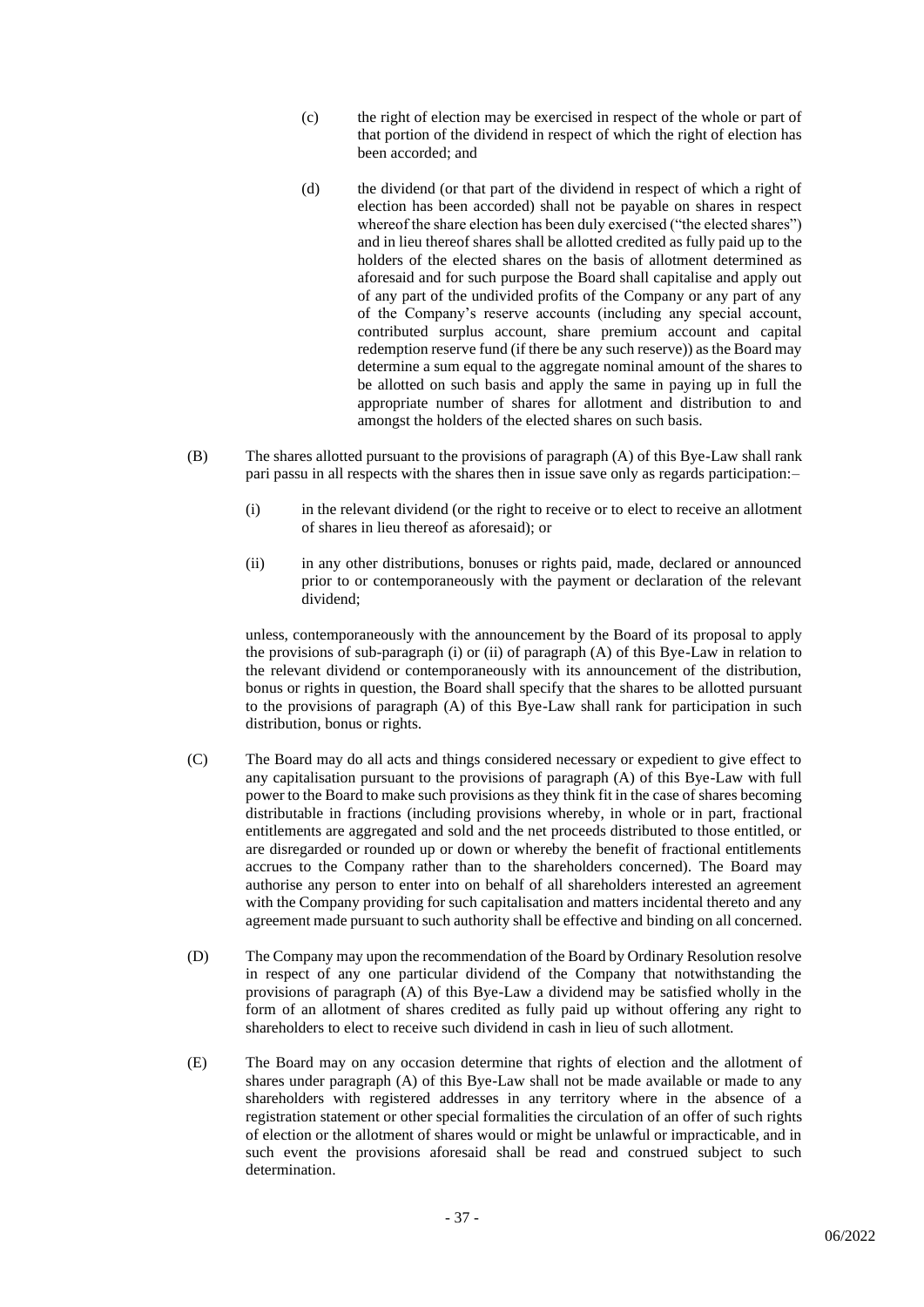- 148. The Board may, before recommending any dividend, set aside out of the profits of the Company such sums as it thinks fit as a reserve or reserves which shall, at the discretion of the Board, be applicable for meeting claims on or liabilities of the Company or contingencies or for paying off any loan capital or for equalising dividends or for any other purpose to which the profits of the Company may be properly applied, and pending such application may, at the like discretion, either be employed in the business of the Company or be invested in such investments (other than shares of the Company) as the Board may from time to time think fit, and so that it shall not be necessary to keep any investments constituting the reserve or reserves separate or distinct from any other investments of the Company. The Board may also without placing the same to reserve carry forward any profits which it may think prudent not to distribute by way of dividend. Reserves
- 149. Unless and to the extent that the rights attached to any shares or the terms of issue thereof otherwise provide, all dividends shall (as regards any shares not fully paid throughout the period in respect of which the dividend is paid) be apportioned and paid pro rata according to the amounts paid or credited as paid up on the shares during any portion or portions of the period in respect of which the dividend is paid. For the purposes of this Bye-Law no amount paid on a share in advance of calls shall be treated as paid on the share. Dividends to be paid in proportion to paid up capital
- 150. (A) The Board may retain any dividends or other moneys payable on or in respect of a share upon which the Company has a lien, and may apply the same in or towards satisfaction of the debts, liabilities or engagements in respect of which the lien exists. Retention of
	- (B) The Board may deduct from any dividend or bonus payable to any shareholder all sums of money (if any) presently payable by him to the Company on account of calls, instalments or otherwise. debts
- 151. Any general meeting sanctioning a dividend may make a call on the shareholders of such amount as the meeting fixes, but so that the call on each shareholder shall not exceed the dividend payable to him, and so that the call shall be made payable at the same time as the dividend, and the dividend may, if so arranged between the Company and the shareholder, be set off against the call.
- 152. A transfer of shares shall not pass the right to any dividend or bonus declared thereon before the registration of the transfer.
- 153. If two or more persons are registered as joint holders of any share, any one of such persons may give effectual receipts for any dividends, interim dividends or bonuses and other moneys payable in respect of such shares.
- 154. Unless otherwise directed by the Board, any dividend or bonus may be paid by cheque or warrant sent through the post to the registered address of the shareholder entitled, or, in case of joint holders, to the registered address of that one whose name stands first in the register in respect of the joint holding or to such person and to such address as the holder or joint holders may in writing direct. Every cheque or warrant so sent shall be made payable to the order of the person to whom it is sent, and the payment of any such cheque or warrant shall operate as a good discharge to the Company in respect of the dividend and/or bonus represented thereby, notwithstanding that it may subsequently appear that the same has been stolen or that any endorsement thereon has been forged.
- 155. All dividends or bonuses unclaimed for one year after having been declared may be invested or otherwise made use of by the Board for the benefit of the Company until claimed and the Company shall not be constituted a trustee in respect thereof. All dividends or bonuses unclaimed for six years after having been declared may be forfeited by the Board and shall revert to the Company.
- 156. Any resolution declaring a dividend on shares of any class, whether a resolution of the Company in general meeting or a resolution of the Directors, may specify that the same shall be payable or made to the persons registered as the holder of such shares at the close of business on a particular date, notwithstanding that it may be a date prior to that on which the resolution is passed, and thereupon the dividend or other distribution shall be payable or made to them in accordance with their respective holdings so registered, but without prejudice to the rights inter se in respect of such dividend or other distribution between the transferors and transferees of any such shares. The provisions of this Bye-Law shall mutatis mutandis apply to bonuses, capitalisation issues, distributions of realised capital profits or offers or grants made by the Company to the shareholders.

dividends, etc.

Deduction of

Dividend and call together

Effect of transfer

Receipt for dividends by joint holders of .<br>share

Payment by post

Unclaimed dividend

Record dates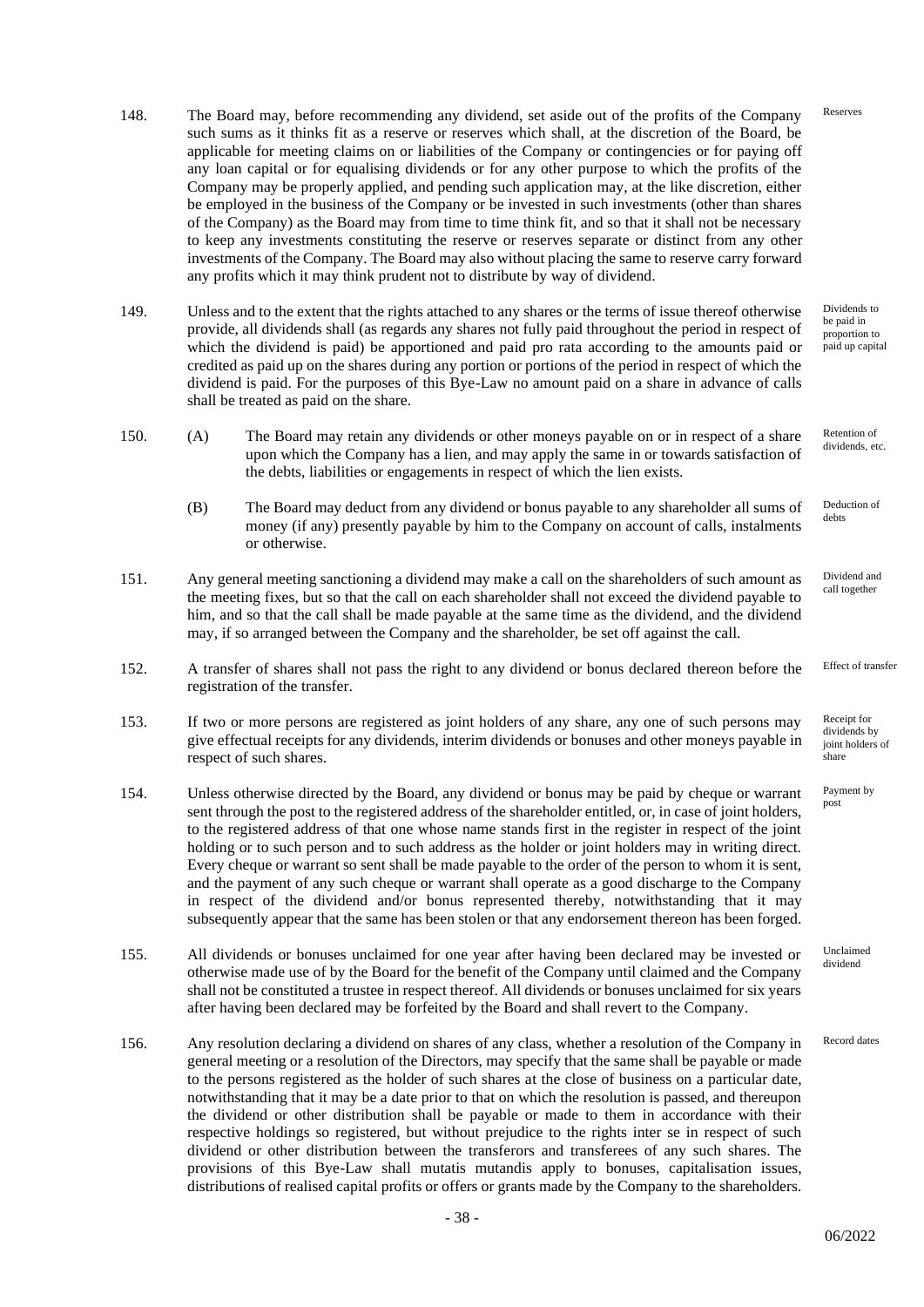## **DISTRIBUTION OF REALISED CAPITAL PROFITS**

157. The Company in general meeting may at any time and from time to time resolve that any surplus moneys in the hands of the Company representing capital profits arising from moneys received or recovered in respect of or arising from the realisation of any capital assets of the Company or any investments representing the same and not required for the payment or provision of any fixed preferential dividend instead of being applied in the purchase of any other capital assets or for other capital purposes be distributed amongst the ordinary shareholders on the footing that they receive the same as capital and in the shares and proportions in which they would have been entitled to receive the same if it had been distributed by way of dividend, provided that no such profits as aforesaid shall be so distributed unless there shall remain in the hands of the Company a sufficiency of other assets to answer in full the whole of the liabilities and paid-up share capital of the Company for the time being.

### **ANNUAL RETURNS**

158. The Board shall make or cause to be made such annual or other returns or filings as may be required to be made in accordance with the Statutes. Annual returns

#### **ACCOUNTS**

- 159. The Board shall cause true accounts to be kept of the sums of money received and expended by the Company, and the matters in respect of which such receipts and expenditure take place; and of the property, assets, credits and liabilities of the Company and of all other matters required by the Statutes or necessary to give a true and fair view of the state of the Company's affairs and to show and explain its transactions. Accounts to be kept
- 160. The books of account shall be kept at the Head Office or at such other place or places as the Board thinks fit and shall always be open to the inspection of the Directors provided that such records as are required by the Statutes shall also be kept at the Registered Office.
- 161. No shareholder (not being a Director) or other person shall have any right of inspecting any account or book or document of the Company except as conferred by the Statutes or ordered by a court of competent jurisdiction or authorised by the Board or the Company in general meeting.
- 162. (A) The Board shall from time to time cause to be prepared and laid before the Company at its annual general meeting such profit and loss accounts, balance sheets, group accounts (if any) and reports as are required by the Statutes.
	- (B) Subject to paragraph (C) below, every balance sheet of the Company shall be signed on behalf of the Board by two of the Directors and a copy of every balance sheet (including every document required by law to be comprised therein or annexed thereto) and profit and loss account which is to be laid before the Company at its annual general meeting, together with a copy of the Directors' report and a copy of the Auditor's report, shall not less than twenty-one days before the date of the meeting be sent to every shareholder and every holder of debentures of the Company and every other person entitled to receive notices of general meetings of the Company under the provisions of the Companies Act or these Bye-Laws, provided that this Bye-Law shall not require a copy of those documents to be sent to any person of whose address the Company is not aware or to more than one of the joint holders of any shares or debentures, but any shareholder or holder of debentures to whom a copy of those documents has not been sent shall be entitled to receive a copy free of charge on application at the Head Office or the Registration Office. If all or any of the shares or debentures of the Company shall for the time being be (with the consent of the Company) listed or dealt in on any stock exchange, there shall be forwarded to the appropriate officer of such stock exchange such number of copies of such documents as may for the time being be required under its regulations or practice.

Distribution of realised capital profits

Where accounts to be kept

Inspection by shareholders

Annual profit and loss account and balance sheet

Annual report of Directors and balance sheet to be sent to shareholders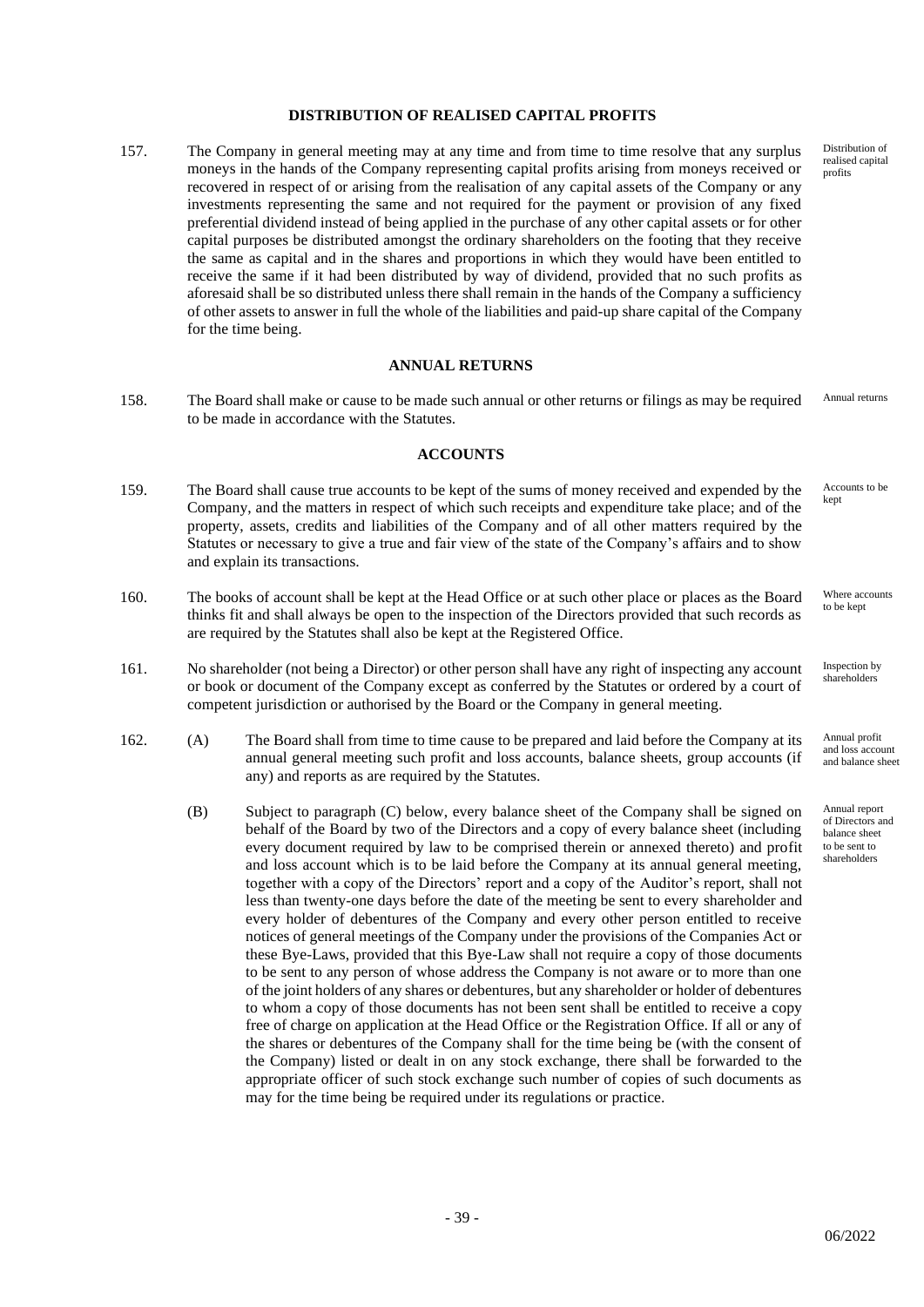- (C) The Company may send summarized financial statements to shareholders who have, in accordance with the Statutes and any applicable rules prescribed by the Designated Stock Exchange to receive summarized financial statements instead of the full financial statements. The summarized financial statements must be accompanied by an Auditor's report and notice informing the shareholder how to notify the Company that he elects to receive the full financial statements. The summarized financial statements, notice and Auditor's report must be sent not less than twenty-one days before the general meeting to those shareholders that consented and elected to receive the summarized financial statements.
- (D) Subject to the Companies Act, the Company shall send the full financial statements to a shareholder within seven days of receipt of the shareholder's election to receive the full financial statements.

#### **AUDITORS**

- 163. (A) Auditors shall be appointed by Ordinary Resolution at general meeting and the terms and tenure of such appointment and their duties at all times regulated in accordance with the provisions of the Companies Act.
	- (B) The Company shall at each annual general meeting appoint one or more firms of Auditors to hold office until the conclusion of the next annual general meeting, but if an appointment is not made, the Auditors in office shall continue in office until a successor is appointed. A Director, officer or employee of the Company or of any of its subsidiaries or a partner, officer or employee of any such Director, officer or employee shall not be capable of being appointed Auditors. The Board may fill any casual vacancy in the office of Auditors, but while any such vacancy continues the surviving or continuing Auditors (if any) may act. Subject as otherwise provided by the Companies Act, the remuneration of the Auditors shall be fixed by the shareholders in general meeting by Ordinary Resolution or in such manner as the shareholders may determine.
	- (C) Subject to the Companies Act, the shareholders may, at any general meeting convened and held in accordance with these Bye-Laws, by Ordinary Resolution remove the Auditors at any time before the expiration of their term of office.
- 164. The Auditors shall have a right of access at all times to the books and accounts and vouchers of the Company and shall be entitled to require from the Directors and officers of the Company such information as may be necessary for the performance of his or their duties, and the Auditors shall make a report to the shareholders on the accounts examined by them and on every balance sheet, consolidated balance sheet and consolidated profit and loss account intended to be laid before the Company in the annual general meeting during their tenure of office as required by the Statutes.
- 165. A person other than the incumbent Auditors shall not be capable of being appointed Auditors at a general meeting unless notice of an intention to nominate that person to the office of Auditors has been given to the Company not less than twenty-one days before the general meeting, and the Company shall send a copy of any such notice to the incumbent Auditors and shall give notice thereof to the shareholders not less than seven days before the general meeting provided that the above requirements may be waived by notice in writing by the incumbent Auditors to the Secretary.
- 166. Subject to the provisions of the Companies Act, all acts done by any person acting as Auditors shall, as regards all persons dealing in good faith with the Company, be valid, notwithstanding that there was some defect in their appointment or that they were at the time of their appointment not qualified for appointment or subsequently became disqualified.

### **NOTICES**

167. (1) Any notice or document (including any "corporate communication" within the meaning ascribed thereto under the Listing Rules), whether or not, to be given or issued under these Bye-Laws from the Company to a shareholder shall be in writing or by cable, telex or facsimile transmission message or other form of electronic transmission or electronic communication and any such notice and (where appropriate) any other document may be given, issued, sent to, served on or delivered by the Company by the following means:–

Company to send full financial statements

Appointment of Auditors

Remuneration of Auditors

Removal of Auditors

Auditors to have right of access to books and accounts

Appointment of Auditors other than incumbent Auditors

Defect of appointment

Service of notices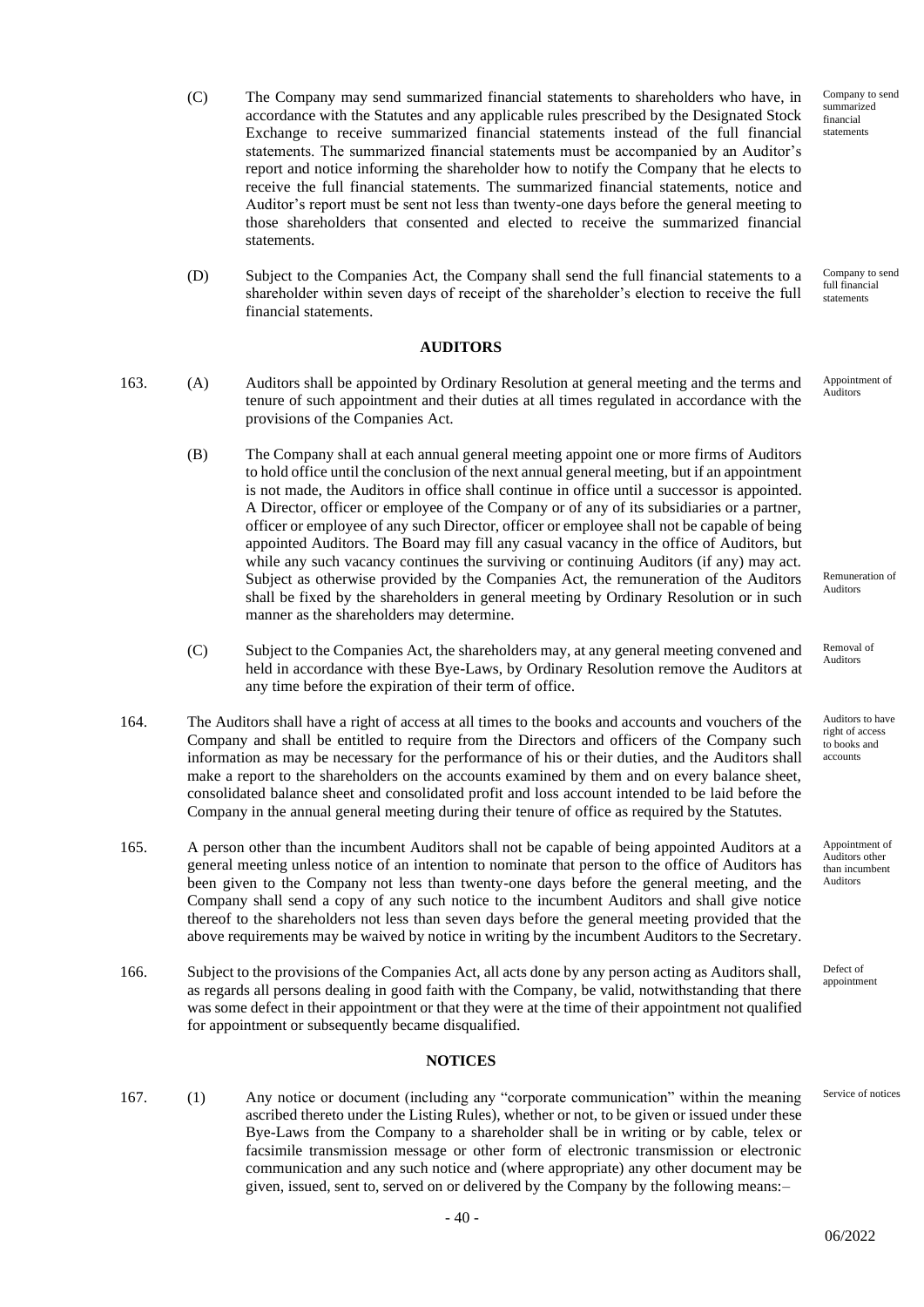- (a) by serving it personally on such shareholder or the relevant person;
- (b) by sending it through the post in a prepaid envelope addressed to such shareholder at his registered address as appearing in the register or at any other address supplied by him to the Company for the purposes of communication;
- (c) by delivering or leaving it at the address of such shareholder as appearing in the register or at any other address supplied by him to the Company for the purposes of communication;
- (d) by placing an advertisement in an appointed newspaper or in a newspaper which publishes daily and circulating generally in the territory of and in accordance with the requirements of the Designated Stock Exchange;
- (e) by sending or transmitting it by electronic means to such shareholder at such electronic address as he may provide under Bye-Law 167(5), subject to the Company complying with the Statutes and any other applicable laws, rules and regulations from time to time in force with regard to any requirements for the obtaining of consent (or deemed consent) from such person;
- (f) by publication of an Electronic Record of it on a website and sending a notification of such publication (a "notice of availability") to such shareholder (which shall include the address of the website, the place on the website where the document may be found, and how the document may be accessed on the website) in accordance with the Companies Act and the Listing Rules;
- (g) by sending it by email or facsimile or other mode of representing or reproducing words in a legible and non-transitory form or by sending an Electronic Record of it by electronic means, in each case to an address or number supplied by such shareholder for the purposes of communication; or
- (h) by sending or otherwise making it available to such shareholder through such other means to the extent permitted by and in accordance with the Statutes and other applicable laws, rules and regulations.
- (2) The notice of availability may be given to the shareholder by any of the means set out above other than by publishing it on a website.
- (3) In the case of joint holders of a share all notices shall be given to that one of the joint holders whose name stands first in the register and notice so given shall be deemed a sufficient service on or delivery to all the joint holders.
- (4) Every person who, by operation of law, transfer, transmission, or other means whatsoever, shall become entitled to any share in the Company, shall be bound by every notice in respect of such share, which, prior to his name and address being entered in the register as the registered holder of such share, shall have been duly served or delivered in accordance with these Bye-Laws to the person from whom he derives title to such share.
- (5) Every shareholder or a person who is entitled to receive notice from the Company under the provisions of the Statutes or these Bye-Laws may register with the Company an electronic address to which notices can be served upon him.
- (6) Subject to any applicable laws, rules and regulations and the terms of these Bye-Laws, any notice, document or publication, including but not limited to the documents referred to in Bye-Laws 162 and 167 may be given in the English language only or in both the English language and the Chinese language, subject to due compliance with all applicable Statutes, rules and regulations.

Language of notice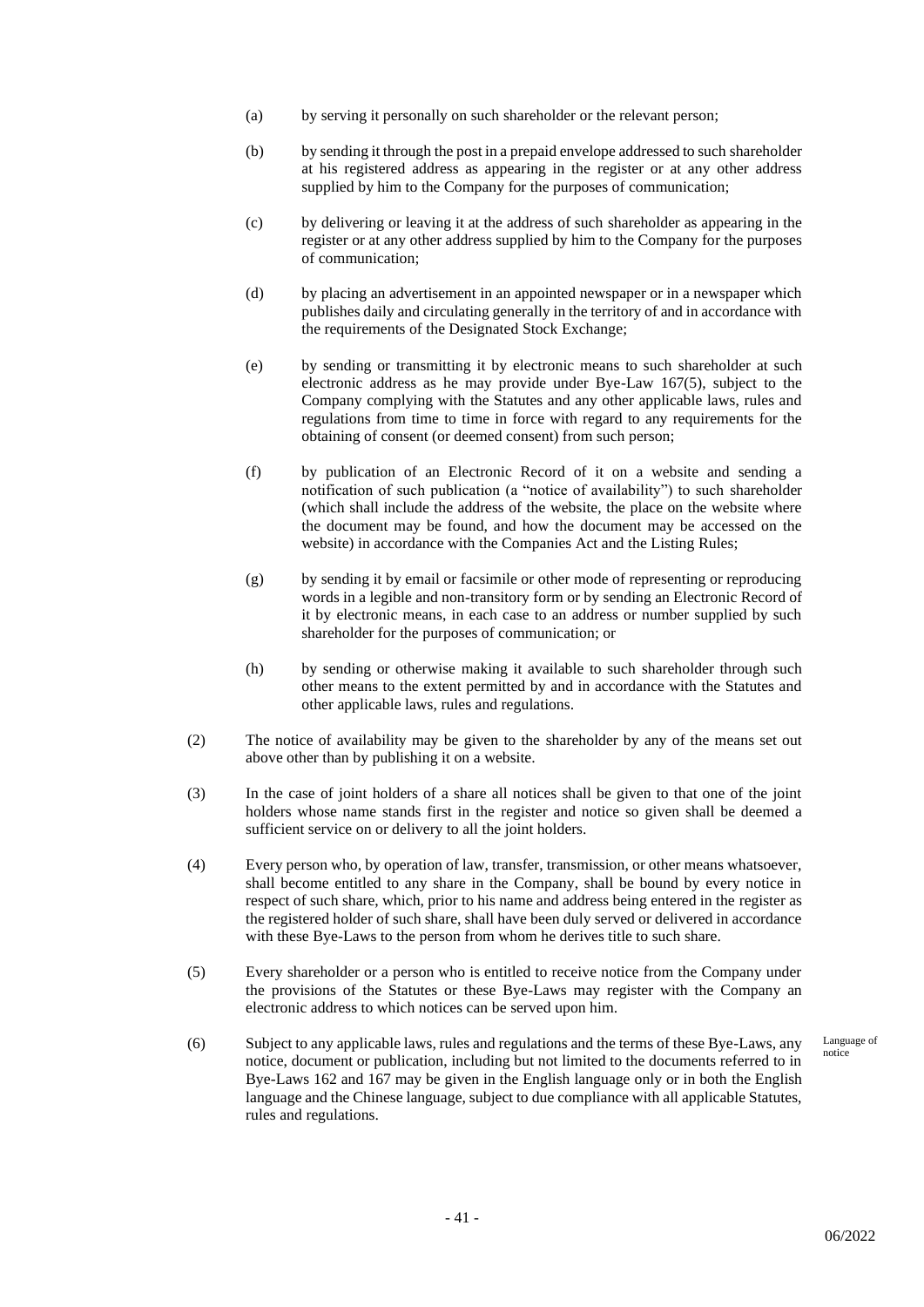168. Any shareholder whose registered address is outside the Relevant Territory may notify the Company in writing of an address in the Relevant Territory which for the purpose of service of notice shall be deemed to be his registered address. Where the registered address of the shareholder is outside the Relevant Territory, notice, if given through the post, shall be sent by prepaid airmail letter.

169. Any notice or other document:-

- (a) if served or delivered by post, shall where appropriate be sent by airmail and shall be deemed to have been served or delivered on the day following that on which the envelope containing the same, properly prepaid and addressed, is put into the post; in proving such service or delivery it shall be sufficient to prove that the envelope or wrapper containing the notice or document was properly addressed and put into the post and a certificate in writing signed by the Secretary or other officer of the Company or other person appointed by the Board that the envelope or wrapper containing the notice or other document was so addressed and put into the post shall be conclusive evidence thereof;
- (b) if sent by electronic communication, shall be deemed to be given on the day on which it is transmitted from the server of the Company or its agent. A notice placed on the Company's website or the website of the Designated Stock Exchange, is deemed given by the Company to a shareholder on the day following that on which a notice of availability is deemed served on the shareholder;
- (c) if published as an Electronic Record on a website, shall be deemed to have been served on (i) the day following that on which a notice of availability in respect of such notice or document is deemed to have been served or delivered to such person under these Bye-Laws or (ii) if later, the day on which such notice or document was first so published on the website after the notice of availability is sent;
- (d) if served or delivered in any other manner contemplated by these Bye-Laws other than by advertisement in an appointed newspaper or other newspaper, shall be deemed to have been served or delivered at the time of personal service or delivery or, as the case may be, at the time of the relevant despatch or transmission; and in proving such service or delivery a certificate in writing signed by the Secretary or other officer of the Company or other person appointed by the Board as to the fact and time of such service, delivery, despatch or transmission shall be conclusive evidence thereof; and
- (e) if published as an advertisement in a newspaper or other publication permitted under these Bye-Laws, shall be deemed to have been served on the day on which the advertisement first published.
- 170. A notice may be given by the Company to the person entitled to a share in consequence of the death, mental disorder or bankruptcy of a shareholder by sending it through the post in a prepaid envelope or wrapper addressed to him by name, or by the title of representative of the deceased, or trustee of the bankrupt, or by any like description, at the address, if any, supplied for the purpose by the person claiming to be so entitled, or (until such an address has been so supplied) by giving the notice in any manner in which the same might have been given if the death, mental disorder or bankruptcy had not occurred.
- 171. Any person who by operation of law, transfer or other means whatsoever shall become entitled to any share shall be bound by every notice in respect of such share which prior to his name and address being entered on the register shall have been duly given to the person from whom he derives his title to such share.
- 172. Any notice or document delivered or sent by post to, or left at the registered address of, any shareholder in pursuance of these Bye-Laws, shall notwithstanding that such shareholder be then deceased or bankrupt and whether or not the Company has notice of his death or bankruptcy, be deemed to have been duly served in respect of any registered shares whether held solely or jointly with other persons by such shareholder until some other person be registered in his stead as the holder or joint holder thereof, and such service shall for all purposes of these Bye-Laws be deemed a sufficient service of such notice or document on his personal representatives and all persons (if any) jointly interested with him in any such shares.

Shareholders out of the Relevant Territory

deemed to be served

Service of notice to persons entitled on death, mental disorder or bankruptcy

Transferee to be bound by prior notices

Notice valid though shareholder deceased, bankrupt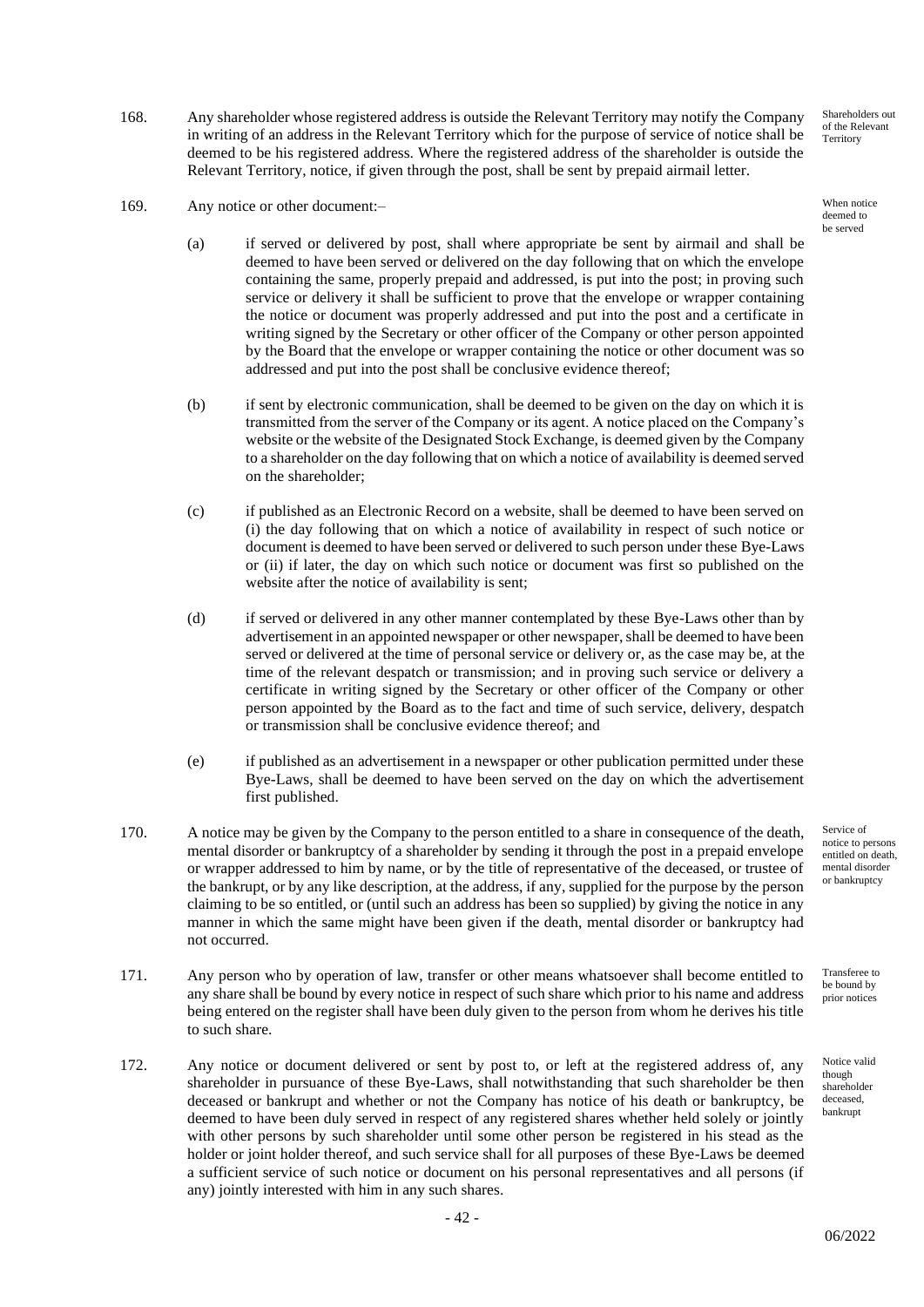173. The signature to any notice to be given by the Company may be written or printed. How notice

### **INFORMATION**

174. No shareholder (not being a Director) shall be entitled to require discovery of or any information respecting any detail of the Company's trading or any matter which is or may be in the nature of a trade secret, mystery of trade or secret process which may relate to the conduct of the business of the Company which in the opinion of the Board it will be inexpedient in the interests of the shareholders of the Company to communicate to the public.

#### **WINDING UP**

- 175. A resolution that the Company be wound up by the Court or be wound up voluntarily shall be approved by the shareholders by a Special Resolution.
- 176. If the Company shall be wound up, the surplus assets remaining after payment to all creditors shall be divided among the shareholders in proportion to the capital paid up on the shares held by them respectively, and if such surplus assets shall be insufficient to repay the whole of the paid up capital, they shall be distributed subject to the rights of any shares which may be issued on special terms and conditions, so that, as nearly as may be, the losses shall be borne by the shareholders in proportion to the capital paid up on the shares held by them respectively.
- 177. If the Company shall be wound up (whether the liquidation is voluntary or ordered by the Court) the liquidator may, with the sanction of a Special Resolution, divide among the shareholders in specie or kind the whole or any part of the assets of the Company whether the assets shall consist of property of one kind or shall consist of properties of different kinds and the liquidator may, for such purpose, set such value as he deems fair upon any one or more class or classes of property to be divided as aforesaid and may determine how such division shall be carried out as between the shareholders or different classes of shareholders and the shareholders within each class. The liquidator may, with the like sanction, vest any part of the assets in trustees upon such trusts for the benefit of shareholders as the liquidator, with the like sanction, shall think fit, but so that no shareholder shall be compelled to accept any shares or other assets upon which there is a liability.

#### **INDEMNITY**

178. Save and except so far as the provisions of this Bye-Law shall be avoided by any provisions of the Statutes, the Directors, managing Directors, alternate Directors, Auditors, Secretary and other officers for the time being of the Company and the trustees (if any) for the time being acting in relation to any of the affairs of the Company, and their respective executors or administrators, shall be indemnified and secured harmless out of the assets of the Company from and against all actions, costs, charges, losses, damages and expenses which they or any of them, their or any of their executors or administrators, shall or may incur or sustain by reason of any act done, concurred in or omitted in or about the execution of their duty or supposed duty in their respective offices or trusts, except such (if any) as they shall incur or sustain through their own wilful neglect or default, fraud and dishonesty respectively, and none of them shall be answerable for the acts, receipts, neglects or defaults of any other of them, or for joining in any receipt for the sake of conformity, or for any bankers or other persons with whom any moneys or effects of the Company shall be lodged or deposited for safe custody, or for the insufficiency or deficiency of any security upon which any moneys of the Company shall be placed out or invested, or for any other loss, misfortune or damage which may happen in the execution of their respective offices or trusts, or in relation thereto, except as the same shall happen by or through their own wilful neglect or default, fraud and dishonesty respectively.

# **UNTRACEABLE SHAREHOLDERS**

179. Without prejudice to the rights of the Company under Bye-Law 155 and the provisions of Bye-Law 180, the Company may cease sending such cheques for dividend entitlements or dividend warrants by post if such cheques or warrants have been left uncashed on two consecutive occasions. However, the Company may exercise the power to cease sending cheques for dividend entitlements or dividend warrants after the first occasion on which such a cheque or warrant is returned undelivered.

to be signed

Shareholders not entitled to information

Modes of winding up

Distribution of assets in winding up

Assets may be distributed in specie

Indemnity for Directors and officers, etc.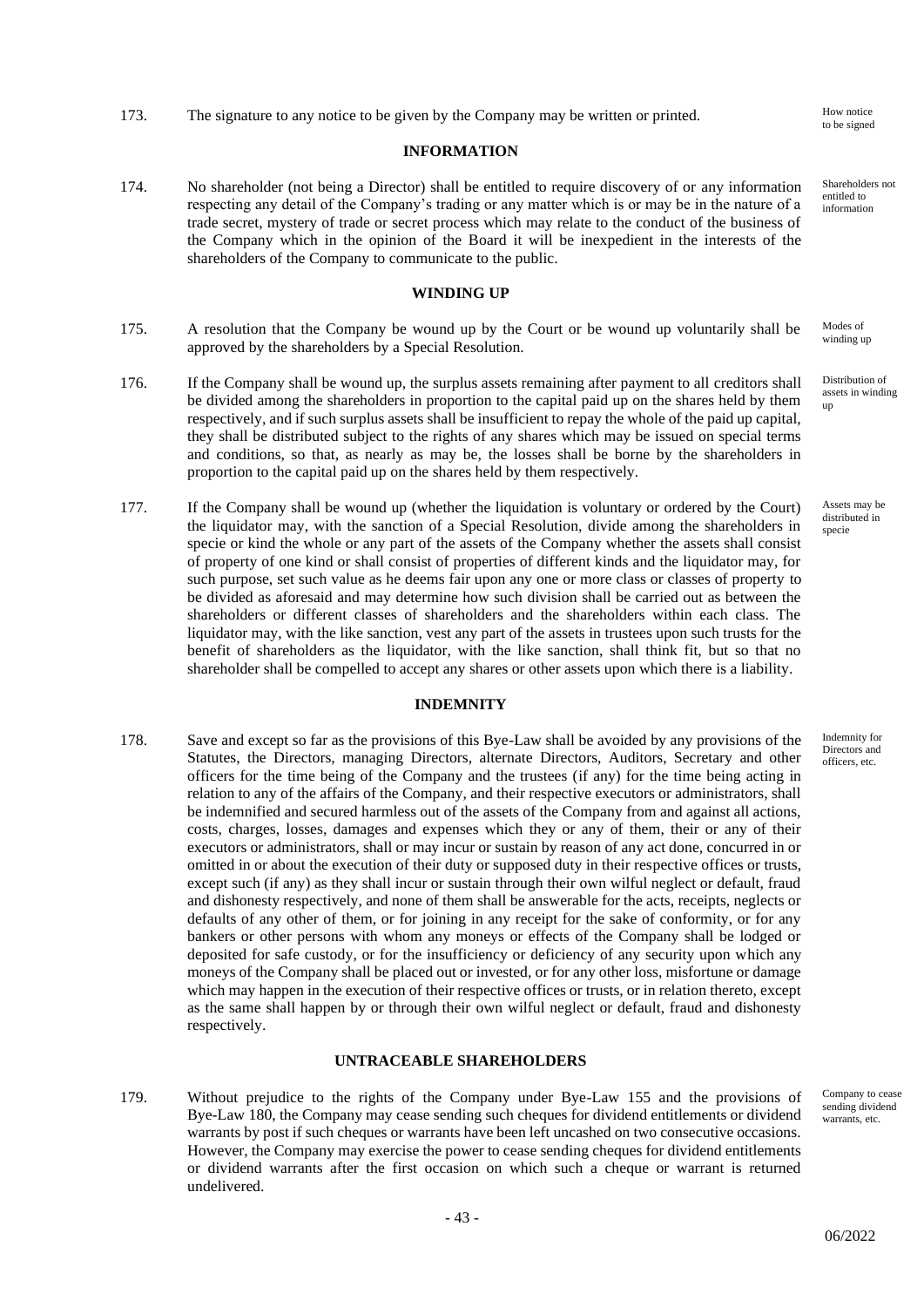- 180. The Company shall have the power to sell, in such manner as the Board thinks fit, any shares of a shareholder who is untraceable, but no such sale shall be made unless:–
	- (i) all cheques or warrants, being not less than three in total number, for any sum payable in cash to the holder of such shares in respect of them sent during the relevant period in the manner authorised by the Bye-Laws of the Company have remained uncashed;
	- (ii) so far as it is aware at the end of the relevant period, the Company has not at any time during the relevant period received any indication of the existence of the shareholder who is the holder of such shares or of a person entitled to such shares by death, bankruptcy or operation of law;
	- (iii) the Company has caused an advertisement to be inserted in the Newspapers of its intention to sell such shares and a period of three months has elapsed since the date of such advertisement; and
	- (iv) the Company has notified the stock exchange in the Relevant Territory of its intention to effect such sale.

For the purpose of the foregoing, "relevant period" means the period commencing twelve years before the date of publication of the advertisement referred to in paragraph (iii) of this Bye-Law and ending at the expiry of the period referred to in that paragraph.

To give effect to any such sale the Board may authorise any person to transfer the said shares and the instrument of transfer signed or otherwise executed by or on behalf of such person shall be as effective as if it had been executed by the registered holder or the person entitled by transmission to such shares, and the purchaser shall not be bound to see to the application of the purchase money nor shall his title to the shares be affected by any irregularity or invalidity in the proceedings relating to the sale. The net proceeds of the sale will belong to the Company and upon receipt by the Company of such proceeds it shall become indebted to the former shareholder for an amount equal to such net proceeds. No trusts shall be created in respect of such debt and no interest shall be payable in respect of it and the Company shall not be required to account for any money earned from the net proceeds which may be employed in the business of the Company or as it thinks fit. Any sale under this Bye-Law shall be valid and effective notwithstanding that the shareholder holding the shares sold is dead, bankrupt or otherwise under any legal disability or incapacity.

# **DESTRUCTION OF DOCUMENTS**

- 181. Subject to the Companies Act, the Company may destroy:–
	- (a) any share certificate which has been cancelled at any time after the expiry of one year from the date of such cancellation;
	- (b) any dividend mandate or any variation or cancellation thereof or any notification of change of name or address at any time after the expiry of two years from the date on which such mandate, variation, cancellation or notification was recorded by the Company;
	- (c) any instrument of transfer of shares which has been registered at any time after the expiry of six years from the date of registration; and
	- (d) any other document, on the basis of which any entry in the register is made, at any time after the expiry of six years from the date on which an entry in the register was first made in respect of it;

and it shall conclusively be presumed in favour of the Company that every share certificate so destroyed was a valid certificate duly and properly cancelled and that every instrument of transfer so destroyed was a valid and effective instrument duly and properly registered and that every other document destroyed hereunder was a valid and effective document in accordance with the recorded particulars thereof in the books or records of the Company. Provided always that:–

Destruction of documents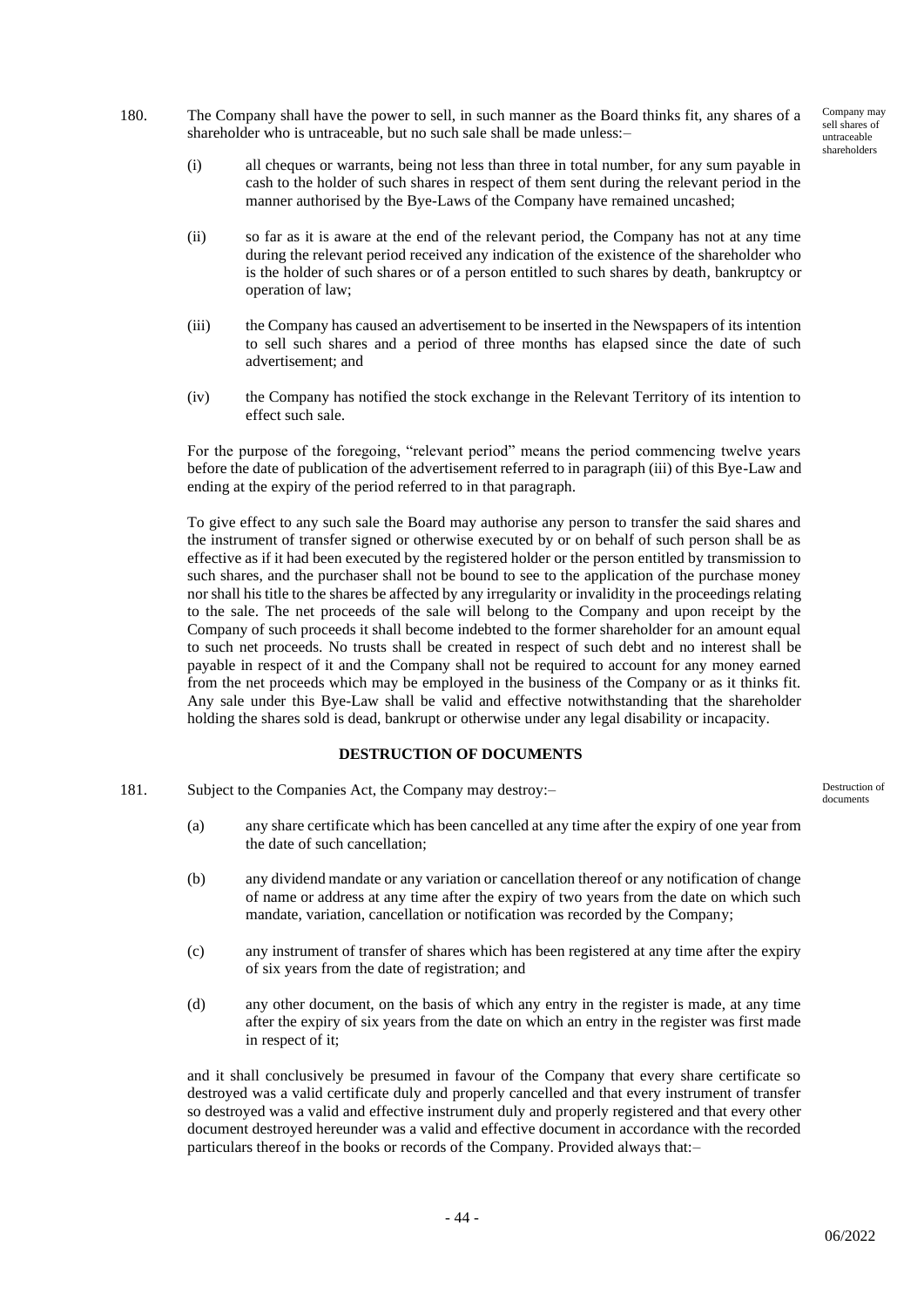- (i) the foregoing provisions of this Bye-Law shall apply only to the destruction of a document in good faith and without express notice to the Company that the preservation of such document was relevant to a claim;
- (ii) nothing contained in this Bye-Law shall be construed as imposing upon the Company any liability in respect of the destruction of any such document earlier than as aforesaid or in any case where the conditions of proviso (i) above are not fulfilled; and
- (iii) references in this Bye-Law to the destruction of any document include reference to its disposal in any manner.

#### **RESIDENT REPRESENTATIVE**

182. Pursuant to the provisions of the Statutes, the Board shall, for so long as the Company does not have a Director or a Secretary ordinarily resident in Bermuda, appoint a resident representative as defined in the Statutes, to act on its behalf in Bermuda and to maintain all such records as may be required by the Statutes to be maintained in Bermuda and to make all necessary filings with the Ministry of Finance and Registrar of Companies in Bermuda as may be required by the Statutes and to fix his or their or its remuneration either by way of salary or fee for the period of the resident representative's service to the Company.

#### **MAINTENANCE OF RECORDS**

- 183. Where the Company has a resident representative, the Company shall keep at the office of its resident representative, in accordance with the provisions of the Statutes, the following:–
	- (i) minutes of all proceedings of general meetings and all proceedings of meetings of Directors;
	- (ii) all financial statements required to be prepared by the Company under the Companies Act together with the Auditors' report thereon;
	- (iii) all records of account required by Section 83 of the Companies Act to be kept in Bermuda; and
	- (iv) all such documents as may be required in order to provide evidence of the continued listing of the Company on an appointed stock exchange within the meaning of the Companies Act.

#### **SUBSCRIPTION RIGHT RESERVE**

184. (A) Subject to the Statutes if, so long as any of the rights attaching to any warrants issued by the Company to subscribe for shares of the Company shall remain exercisable, the Company does any act or engages in any transaction which, as a result of any adjustments to the subscription price in accordance with the provisions applicable under the terms and conditions of the warrants, would reduce the subscription price to below the par value of a share, then the following provisions shall apply:–

- 45 -

(i) as from the date of such act or transaction the Company shall establish and thereafter (subject as provided in this Bye-Law) maintain in accordance with the provisions of this Bye-Law a reserve (the "Subscription Right Reserve") the amount of which shall at no time be less than the sum which for the time being would be required to be capitalised and applied in paying up in full the nominal amount of the additional shares required to be issued and allotted credited as fully paid pursuant to sub-paragraph (iii) below on the exercise in full of all the subscription rights outstanding and shall apply the Subscription Right Reserve in paying up in full such difference in respect of such additional shares as and when the same are allotted;

Resident representative

Maintenance of records

Subscription right reserve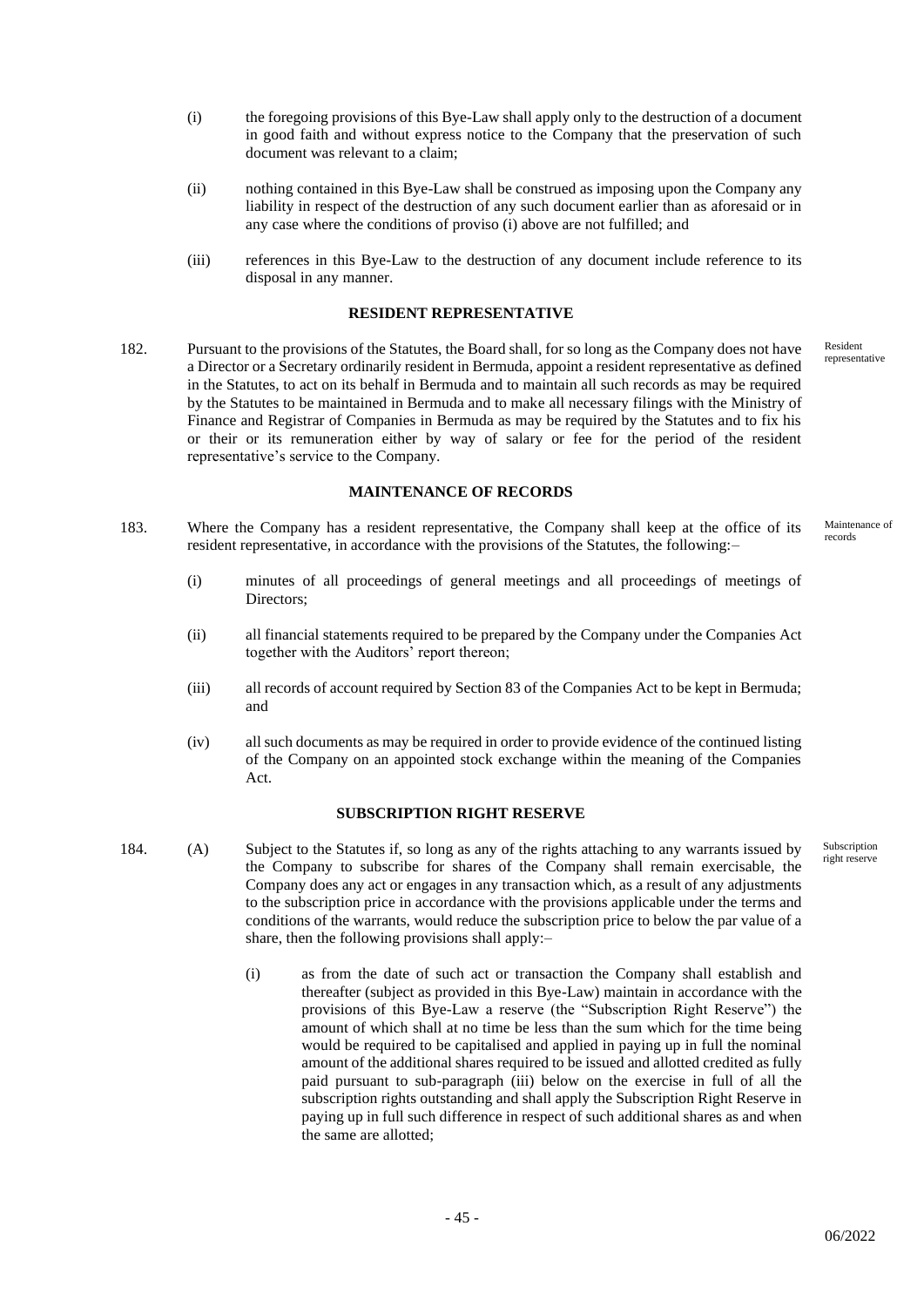- (ii) the Subscription Right Reserve shall not be used for any purpose other than that specified above unless all other reserves of the Company (other than the share premium account and capital redemption reserve fund) have been used and will only be used to make good losses of the Company if and so far as is required by law;
- (iii) upon the exercise of all or any of the subscription rights represented by any warrant, the relevant subscription rights shall be exercisable in respect of a nominal amount of shares equal to the amount in cash which the holder of such warrant is required to pay on exercise of the subscription rights represented thereby (or, as the case may be the relevant portion thereof in the event of a partial exercise of the subscription rights) and, in addition, there shall be allotted in respect of such subscription rights to the exercising warrantholder, credited as fully paid, such additional nominal amount of shares as is equal to the difference between:–
	- (aa) the said amount in cash which the holder of such warrant is required to pay on exercise of the subscription rights represented thereby (or, as the case may be, the relevant portion thereof in the event of a partial exercise of the subscription rights); and
	- (bb) the nominal amount of shares in respect of which such subscription rights would have been exercisable having regard to the provisions of the conditions of the warrants, had it been possible for such subscription rights to represent the right to subscribe for shares at less than par;

and immediately upon such exercise so much of the sum standing to the credit of the Subscription Right Reserve as is required to pay up in full such additional nominal amount of shares shall be capitalised and applied in paying up in full such additional nominal amount of shares which shall forthwith be allotted credited as fully paid to the exercising warrantholder; and

- (iv) if upon the exercise of the subscription rights represented by any warrant the amount standing to the credit of the Subscription Right Reserve is not sufficient to pay up in full such additional nominal amount of shares equal to such difference as aforesaid to which the exercising warrantholder is entitled, the Board shall apply any profits or reserves then or thereafter becoming available (including, to the extent permitted by law, contributed surplus account, share premium account and capital redemption reserve fund) for such purpose until such additional nominal amount of shares is paid up and allotted as aforesaid and until then no dividend or other distribution shall be paid or made on the fully paid shares of the Company then in issue. Pending such payment up and allotment, the exercising warrantholder shall be issued by the Company with a certificate evidencing his right to the allotment of such additional nominal amount of shares. The rights represented by any such certificate shall be in registered form and shall be transferable in whole or in part in units of one share in the like manner as the shares for the time being are transferable, and the Company shall make such arrangements in relation to the maintenance of a register therefor and other matters in relation thereto as the Board may think fit and adequate particulars thereof shall be made known to each relevant exercising warrantholder upon the issue of such certificate.
- (B) Shares allotted pursuant to the provisions of this Bye-Law shall rank pari passu in all respects with the other shares allotted on the relevant exercise of the subscription rights represented by the warrant concerned. Notwithstanding anything contained in paragraph (A) of this Bye-Law, no fraction of any share shall be allotted on exercise of the subscription rights.